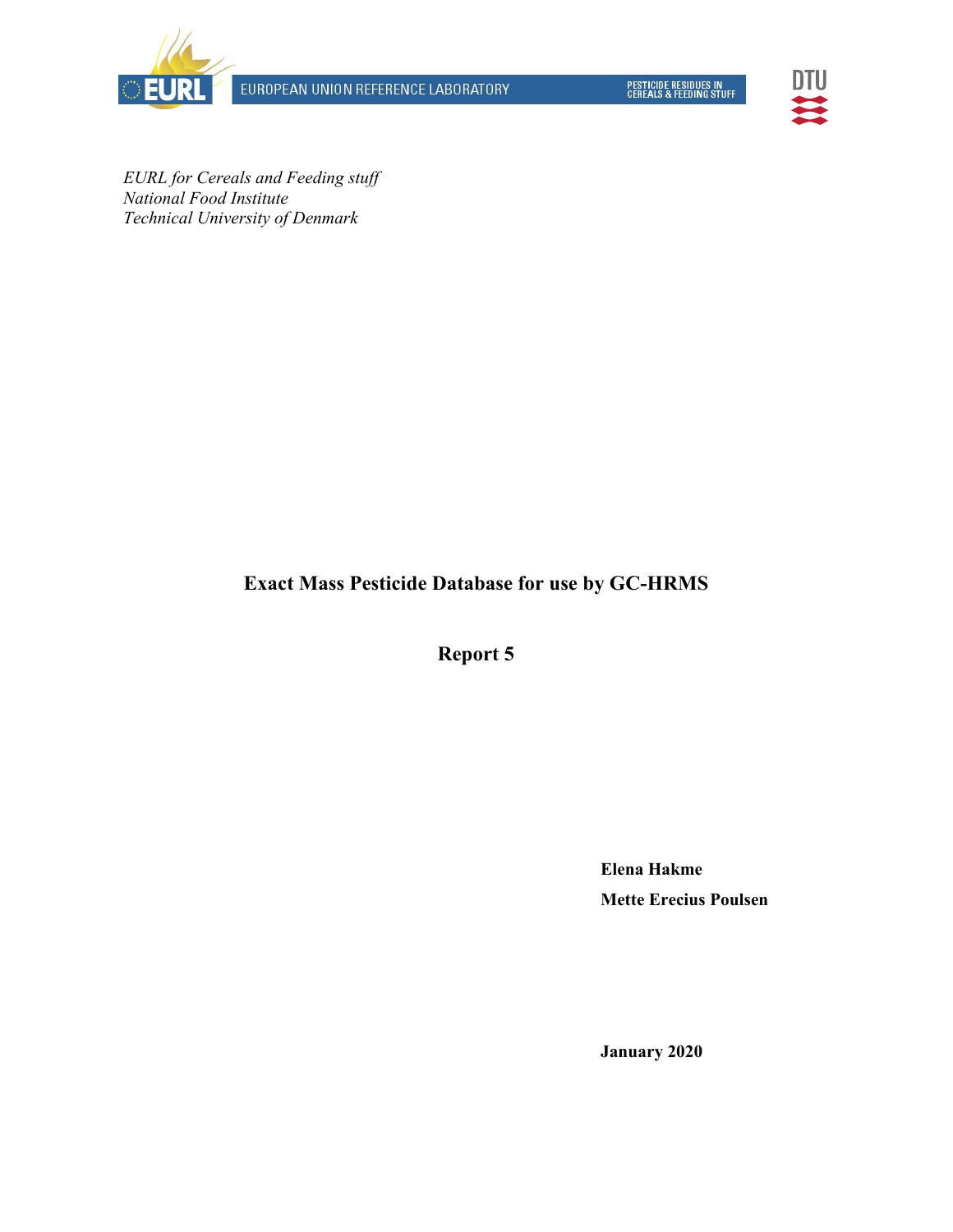# **CONTENT:**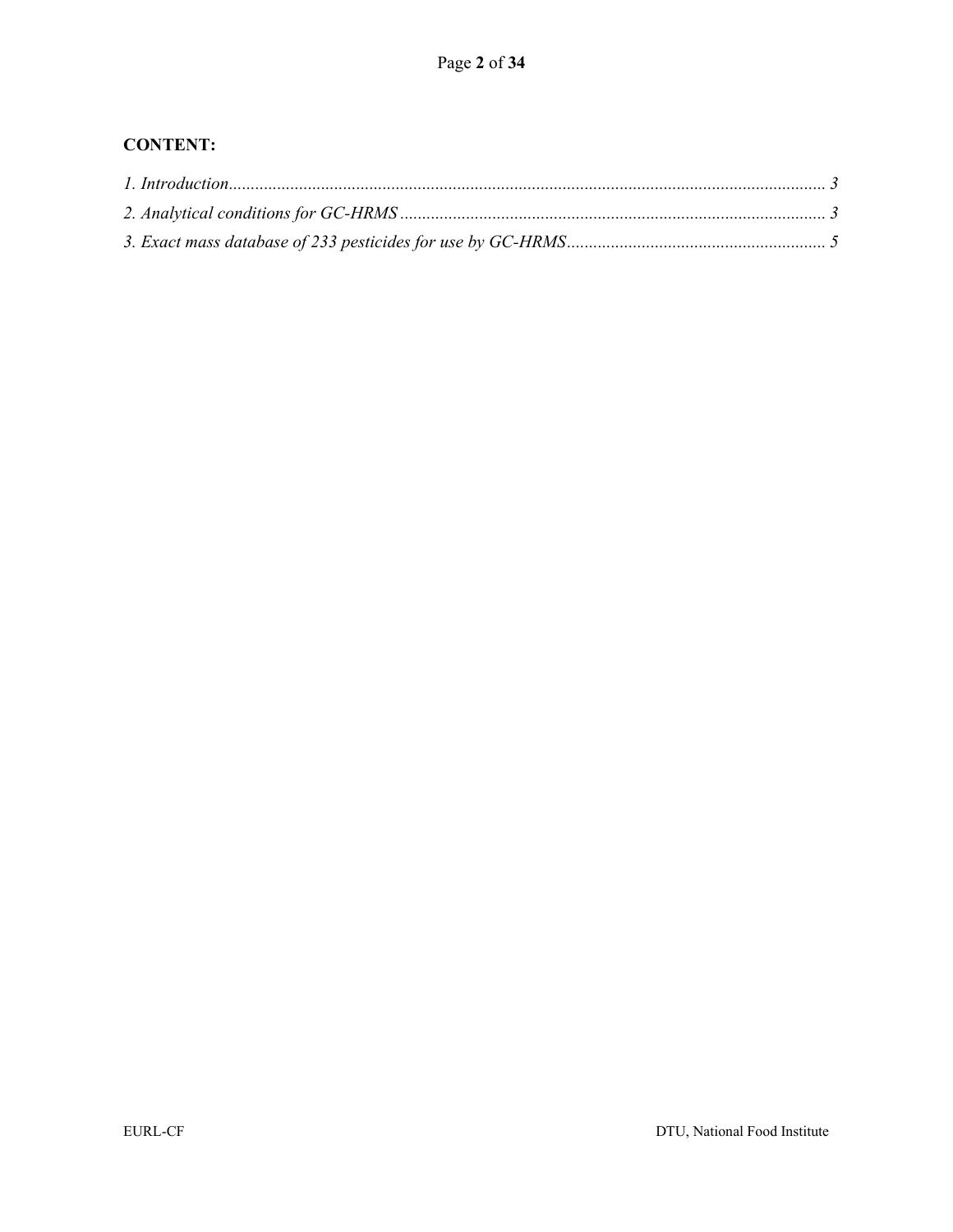### **1. Introduction**

This report describes an exact mass database of 233 pesticides for use with gas chromatography high resolution mass spectrometry (GC-HRMS). For each pesticide the chemical formula and molecular weight is listed as well as the formula and exact mass of a number of characteristic fragment ions.

The database was updated in 2019 with exact mass fragments of 30 pesticides and together with the pesticides included in the database in 2014, 2015 and 2017, 2018, the total number of pesticides with exact mass fragments is now 233. The analysis done till 2018 were performed on GC-ToF-MS. The 30 new compounds added in 2019 were injected on GC-Orbitrap-MS.

The intention is to use the database in conjunction with Agilent MassHunter software using ToF-MS. The assigned fragments and their masses have been compared with the masses in the Agilent pesticide PCDL as well as by building a custom PCDL with the 233 pesticides and used that in an analysis of a pesticide mixture and for pesticide screening.

Moreover, this database was transposed into the GC-Orbitrap Database for pesticide screening on GC-Orbitrap-MS using the Thermo Trace Finder Software.

Using two different HRMS systems with different oven temperature programs, result in compounds eluting at different retention time (maximum of  $\pm 1$ min difference). Therefore, the retention time of the 30 new compounds analysed on GC-Orbitrap-MS are slightly adjusted before their addition to the PCDL. Same for the 230 compounds transposed from ToF-MS to the Orbitrap-MS. Mixtures of standards were injected on the Orbitrap-MS and retention times were collected/adjusted. Retention time parameter is one of the main important criteria for identification in screening, whether working on Agilent MassHunter software or on Thermo Trace Finder software for target screening.

## **2. Analytical conditions for GC-HRMS**

**GC-ToF-MS** 

*GC conditions*  Inlet: PTV Inlet temperature: 60 °C Injection volume: 5 µl Carrier gas: Helium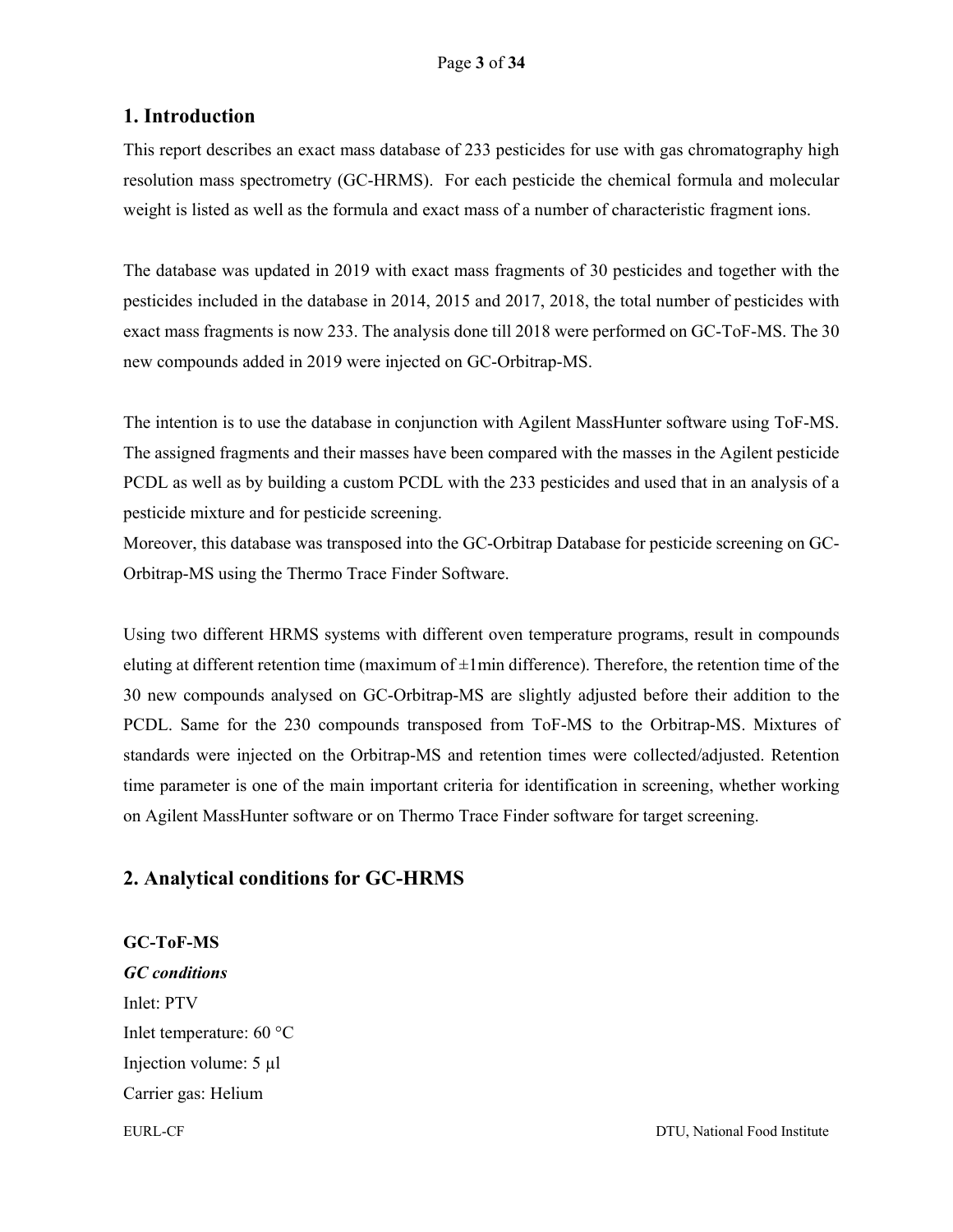#### Page **4** of **34**

Carrier flow: 1.2 ml/min (column 1) and 1.4 ml/min /column 2) Columns: 2 identical columns. HP-5MS UI,  $15m \times 250 \mu m \times 0.25 \mu m$ Oven temperature program: 60 °C in 3 min., 30 °C/min. to 180 °C, hold in 0.8 min, 5 °C/min. to 300 °C and held for 12 min. Total run time 31.8 min.

#### *Mass Spectrometer conditions*

Ion source temperature: 230 °C Transfer line temperature: 300 °C Ionization: electron impact Electron energy: 70 eV Sampling rate: 4 GHz Full Scan Mass range: 50 - 500 AMU

#### **GC-Orbitrap-MS**

*GC conditions*  Inlet: PTV Inlet temperature: 70 °C Injection volume: 1 µl Carrier gas: Helium Carrier flow: 1.2 ml/min Columns: TG‐5SILMS 30mx0.25mmx0.25µm Oven temperature program: 60 °C in 1.5 min., 25 °C/min. to 90 °C, hold in 1.5 min, 25 °C/min. to 180 °C, 5 °C/min. to 280 °C, and up to 300°C at a rate of 10°C/min, Total runtime 32 min.

#### *Mass Spectrometer conditions*

Ion source temperature: 280 °C Transfer line temperature: 280 °C Ionization: electron impact Electron energy: 70 eV Resolution: 60 000 AGC target: 1e6

Full Scan Mass range: 50 - 500 AMU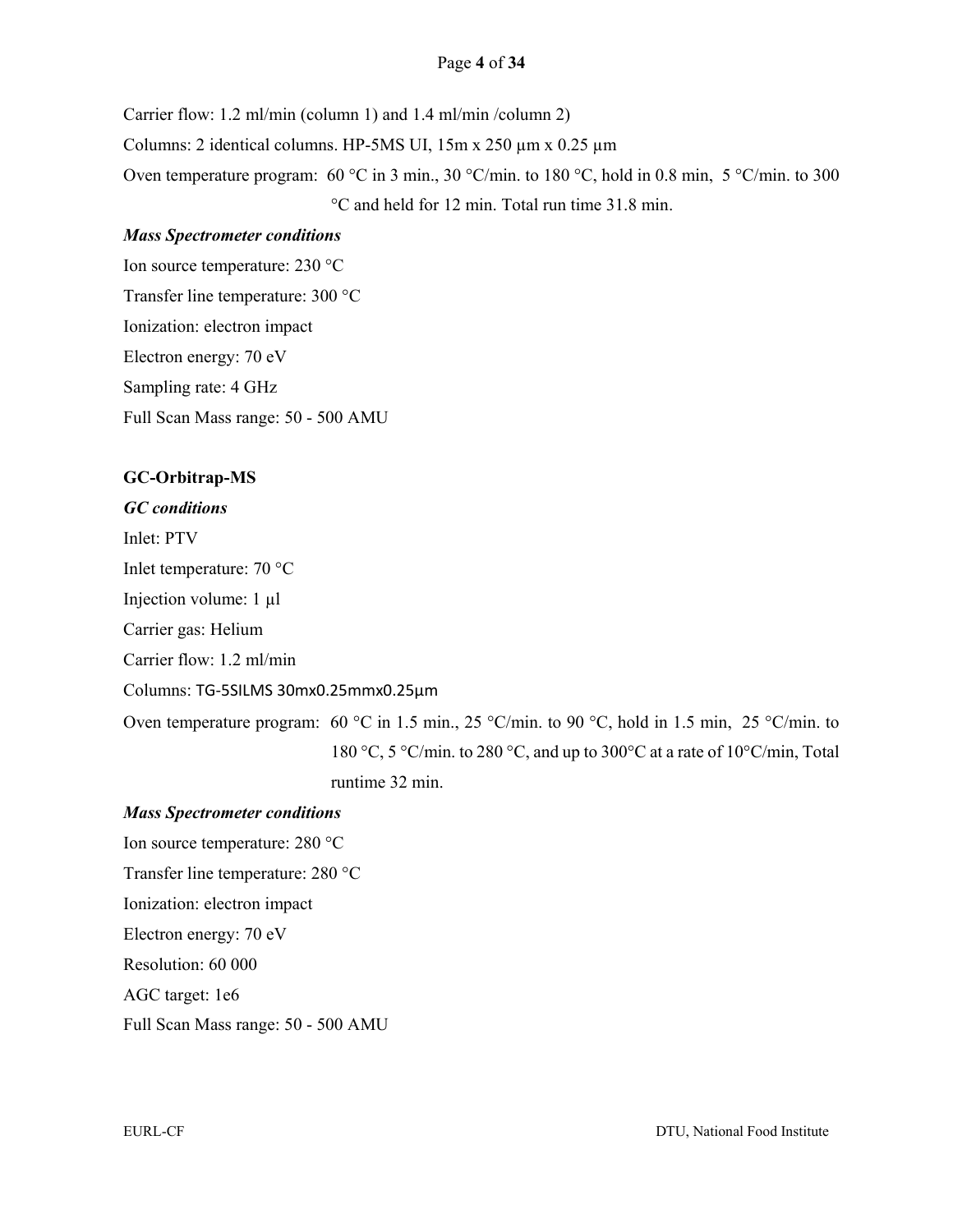# **3. Exact mass database of 233 pesticides for use by GC-HRMS**

53 compounds in 2014, 28 compounds added in 2015, 52 compounds added in 2017, 70 compounds added in 2018, and 30 compounds added in 2019.

|                | Compound                  | CAS        | <b>Rt</b> | <b>Molecular</b><br>weight | <b>Formula</b>  | <b>Fragment</b><br>$m/z -e$  | <b>Fragment</b><br>m/z neutral |
|----------------|---------------------------|------------|-----------|----------------------------|-----------------|------------------------------|--------------------------------|
| 2018           | 1-Naphthylacetamide       | 86-86-2    | 13.2      | 185.084064                 | C12H11NO        |                              |                                |
| 2018           | 1-Naphthylacetamide       | 86-86-2    | 13.2      |                            | C12H11NO        | 185.0835154                  | 185.084064                     |
| 2018           | 1-Naphthylacetamide       | 86-86-2    | 13.2      |                            | C9H7            | 115.0542264                  | 115.054775                     |
| 2018           | 1-Naphthylacetamide       | 86-86-2    | 13.2      |                            | C11H10          | 142.0777014                  | 142.07825                      |
| 2018           | 1-Naphthylacetic acid     | 86-87-3    | 13.3      | 186.06808                  | C12H10O2        |                              |                                |
| 2018           | 1-Naphthylacetic acid     | 86-87-3    | 13.3      |                            | C11H9           | 141.0698764                  | 141.070425                     |
| 2018           | 1-Naphthylacetic acid     | 86-87-3    | 13.3      |                            | C9H7            | 115.0542264                  | 115.054775                     |
| 2018           | 1-Naphthylacetic acid     | 86-87-3    | 13.3      |                            | C11H7           | 139.0542264                  | 139.054775                     |
| 2019           | 2-3-4-6-Tetrachlorophenol | 58-90-2    | 10        | 229.885977                 | C6H2CI4O        |                              |                                |
| 2019           | 2-3-4-6-Tetrachlorophenol | 58-90-2    | 10        |                            | C6H2CI4O        | 229.8854284                  | 229.885977                     |
| 2019           | 2-3-4-6-Tetrachlorophenol | 58-90-2    | 10        |                            | C6H2Cl2(37Cl)2O | 233.8795284                  | 233.880077                     |
| 2019           | 2-3-4-6-Tetrachlorophenol | 58-90-2    | 10        |                            | C6H2Cl3(37Cl)O  | 231.8824784                  | 231.883027                     |
| 2019           | 2-3-4-6-Tetrachlorophenol | 58-90-2    | 10        |                            | C6HCI3O         | 193.9087504                  | 193.909299                     |
| 2019           | 2-4-6-Trichlorophenol     | 88-06-2    | 8.44      | 195.924949                 | C6H3Cl3O        |                              |                                |
| 2019           | 2-4-6-Trichlorophenol     | 88-06-2    | 8.44      |                            | C6H3Cl3O        | 195.9244004                  | 195.924949                     |
| 2019           | 2-4-6-Trichlorophenol     | 88-06-2    | 8.44      |                            | C6H2Cl2O        | 159.9477224                  | 159.948271                     |
| 2019           | 2-4-6-Trichlorophenol     | 88-06-2    | 8.44      |                            | C5H2Cl2         | 131.9528064                  | 131.953355                     |
| 2014           | 2,4-D Butyl ester         | 94-80-4    | 12.607    | 276.032                    | C12H14O3Cl2     |                              |                                |
| 2014           | 2,4-D Butyl ester         | 94-80-4    | 12.607    |                            | C8H6O3Cl2       | 219.968851                   | 219.969399                     |
| 2014           | 2,4-D Butyl ester         | 94-80-4    | 12.607    |                            | C8H6O3CI        | 184.999998                   | 185.000547                     |
| 2014           | 2,4-D Butyl ester         | 94-80-4    | 12.607    |                            | C7H5OCI2        | 174.971197                   | 174.971745                     |
| 2014           | 2,4-D Butyl ester         | 94-80-4    | 12.607    |                            | C6H4OCI2        | 161.963372                   | 161.96392                      |
| 2014           | 2,4-D Butyl ester         | 94-80-4    | 12.607    |                            | C6H3Cl2         | 144.960632                   | 144.961181                     |
| 2014           | 2.4.5-T-methylester       | 1928-37-6  | 11.387    | 267.9461                   | C9H7O3Cl3       |                              |                                |
| 2014           | 2.4.5-T-methylester       | 1928-37-6  | 11.387    |                            | C9H7O3Cl2       | 232.976676                   | 232.977225                     |
| 2014           | 2.4.5-T-methylester       | 1928-37-6  | 11.387    |                            | C7H4OCI3        | 208.932224                   | 208.932773                     |
| 2014           | 2.4-DB-methylester        | 18625-12-2 | 12.196    | 262.0164                   | C11H12O3Cl2     |                              |                                |
| 2014           | 2.4-DB-methylester        | 18625-12-2 | 12.196    |                            | C10H9O2Cl2      | 230.997411                   | 230.99796                      |
| 2014           | 2.4-DB-methylester        | 18625-12-2 | 12.196    |                            | C6H4OCI2        | 161.963372                   | 161.96392                      |
| 2014           | 2.4-DB-methylester        | 18625-12-2 | 12.196    |                            | C5H9O2          | 101.059706                   | 101.060255                     |
| 2015           | 2.4-D-methylester         | 1928-38-7  | 9.776     | 233.985                    | C9H8O3Cl2       |                              |                                |
| 2015           | 2.4-D-methylester         | 1928-38-7  | 9.776     |                            | C9H8O3CI        | 199.015648                   | 199.016197                     |
| 2015           | 2.4-D-methylester         | 1928-38-7  | 9.776     |                            | C7H5OCI2        | 174.971197                   | 174.971745                     |
| <b>EURL-CF</b> |                           |            |           |                            |                 | DTU, National Food Institute |                                |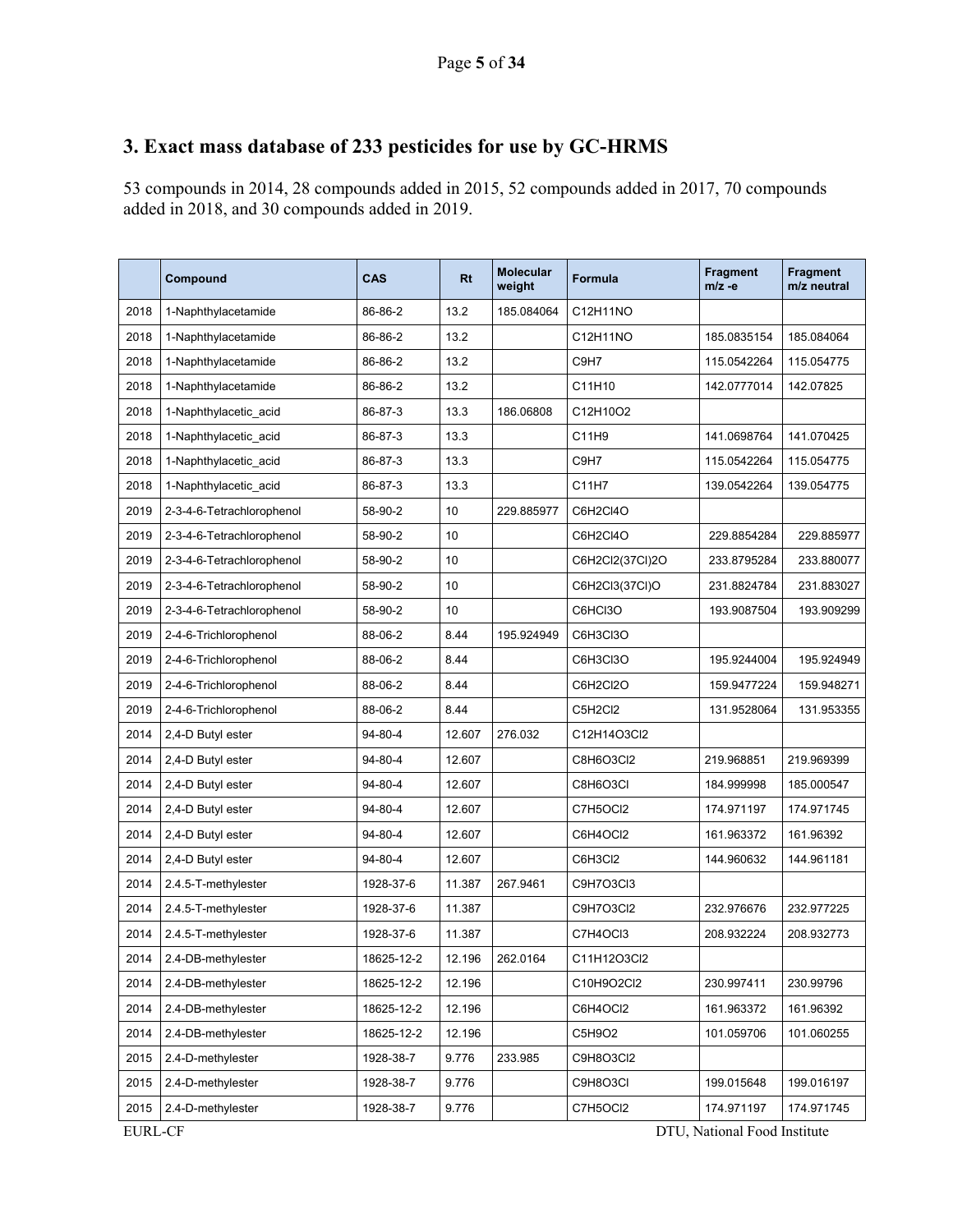|      | Compound                  | CAS           | <b>Rt</b> | <b>Molecular</b><br>weight | <b>Formula</b>   | <b>Fragment</b><br>$m/z -e$ | <b>Fragment</b><br>m/z neutral |
|------|---------------------------|---------------|-----------|----------------------------|------------------|-----------------------------|--------------------------------|
| 2015 | 2.4-D-methylester         | 1928-38-7     | 9.776     |                            | C6H3OCI2         | 160.955547                  | 160.956095                     |
| 2019 | 3-trifluoromethylaniline  | $98 - 16 - 8$ | 6.35      | 161.045233                 | C7H6F3N          |                             |                                |
| 2019 | 3-trifluoromethylaniline  | 98-16-8       | 6.35      |                            | C7H6F3N          | 161.0446844                 | 161.045233                     |
| 2019 | 3-trifluoromethylaniline  | $98 - 16 - 8$ | 6.35      |                            | C7H6F2N          | 142.0462814                 | 142.04683                      |
| 2019 | 3-trifluoromethylaniline  | $98 - 16 - 8$ | 6.35      |                            | C6H4F2           | 114.0275574                 | 114.028106                     |
| 2019 | 4-nonylphenol             | 104-40-5      | 13.18     | 220.182715                 | C15H24O          |                             |                                |
| 2019 | 4-nonylphenol             | 104-40-5      | 13.18     |                            | C7H7O            | 107.0491414                 | 107.04969                      |
| 2019 | 4-nonylphenol             | 104-40-5      | 13.18     |                            | C15H24O          | 220.1821664                 | 220.182715                     |
| 2019 | 4-nonylphenol             | 104-40-5      | 13.18     |                            | C6H <sub>5</sub> | 77.03857642                 | 77.039125                      |
| 2019 | 4-nonylphenol             | 104-40-5      | 13.18     |                            | C6(C13)H7O       | 107.0491414                 | 107.04969                      |
| 2014 | 4,4'-Dichlorobenzophenone | 90-98-2       | 14.183    | 249.9952                   | C13H8OCI2        |                             |                                |
| 2014 | 4,4'-Dichlorobenzophenone | 90-98-2       | 14.183    |                            | C13H8OCI         | 215.025819                  | 215.026368                     |
| 2014 | 4,4'-Dichlorobenzophenone | 90-98-2       | 14.183    |                            | C7H4OCI          | 138.994519                  | 138.995067                     |
| 2014 | 4,4'-Dichlorobenzophenone | 90-98-2       | 14.183    |                            | C6H4Cl           | 110.999604                  | 111.000153                     |
| 2018 | 8-Hydroxyquinoline        | 148-24-3      | 7.7       | 145.052764                 | C9H7NO           |                             |                                |
| 2018 | 8-Hydroxyquinoline        | 148-24-3      | 7.7       |                            | C9H7NO           | 145.0522154                 | 145.052764                     |
| 2018 | 8-Hydroxyquinoline        | 148-24-3      | 7.7       |                            | C8H7N            | 117.0573004                 | 117.057849                     |
| 2018 | 8-Hydroxyquinoline        | 148-24-3      | 7.7       |                            | C7H <sub>6</sub> | 90.04640142                 | 90.04695                       |
| 2014 | Acetochlor                | 34256-82-1    | 12.709    | 269.1183                   | C14H20NO2Cl      |                             |                                |
| 2014 | Acetochlor                | 34256-82-1    | 12.709    |                            | C14H20NO2        | 234.148855                  | 234.149404                     |
| 2014 | Acetochlor                | 34256-82-1    | 12.709    |                            | C12H14NOCI       | 223.075843                  | 223.076392                     |
| 2014 | Acetochlor                | 34256-82-1    | 12.709    |                            | C11H12NO         | 174.09134                   | 174.091889                     |
| 2014 | Acetochlor                | 34256-82-1    | 12.709    |                            | C10H12NO         | 162.09134                   | 162.091889                     |
| 2014 | Acetochlor                | 34256-82-1    | 12.709    |                            | C10H12N          | 146.096426                  | 146.096974                     |
| 2014 | Acetochlor                | 34256-82-1    | 12.709    |                            | C9H10N           | 132.080776                  | 132.081324                     |
| 2015 | Acibenzolar-S-Methyl      | 135158-54-2   | 12.954    | 209.9922                   | C8H6N2OS2        |                             |                                |
| 2015 | Acibenzolar-S-Methyl      | 135158-54-2   | 12.954    |                            | C8H6OS2          | 181.985458                  | 181.986006                     |
| 2015 | Acibenzolar-S-Methyl      | 135158-54-2   | 12.954    |                            | <b>C8H5OS2</b>   | 180.977633                  | 180.978181                     |
| 2015 | Acibenzolar-S-Methyl      | 135158-54-2   | 12.954    |                            | C7H3OS2          | 166.961983                  | 166.962531                     |
| 2015 | Acibenzolar-S-Methyl      | 135158-54-2   | 12.954    |                            | C7H5S2           | 152.982718                  | 152.983267                     |
| 2015 | Acibenzolar-S-Methyl      | 135158-54-2   | 12.954    |                            | C6H3N2S          | 135.001145                  | 135.001694                     |
| 2015 | Acibenzolar-S-Methyl      | 135158-54-2   | 12.954    |                            | C7H3OS           | 134.989912                  | 134.99046                      |
| 2015 | Acibenzolar-S-Methyl      | 135158-54-2   | 12.954    |                            | C6H3S            | 106.994997                  | 106.995546                     |
| 2017 | Alachlor                  | 15972-60-8    | 12.893    | 269.11826                  | C14H20CINO2      |                             |                                |
| 2017 | Alachlor                  | 15972-60-8    | 12.893    |                            | C13H17CINO       | 238.099318                  | 238.099867                     |
| 2017 | Alachlor                  | 15972-60-8    | 12.893    |                            | C13H16CINO       | 237.091493                  | 237.092042                     |
| 2017 | Alachlor                  | 15972-60-8    | 12.893    |                            | C12H15CINO       | 224.083668                  | 224.084217                     |
| 2017 | Alachlor                  | 15972-60-8    | 12.893    |                            | C13H16NO         | 202.122641                  | 202.123189                     |
| 2017 | Alachlor                  | 15972-60-8    | 12.893    |                            | C12H14NO         | 188.10699                   | 188.107539                     |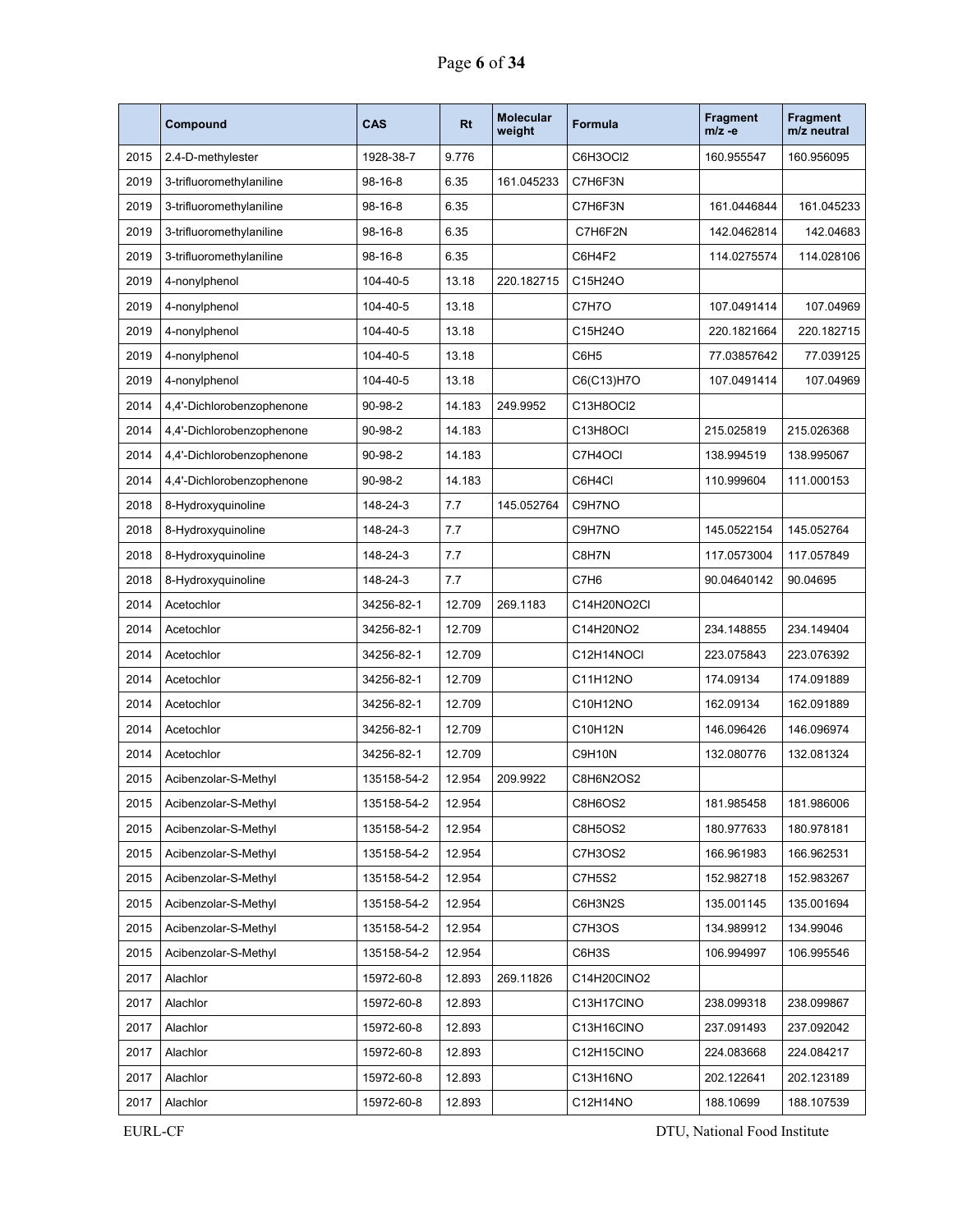|      | Compound      | <b>CAS</b>  | <b>Rt</b> | <b>Molecular</b><br>weight | Formula          | <b>Fragment</b><br>$m/z -e$ | <b>Fragment</b><br>m/z neutral |
|------|---------------|-------------|-----------|----------------------------|------------------|-----------------------------|--------------------------------|
| 2017 | Alachlor      | 15972-60-8  | 12.893    |                            | C11H15N          | 161.119901                  | 161.120449                     |
| 2017 | Alachlor      | 15972-60-8  | 12.893    |                            | C11H14N          | 160.112076                  | 160.112624                     |
| 2017 | Alachlor      | 15972-60-8  | 12.893    |                            | C11H12N          | 158.096426                  | 158.096974                     |
| 2017 | Alachlor      | 15972-60-8  | 12.893    |                            | C10H12N          | 146.096426                  | 146.096974                     |
| 2017 | Alachlor      | 15972-60-8  | 12.893    |                            | C10H10N          | 144.080776                  | 144.081324                     |
| 2017 | Alachlor      | 15972-60-8  | 12.893    |                            | C9H10N           | 132.080776                  | 132.081324                     |
| 2017 | Alachlor      | 15972-60-8  | 12.893    |                            | C8H8N            | 118.065126                  | 118.065674                     |
| 2017 | Allethrin     | 584-79-2    | 11.2      | 302.18819                  | C19H26O3         |                             |                                |
| 2017 | Allethrin     | 584-79-2    | 11.2      |                            | C9H10O           | 134.072616                  | 134.073165                     |
| 2017 | Allethrin     | 584-79-2    | 11.2      |                            | C9H15            | 123.116827                  | 123.117375                     |
| 2017 | Allethrin     | 584-79-2    | 11.2      |                            | C8H7O            | 119.049141                  | 119.04969                      |
| 2017 | Allethrin     | 584-79-2    | 11.2      |                            | C8H <sub>9</sub> | 105.069877                  | 105.070425                     |
| 2017 | Allethrin     | 584-79-2    | 11.2      |                            | C7H7             | 91.054227                   | 91.054775                      |
| 2017 | Allethrin     | 584-79-2    | 11.2      |                            | C6H7             | 79.054227                   | 79.054775                      |
| 2014 | Allethrin     | 584-79-2    | 15.357    | 302.1882                   | C19H26O3         |                             |                                |
| 2014 | Allethrin     | 584-79-2    | 15.357    |                            | C9H12O           | 136.088266                  | 136.088815                     |
| 2014 | Allethrin     | 584-79-2    | 15.357    |                            | C9H10O           | 134.072616                  | 134.073165                     |
| 2014 | Allethrin     | 584-79-2    | 15.357    |                            | C9H15            | 123.116827                  | 123.117375                     |
| 2014 | Allethrin     | 584-79-2    | 15.357    |                            | C8H7O            | 119.049141                  | 119.04969                      |
| 2014 | Allethrin     | 584-79-2    | 15.357    |                            | C8H11            | 107.085527                  | 107.086075                     |
| 2014 | Allethrin     | 584-79-2    | 15.357    |                            | C8H9             | 105.069877                  | 105.070425                     |
| 2018 | Ametoctradin  | 865318-97-4 | 23.7      | 275.210995                 | C15H25N5         |                             |                                |
| 2018 | Ametoctradin  | 865318-97-4 | 23.7      |                            | C8H10N5          | 176.0930714                 | 176.09362                      |
| 2018 | Ametoctradin  | 865318-97-4 | 23.7      |                            | C9H12N5          | 190.1087214                 | 190.10927                      |
| 2018 | Ametoctradin  | 865318-97-4 | 23.7      |                            | C8H11N5          | 177.1008964                 | 177.101445                     |
| 2018 | Amidosulfuron | 120923-37-7 | 27.7      | 369.041294                 | C9H15N5O7S2      |                             |                                |
| 2018 | Amidosulfuron | 120923-37-7 | 27.7      |                            | C4H5N4O4S2       | 236.9746764                 | 236.975225                     |
| 2018 | Amidosulfuron | 120923-37-7 | 27.7      |                            | C5H11N4S         | 159.0698944                 | 159.070443                     |
| 2018 | Amidosulfuron | 120923-37-7 | 27.7      |                            | C4H5N4O4(34S)S   | 238.9704724                 | 238.971021                     |
| 2015 | Anilofos      | 64249-01-0  | 21.73     | 367.0232                   | C13H19NO3PS2CI   |                             |                                |
| 2015 | Anilofos      | 64249-01-0  | 21.73     |                            | C11H13NSCI       | 226.045174                  | 226.045723                     |
| 2015 | Anilofos      | 64249-01-0  | 21.73     |                            | C11H14NOCI       | 211.075843                  | 211.076392                     |
| 2015 | Anilofos      | 64249-01-0  | 21.73     |                            | C8H7NSCI         | 183.998224                  | 183.998773                     |
| 2015 | Anilofos      | 64249-01-0  | 21.73     |                            | C3H8O2PS2        | 170.969784                  | 170.970332                     |
| 2015 | Anilofos      | 64249-01-0  | 21.73     |                            | C8H9NCI          | 154.041803                  | 154.042352                     |
| 2015 | Anilofos      | 64249-01-0  | 21.73     |                            | C2H6O2PS         | 124.982063                  | 124.982612                     |
| 2017 | Anthraquinone | 84-65-1     | 13.872    | 208.05243                  | C14H8O2          |                             |                                |
| 2017 | Anthraquinone | 84-65-1     | 13.872    |                            | C14H8O2          | 208.051881                  | 208.052429                     |
| 2017 | Anthraquinone | 84-65-1     | 13.872    |                            | C13H8O           | 180.056966                  | 180.057515                     |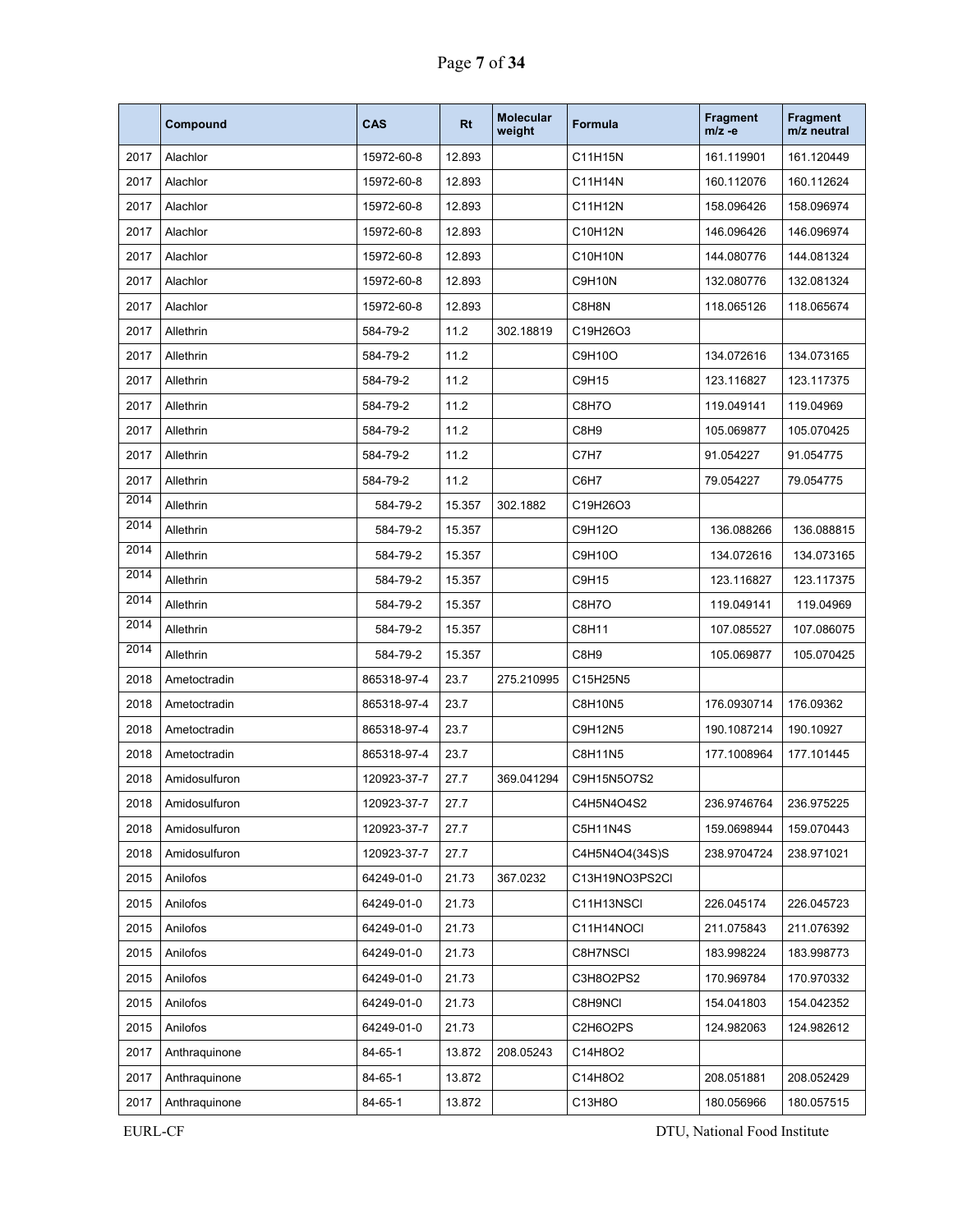|      | Compound        | CAS        | Rt              | <b>Molecular</b><br>weight | <b>Formula</b> | <b>Fragment</b><br>$m/z -e$ | Fragment<br>m/z neutral |
|------|-----------------|------------|-----------------|----------------------------|----------------|-----------------------------|-------------------------|
| 2017 | Anthraquinone   | 84-65-1    | 13.872          |                            | C12H8          | 152.062052                  | 152.0626                |
| 2017 | Anthraguinone   | 84-65-1    | 13.872          |                            | C12H7          | 151.054227                  | 151.054775              |
| 2019 | Aramite         | 140-57-8   | 17.95/<br>18.23 | 334.10056                  | C15H23CIO4S    |                             |                         |
| 2019 | Aramite         | 140-57-8   | 17.95/<br>18.23 |                            | C5H10CIO3S     | 185.0033714                 | 185.00392               |
| 2019 | Aramite         | 140-57-8   | 17.95/<br>18.23 |                            | C12H15O        | 175.1117414                 | 175.11229               |
| 2019 | Aramite         | 140-57-8   | 17.95/<br>18.23 |                            | C9H11O         | 135.0804404                 | 135.080989              |
| 2019 | Aramite         | 140-57-8   | 17.95/<br>18.23 |                            | C14H20ClO4S    | 319.0765364                 | 319.077085              |
| 2014 | Aspon           | 3244-90-4  | 13.969          | 378.0853                   | C12H28O5P2S2   |                             |                         |
| 2014 | Aspon           | 3244-90-4  | 13.969          |                            | C9H22O5P2S2    | 336.03784                   | 336.038388              |
| 2014 | Aspon           | 3244-90-4  | 13.969          |                            | C6H17O5P2S2    | 294.998714                  | 294.999263              |
| 2014 | Aspon           | 3244-90-4  | 13.969          |                            | C3H11O5P2S2    | 252.951764                  | 252.952313              |
| 2014 | Aspon           | 3244-90-4  | 13.969          |                            | H5O5P2S2       | 210.904814                  | 210.905363              |
| 2014 | Aspon           | 3244-90-4  | 13.969          |                            | H4O5P2S2       | 209.896989                  | 209.897538              |
| 2014 | Aspon           | 3244-90-4  | 13.969          |                            | H3O4P2S2       | 192.894249                  | 192.894798              |
| 2014 | Aspon           | 3244-90-4  | 13.969          |                            | H4O3PS         | 114.961328                  | 114.961876              |
| 2015 | Atraton         | 1610-17-9  | 10.62           | 211.1433                   | C9H17N5O       |                             |                         |
| 2015 | Atraton         | 1610-17-9  | 10.62           |                            | C8H14N5O       | 196.119287                  | 196.119835              |
| 2015 | Atraton         | 1610-17-9  | 10.62           |                            | C6H11N5O       | 169.095811                  | 169.09636               |
| 2015 | Atraton         | 1610-17-9  | 10.62           |                            | C5H8N5O        | 154.072336                  | 154.072885              |
| 2015 | Azaconazole     | 60207-31-0 | 17.327          | 299.0228                   | C12H11N3O2Cl2  |                             |                         |
| 2015 | Azaconazole     | 60207-31-0 | 17.327          |                            | C9H7O2Cl2      | 216.981761                  | 216.98231               |
| 2015 | Azaconazole     | 60207-31-0 | 17.327          |                            | C7H3OCI2       | 172.955547                  | 172.956095              |
| 2018 | Azinphos-ethyl  | 2642-71-9  | 24.17           | 345.037073                 | C12H16N3O3PS2  |                             |                         |
| 2018 | Azinphos-ethyl  | 2642-71-9  | 24.17           |                            | C8H6N3O        | 160.050539                  | 160.051087              |
| 2018 | Azinphos-ethyl  | 2642-71-9  | 24.17           |                            | C8H6NO         | 132.044391                  | 132.044939              |
| 2018 | Azinphos-ethyl  | 2642-71-9  | 24.17           |                            | C4H10O2P       | 121.041295                  | 121.041843              |
| 2018 | Azinphos-ethyl  | 2642-71-9  | 24.17           |                            | C7H6N          | 104.049476                  | 104.050024              |
| 2018 | Azinphos-ethyl  | 2642-71-9  | 24.17           |                            | C6H5           | 77.038577                   | 77.039125               |
| 2018 | Azinphos-ethyl  | 2642-71-9  | 24.17           |                            | <b>H2O2PS</b>  | 96.950767                   | 96.951315               |
| 2018 | Azinphos-methyl | 86-50-0    | 23.04           | 317.005774                 | C10H12N3O3PS2  |                             |                         |
| 2018 | Azinphos-methyl | 86-50-0    | 23.04           |                            | C8H6N3O        | 160.050539                  | 160.051087              |
| 2018 | Azinphos-methyl | 86-50-0    | 23.04           |                            | C8H6NO         | 132.044391                  | 132.044939              |
| 2018 | Azinphos-methyl | 86-50-0    | 23.04           |                            | C2H6O2PS       | 124.982067                  | 124.982615              |
| 2018 | Azinphos-methyl | 86-50-0    | 23.04           |                            | C7H6N          | 104.049476                  | 104.050024              |
| 2018 | Azinphos-methyl | 86-50-0    | 23.04           |                            | C2H6O2P        | 93.009995                   | 93.010543               |
| 2018 | Azinphos-methyl | 86-50-0    | 23.04           |                            | C6H5           | 77.038577                   | 77.039125               |
| 2014 | Aziprotryne     | 4658-28-0  | 11.61           | 225.0797                   | C7H11N7S       |                             |                         |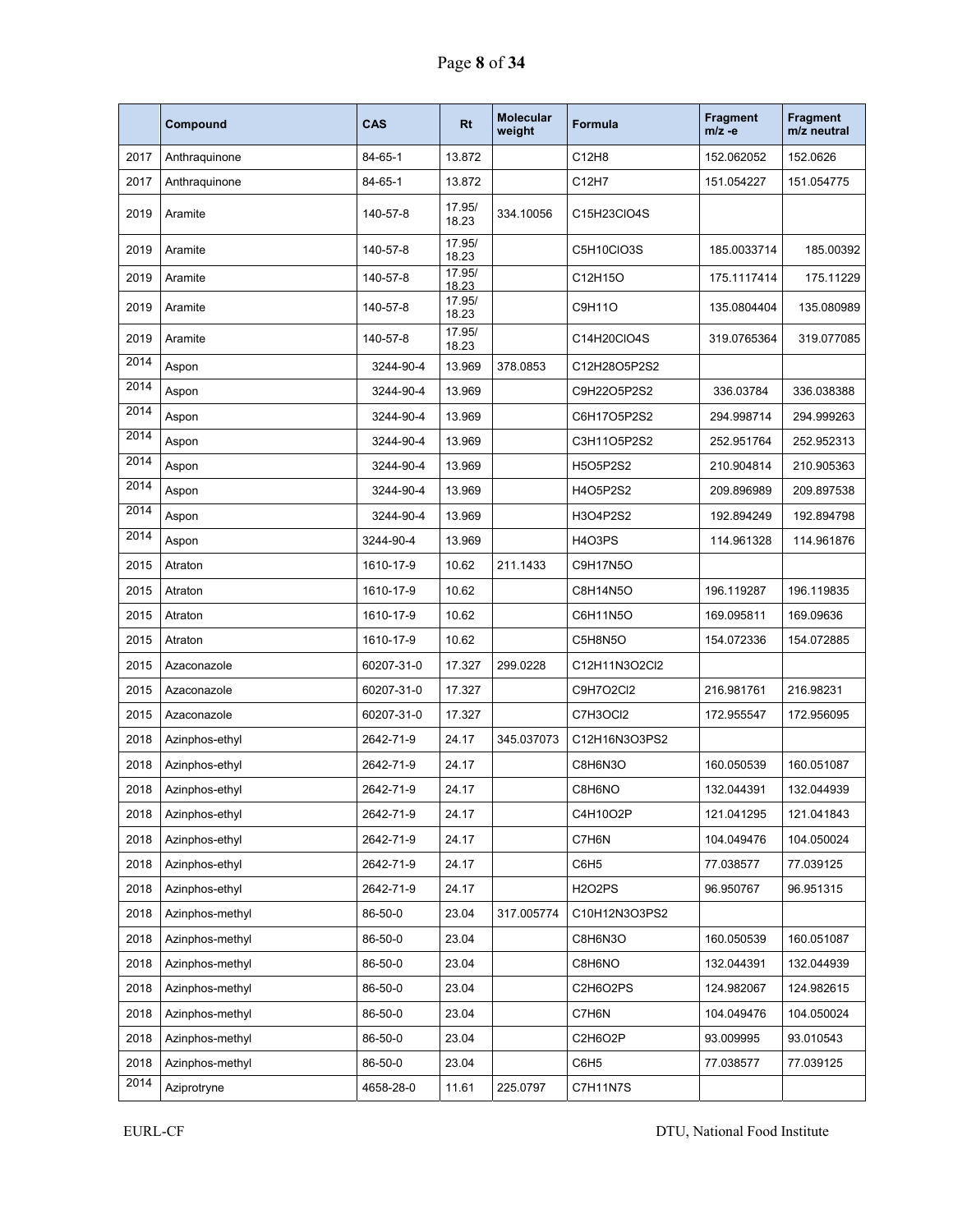|      | Compound           | <b>CAS</b>  | <b>Rt</b> | <b>Molecular</b><br>weight | Formula         | <b>Fragment</b><br>$m/z -e$ | Fragment<br>m/z neutral |
|------|--------------------|-------------|-----------|----------------------------|-----------------|-----------------------------|-------------------------|
| 2014 | Aziprotryne        | 4658-28-0   | 11.61     |                            | C6H8N7S         | 210.05564                   | 210.056189              |
| 2014 | Aziprotryne        | 4658-28-0   | 11.61     |                            | <b>C7H11N5S</b> | 197.072967                  | 197.073516              |
| 2014 | Aziprotryne        | 4658-28-0   | 11.61     |                            | <b>C7H10N5S</b> | 196.065142                  | 196.065691              |
| 2014 | Aziprotryne        | 4658-28-0   | 11.61     |                            | C6H8N5S         | 182.049492                  | 182.050041              |
| 2014 | Aziprotryne        | 4658-28-0   | 11.61     |                            | C5H5N5S         | 167.026017                  | 167.026566              |
| 2014 | Aziprotryne        | 4658-28-0   | 11.61     |                            | C6H8N5          | 150.077422                  | 150.07797               |
| 2014 | Aziprotryne        | 4658-28-0   | 11.61     |                            | C6H11N4         | 139.097823                  | 139.098371              |
| 2014 | Barban             | 101-27-9    | 16.832    | 257.001                    | C11H9NO2Cl2     |                             |                         |
| 2014 | Barban             | 101-27-9    | 16.832    |                            | C11H9NO2CI      | 222.031633                  | 222.032181              |
| 2014 | Barban             | 101-27-9    | 16.832    |                            | C7H4NOCI        | 152.997593                  | 152.998141              |
| 2014 | Barban             | 101-27-9    | 16.832    |                            | C10H9N          | 143.072951                  | 143.073499              |
| 2014 | Barban             | 101-27-9    | 16.832    |                            | C6H6NCI         | 127.018328                  | 127.018877              |
| 2014 | Barban             | 101-27-9    | 16.832    |                            | C6H4NCI         | 125.002678                  | 125.003227              |
| 2014 | Benfluralin        | 1861-40-1   | 10.153    | 335.1093                   | C13H16N3O4F3    |                             |                         |
| 2014 | Benfluralin        | 1861-40-1   | 10.153    |                            | C10H9N3O4F3     | 292.053967                  | 292.054515              |
| 2014 | <b>Benfluralin</b> | 1861-40-1   | 10.153    |                            | C10H9N3O3F3     | 276.059052                  | 276.059601              |
| 2014 | Benfluralin        | 1861-40-1   | 10.153    |                            | C8H5N3O4F3      | 264.022667                  | 264.023215              |
| 2015 | Benoxacor          | 98730-04-2  | 12.218    | 259.0167                   | C11H11NO2Cl2    |                             |                         |
| 2015 | Benoxacor          | 98730-04-2  | 12.218    |                            | C11H11NO2       | 189.07843                   | 189.078979              |
| 2015 | Benoxacor          | 98730-04-2  | 12.218    |                            | C10H10NO2       | 176.070605                  | 176.071154              |
| 2015 | Benoxacor          | 98730-04-2  | 12.218    |                            | C9H8NO          | 146.06004                   | 146.060589              |
| 2015 | Benoxacor          | 98730-04-2  | 12.218    |                            | C8H8NO          | 134.06004                   | 134.060589              |
| 2015 | Benoxacor          | 98730-04-2  | 12.218    |                            | C7H6NO          | 120.04439                   | 120.044939              |
| 2014 | Bensulide          | 741-58-2    | 12.218    | 397.0605                   | C14H24NO4PS3    |                             |                         |
| 2014 | Bensulide          | 741-58-2    | 12.218    |                            | C7H8NO2S        | 170.027026                  | 170.027574              |
| 2014 | Bensulide          | 741-58-2    | 12.218    |                            | C6H5O2S         | 141.000476                  | 141.001025              |
| 2014 | Bensulide          | 741-58-2    | 12.218    |                            | C6H5            | 77.038577                   | 77.039125               |
| 2014 | Benzoylprop-ethyl  | 22212-55-1  | 20.827    | 365.0585                   | C18H17NO3Cl2    |                             |                         |
| 2014 | Benzoylprop-ethyl  | 22212-55-1  | 20.827    |                            | C15H12NOCI2     | 292.029046                  | 292.029594              |
| 2014 | Benzoylprop-ethyl  | 22212-55-1  | 20.827    |                            | C6C(13)H5O      | 106.036846                  | 106.037395              |
| 2014 | Benzoylprop-ethyl  | 22212-55-1  | 20.827    |                            | C7H5O           | 105.033491                  | 105.03404               |
| 2014 | Benzoylprop-ethyl  | 22212-55-1  | 20.827    |                            | C6H5            | 77.038577                   | 77.039125               |
| 2018 | Bifenazate         | 149877-41-8 | 21.99     | 300.147392                 | C17H20N2O3      |                             |                         |
| 2018 | <b>Bifenazate</b>  | 149877-41-8 | 21.99     |                            | C17H20N2O3      | 300.146844                  | 300.147392              |
| 2018 | Bifenazate         | 149877-41-8 | 21.99     |                            | C14H14N2O3      | 258.099895                  | 258.100443              |
| 2018 | Bifenazate         | 149877-41-8 | 21.99     |                            | C13H14N2O       | 214.110065                  | 214.110613              |
| 2018 | Bifenazate         | 149877-41-8 | 21.99     |                            | C13H10NO        | 196.075691                  | 196.076239              |
| 2018 | Bifenazate         | 149877-41-8 | 21.99     |                            | C12H10NO        | 184.075691                  | 184.076239              |
| 2018 | Bifenazate         | 149877-41-8 | 21.99     |                            | C12H10O         | 170.072617                  | 170.073165              |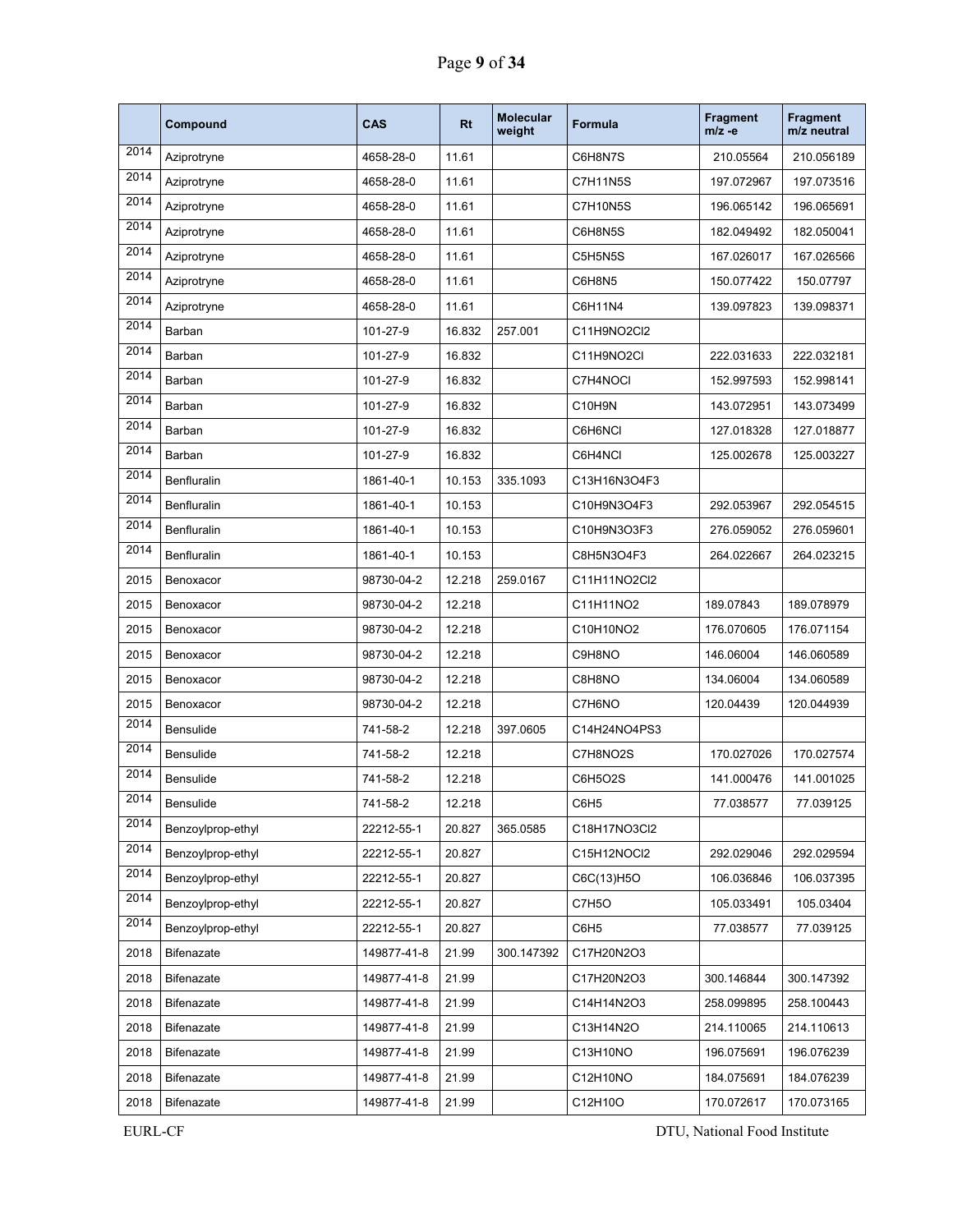|      | Compound           | CAS         | Rt     | <b>Molecular</b><br>weight | Formula                 | <b>Fragment</b><br>m/z -e | <b>Fragment</b><br>m/z neutral |
|------|--------------------|-------------|--------|----------------------------|-------------------------|---------------------------|--------------------------------|
| 2018 | <b>Bifenazate</b>  | 149877-41-8 | 21.99  |                            | C12H8                   | 152.062052                | 152.0626                       |
| 2017 | <b>Bifenox</b>     | 42576-02-3  | 21.688 | 340.98578                  | C14H9Cl2NO5             |                           |                                |
| 2017 | <b>Bifenox</b>     | 42576-02-3  | 21.688 |                            | C14H9Cl(37Cl)NO5        | 342.982279                | 342.982828                     |
| 2017 | <b>Bifenox</b>     | 42576-02-3  | 21.688 |                            | C14H9Cl2NO5             | 340.985229                | 340.985778                     |
| 2017 | <b>Bifenox</b>     | 42576-02-3  | 21.688 |                            | C13H6Cl(37Cl)NO4        | 311.963889                | 311.964438                     |
| 2017 | <b>Bifenox</b>     | 42576-02-3  | 21.688 |                            | C14H9Cl2O4              | 310.987241                | 310.987789                     |
| 2017 | <b>Bifenox</b>     | 42576-02-3  | 21.688 |                            | C13H6Cl2NO4             | 309.966839                | 309.967388                     |
| 2017 | <b>Bifenox</b>     | 42576-02-3  | 21.688 |                            | C11H6Cl                 | 173.015254                | 173.015803                     |
| 2017 | <b>Bixafen</b>     | 581809-46-3 | 27.035 | 413.03095                  | C18H12Cl2F3N3O          |                           |                                |
| 2017 | Bixafen            | 581809-46-3 | 27.035 |                            | C18H12Cl(37Cl)F3N3<br>O | 415.027453                | 415.028002                     |
| 2017 | <b>Bixafen</b>     | 581809-46-3 | 27.035 |                            | C18H12Cl2F3N3O          | 413.030403                | 413.030952                     |
| 2017 | <b>Bixafen</b>     | 581809-46-3 | 27.035 |                            | C6H5F2N2O               | 159.036446                | 159.036994                     |
| 2017 | <b>Bromacil</b>    | 314-40-9    | 13.538 | 260.01604                  | C9H13BrN2O2             |                           |                                |
| 2017 | <b>Bromacil</b>    | 314-40-9    | 13.538 |                            | C5H6(81Br)N2O2          | 206.958669                | 206.959218                     |
| 2017 | <b>Bromacil</b>    | 314-40-9    | 13.538 |                            | C5H6BrN2O2              | 204.960716                | 204.961265                     |
| 2017 | <b>Bromacil</b>    | 314-40-9    | 13.538 |                            | C5H3BrNO2               | 187.934167                | 187.934715                     |
| 2017 | <b>Bromacil</b>    | 314-40-9    | 13.538 |                            | C4H5(81Br)NO            | 163.952856                | 163.953404                     |
| 2017 | <b>Bromacil</b>    | 314-40-9    | 13.538 |                            | C4H5BrNO                | 161.954902                | 161.955451                     |
| 2014 | <b>Butachlor</b>   | 23184-66-9  | 16.283 | 311.1652                   | C17H26NO2Cl             |                           |                                |
| 2014 | <b>Butachlor</b>   | 23184-66-9  | 16.283 |                            | C17H26NO2               | 276.195805                | 276.196354                     |
| 2014 | <b>Butachlor</b>   | 23184-66-9  | 16.283 |                            | C13H16NOCI              | 237.091493                | 237.092042                     |
| 2014 | <b>Butachlor</b>   | 23184-66-9  | 16.283 |                            | C13H16NO                | 202.122641                | 202.123189                     |
| 2014 | <b>Butachlor</b>   | 23184-66-9  | 16.283 |                            | C12H14NO                | 188.10699                 | 188.107539                     |
| 2014 | <b>Butachlor</b>   | 23184-66-9  | 16.283 |                            | C11H14NO                | 176.10699                 | 176.107539                     |
| 2014 | <b>Butachlor</b>   | 23184-66-9  | 16.283 |                            | C11H14N                 | 160.112076                | 160.112624                     |
| 2014 | <b>Butachlor</b>   | 23184-66-9  | 16.283 |                            | C10H12N                 | 146.096426                | 146.096974                     |
| 2015 | Butafenacil        | 134605-64-4 | 25.383 | 474.0805                   | C20H18N2O6CIF3          |                           |                                |
| 2015 | <b>Butafenacil</b> | 134605-64-4 | 25.383 |                            | C13H7N2O3CIF3           | 331.009181                | 331.009729                     |
| 2015 | <b>Butafenacil</b> | 134605-64-4 | 25.383 |                            | C8H3NO2CI               | 179.984682                | 179.985231                     |
| 2014 | <b>Butamifos</b>   | 36335-67-8  | 16.552 | 332.096                    | C13H21N2O4PS            |                           |                                |
| 2014 | <b>Butamifos</b>   | 36335-67-8  | 16.552 |                            | C13H21NO2PS             | 286.102513                | 286.103061                     |
| 2014 | <b>Butamifos</b>   | 36335-67-8  | 16.552 |                            | C11H17NO2PS             | 258.071212                | 258.071761                     |
| 2014 | <b>Butamifos</b>   | 36335-67-8  | 16.552 |                            | C7H7NO4PS               | 231.982791                | 231.98334                      |
| 2014 | <b>Butamifos</b>   | 36335-67-8  | 16.552 |                            | C7H7NO4P                | 200.010721                | 200.011269                     |
| 2017 | Butralin           | 33629-47-9  | 14.506 | 295.15321                  | C14H21N3O4              |                           |                                |
| 2017 | Butralin           | 33629-47-9  | 14.506 |                            | C14H19N3O3              | 277.142093                | 277.142641                     |
| 2017 | Butralin           | 33629-47-9  | 14.506 |                            | C12H16N3O4              | 266.113532                | 266.114081                     |
| 2017 | Butralin           | 33629-47-9  | 14.506 |                            | C11H14N3O3              | 236.102968                | 236.103516                     |
| 2017 | <b>Butralin</b>    | 33629-47-9  | 14.506 |                            | C9H10N3O4               | 224.066582                | 224.067131                     |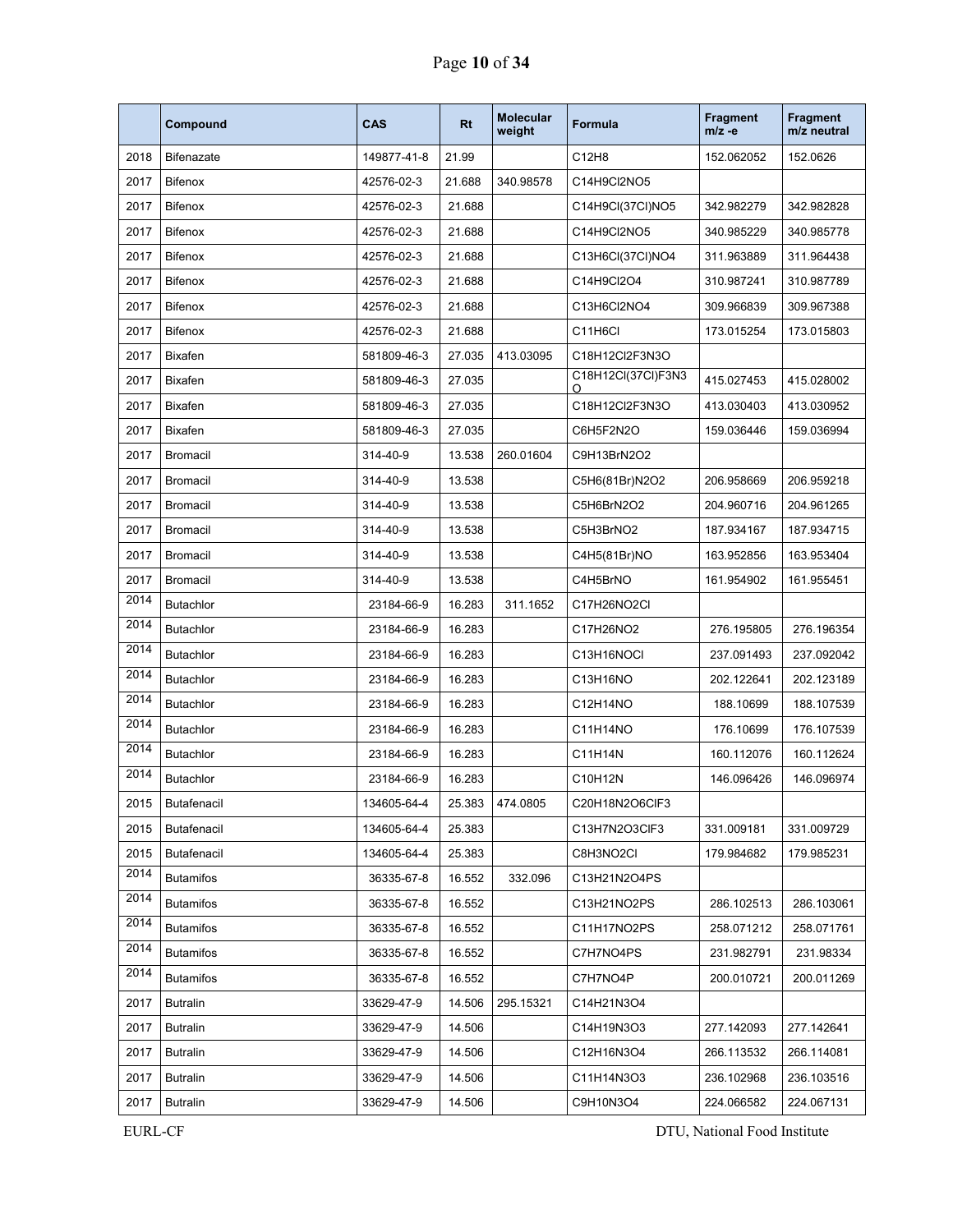|      | Compound            | CAS         | <b>Rt</b> | <b>Molecular</b><br>weight | <b>Formula</b>                  | <b>Fragment</b><br>$m/z -e$ | <b>Fragment</b><br>m/z neutral |
|------|---------------------|-------------|-----------|----------------------------|---------------------------------|-----------------------------|--------------------------------|
| 2017 | <b>Butralin</b>     | 33629-47-9  | 14.506    |                            | C11H14N3O2                      | 220.108053                  | 220.108602                     |
| 2017 | <b>Buturon</b>      | 3766-60-7   | 6.445     | 236.07164                  | C12H13CIN2O                     |                             |                                |
| 2017 | <b>Buturon</b>      | 3766-60-7   | 6.445     |                            | C7H4(37CI)NO                    | 154.994643                  | 154.995191                     |
| 2017 | <b>Buturon</b>      | 3766-60-7   | 6.445     |                            | C7H4CINO                        | 152.997593                  | 152.998141                     |
| 2017 | <b>Buturon</b>      | 3766-60-7   | 6.445     |                            | C6H4CIN                         | 125.002678                  | 125.003227                     |
| 2014 | <b>Butylate</b>     | 2008-41-5   | 8.137     | 217.15                     | C11H23NOS                       |                             |                                |
| 2014 | <b>Butylate</b>     | 2008-41-5   | 8.137     |                            | C8H16NOS                        | 174.094711                  | 174.09526                      |
| 2014 | Butylate            | 2008-41-5   | 8.137     |                            | C9H18NO                         | 156.138291                  | 156.138839                     |
| 2014 | <b>Butylate</b>     | 2008-41-5   | 8.137     |                            | C7H16NS                         | 146.099797                  | 146.100345                     |
| 2017 | Captafol            | 2425-06-1   |           | 346.91081                  | C10H9Cl4NO2S                    |                             |                                |
| 2017 | Captafol            | 2425-06-1   |           |                            | C2HCl2(37Cl)                    | 131.910884                  | 131.911433                     |
| 2017 | Captafol            | 2425-06-1   |           |                            | C <sub>2</sub> HC <sub>13</sub> | 129.913834                  | 129.914383                     |
| 2017 | Captafol            | 2425-06-1   |           |                            | C <sub>2</sub> HC <sub>I2</sub> | 94.944982                   | 94.94553                       |
| 2017 | Captafol            | 2425-06-1   |           |                            | C <sub>2</sub> C <sub>IS</sub>  | 90.940375                   | 90.940924                      |
| 2017 | Captafol            | 2425-06-1   |           |                            | C6H7                            | 79.054227                   | 79.054775                      |
| 2014 | Carbetamide         | 16118-49-3  | 14.158    | 236.1161                   | C12H16N2O3                      |                             |                                |
| 2014 | Carbetamide         | 16118-49-3  | 14.158    |                            | C6C(13)H5NO                     | 120.03992                   | 120.040469                     |
| 2014 | Carbetamide         | 16118-49-3  | 14.158    |                            | C7H5NO                          | 119.036565                  | 119.037114                     |
| 2014 | Carbetamide         | 16118-49-3  | 14.158    |                            | C6H5N                           | 91.041651                   | 91.042199                      |
| 2014 | Carbetamide         | 16118-49-3  | 14.158    |                            | C3H6NO                          | 72.04439                    | 72.044939                      |
| 2017 | Carfentrazone-ethyl | 128639-02-1 | 19.195    | 411.03643                  | C15H14Cl2F3N3O3                 |                             |                                |
| 2017 | Carfentrazone-ethyl | 128639-02-1 | 19.195    |                            | C15H13F3N3O3                    | 340.090352                  | 340.090901                     |
| 2017 | Carfentrazone-ethyl | 128639-02-1 | 19.195    |                            | C13H8CIF3N3O2                   | 330.025165                  | 330.025714                     |
| 2017 | Carfentrazone-ethyl | 128639-02-1 | 19.195    |                            | C13H9F3N3O3                     | 312.059052                  | 312.059601                     |
| 2017 | Carfentrazone-ethyl | 128639-02-1 | 19.195    |                            | C13H7CIF2N3O2                   | 310.018937                  | 310.019486                     |
| 2017 | Carfentrazone-ethyl | 128639-02-1 | 19.195    |                            | C11H8CIF3N3O                    | 290.030251                  | 290.030799                     |
| 2018 | Carvone             | 99-49-0     | 8.9       | 150.104465                 | C10H14O                         |                             |                                |
| 2018 | Carvone             | 99-49-0     | 8.9       |                            | C7H7                            | 91.05422642                 | 91.054775                      |
| 2018 | Carvone             | 99-49-0     | 8.9       |                            | C7H9                            | 93.06987642                 | 93.070425                      |
| 2018 | Carvone             | 99-49-0     | 8.9       |                            | C6H7                            | 79.05422642                 | 79.054775                      |
| 2019 | Chlorthiamid        | 1918-13-4   | 13.28     | 204.951977                 | C7H5Cl2NS                       |                             |                                |
| 2019 | Chlorthiamid        | 1918-13-4   | 13.28     |                            | C7H5CINS                        | 169.9825754                 | 169.983124                     |
| 2019 | Chlorthiamid        | 1918-13-4   | 13.28     |                            | C7H5(37CI)NS                    | 171.9796254                 | 171.980174                     |
| 2019 | Chlorthiamid        | 1918-13-4   | 13.28     |                            | C7H5Cl2NS                       | 204.9514284                 | 204.951977                     |
| 2019 | Chlorthiamid        | 1918-13-4   | 13.28     |                            | C7H5CI(37CI)NS                  | 206.9484784                 | 206.949027                     |
| 2014 | Chinomethionate     | 2439-01-2   | 15.76     | 233.9922                   | C10H6N2OS2                      |                             |                                |
| 2014 | Chinomethionate     | 2439-01-2   | 15.76     |                            | C9H6N2S2                        | 205.996691                  | 205.99724                      |
| 2014 | Chinomethionate     | 2439-01-2   | 15.76     |                            | C9H6N2S                         | 174.02462                   | 174.025169                     |
| 2014 | Chinomethionate     | 2439-01-2   | 15.76     |                            | C9H5N2S                         | 173.016795                  | 173.017344                     |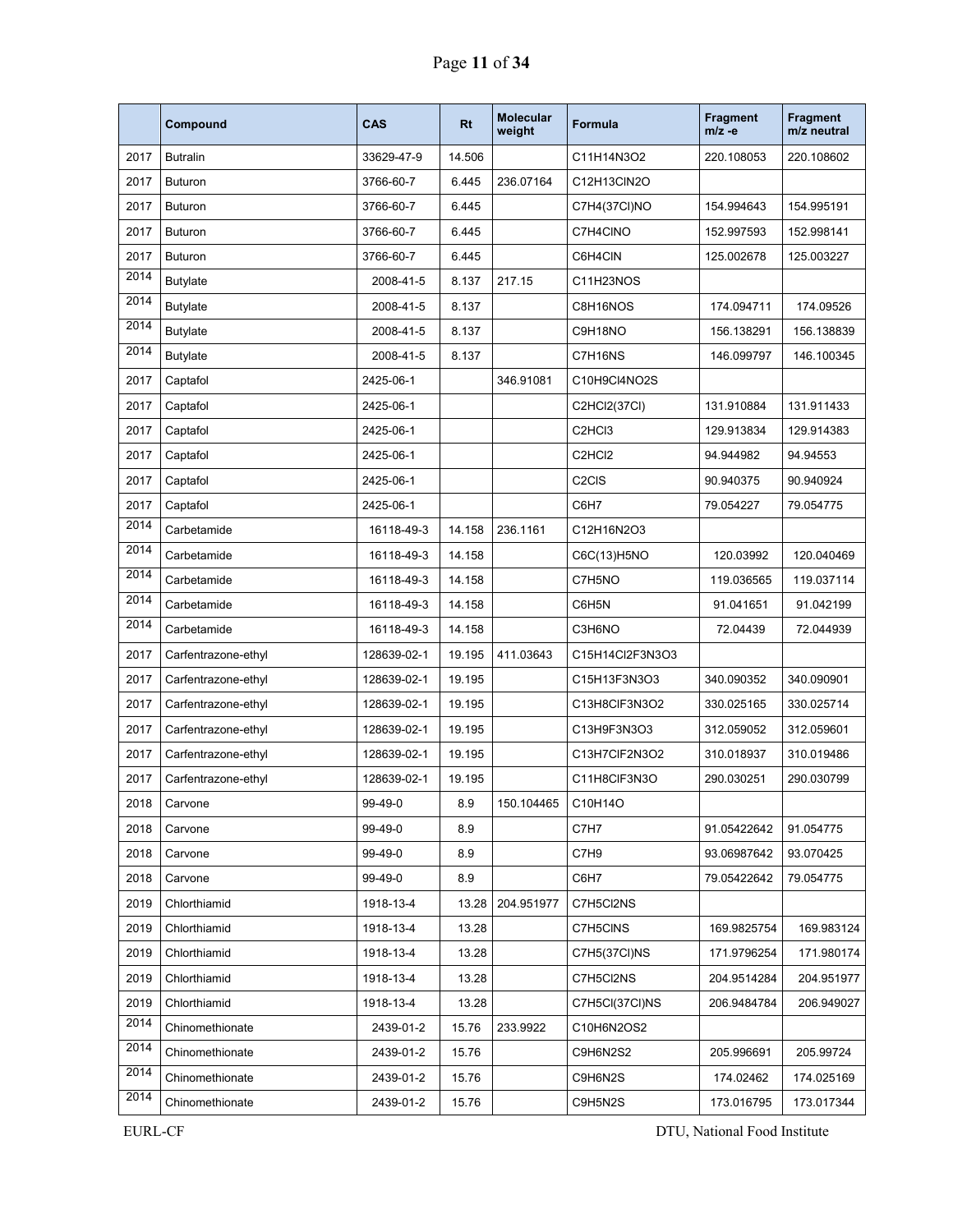|      | Compound            | <b>CAS</b>  | <b>Rt</b> | <b>Molecular</b><br>weight | Formula            | <b>Fragment</b><br>$m/z -e$ | <b>Fragment</b><br>m/z neutral |
|------|---------------------|-------------|-----------|----------------------------|--------------------|-----------------------------|--------------------------------|
| 2014 | Chinomethionate     | 2439-01-2   | 15.76     |                            | C8H6NS             | 148.021546                  | 148.022095                     |
| 2014 | Chinomethionate     | 2439-01-2   | 15.76     |                            | C8H6N              | 116.049476                  | 116.050024                     |
| 2018 | Chlorantraniliprole | 500008-45-7 | 21.5      | 480.970792                 | C18H14BrCl2N5O2    |                             |                                |
| 2018 | Chlorantraniliprole | 500008-45-7 | 21.5      |                            | C13H8Cl2N2O        | 278.0008204                 | 278.001369                     |
| 2018 | Chlorantraniliprole | 500008-45-7 | 21.5      |                            | C9H14BrCIN2O       | 279.9972534                 | 279.997802                     |
| 2018 | Chlorantraniliprole | 500008-45-7 | 21.5      |                            | C13H8CIN2O         | 243.0319674                 | 243.032516                     |
| 2019 | Chlorbenside        | 103-17-3    | 16.54     | 267.988028                 | C13H10Cl2S         |                             |                                |
| 2019 | Chlorbenside        | 103-17-3    | 16.54     |                            | C7H6CI             | 125.0152544                 | 125.015803                     |
| 2019 | Chlorbenside        | 103-17-3    | 16.54     |                            | C7H6(37CI)         | 127.0123044                 | 127.012853                     |
| 2019 | Chlorbenside        | 103-17-3    | 16.54     |                            | C7H <sub>5</sub>   | 89.03857642                 | 89.039125                      |
| 2019 | Chlorbenside        | 103-17-3    | 16.54     |                            | C13H10Cl2S         | 267.9874794                 | 267.988028                     |
| 2017 | Chlorbromuron       | 13360-45-7  | 7.97      | 291.96142                  | C9H10BrCIN2O2      |                             |                                |
| 2017 | Chlorbromuron       | 13360-45-7  | 7.97      |                            | C7H3(81Br)(37Cl)NO | 234.903108                  | 234.903657                     |
| 2017 | Chlorbromuron       | 13360-45-7  | 7.97      |                            | C7H3(81Br)CINO     | 232.906058                  | 232.906607                     |
| 2017 | Chlorbromuron       | 13360-45-7  | 7.97      |                            | C7H3BrCINO         | 230.908105                  | 230.908654                     |
| 2017 | Chlorbromuron       | 13360-45-7  | 7.97      |                            | C6H3CIN            | 123.994853                  | 123.995402                     |
| 2017 | Chlorbufam          | 1967-16-4   | 10.803    | 223.04001                  | C11H10CINO2        |                             |                                |
| 2017 | Chlorbufam          | 1967-16-4   | 10.803    |                            | C7H4(37CI)NO       | 154.994643                  | 154.995191                     |
| 2017 | Chlorbufam          | 1967-16-4   | 10.803    |                            | C7H4CINO           | 152.997593                  | 152.998141                     |
| 2017 | Chlorbufam          | 1967-16-4   | 10.803    |                            | C6H6CIN            | 127.018328                  | 127.018877                     |
| 2017 | Chlorbufam          | 1967-16-4   | 10.803    |                            | C6H4CIN            | 125.002678                  | 125.003227                     |
| 2019 | Chlorfenprop-methyl | 14437-17-3  | 10.19     | 232.005786                 | C10H10Cl2O2        |                             |                                |
| 2019 | Chlorfenprop-methyl | 14437-17-3  | 10.19     |                            | C9H6CIO            | 165.0101694                 | 165.010718                     |
| 2019 | Chlorfenprop-methyl | 14437-17-3  | 10.19     |                            | C7H6CI             | 125.0152544                 | 125.015803                     |
| 2019 | Chlorfenprop-methyl | 14437-17-3  | 10.19     |                            | C10H9CIO2          | 196.0285594                 | 196.029108                     |
| 2019 | Chlorfenprop-methyl | 14437-17-3  | 10.19     |                            | C9H6(37CI)O        | 199.9790224                 | 199.979571                     |
| 2018 | Chloridazon         | 1698-60-8   | 19.4      | 221.03559                  | C10H8CIN3O         |                             |                                |
| 2018 | Chloridazon         | 1698-60-8   | 19.4      |                            | C10H8CIN3O         | 221.0350414                 | 221.03559                      |
| 2018 | Chloridazon         | 1698-60-8   | 19.4      |                            | C10H8(37Cl)N3O     | 223.0320914                 | 223.03264                      |
| 2018 | Chloridazon         | 1698-60-8   | 19.4      |                            | C6H <sub>5</sub>   | 77.03857642                 | 77.039125                      |
| 2015 | Chloroneb           | 2675-77-6   | 8.66      | 205.9901                   | C8H8O2Cl2          |                             |                                |
| 2015 | Chloroneb           | 2675-77-6   | 8.66      |                            | C7H5O2Cl2          | 190.966111                  | 190.96666                      |
| 2015 | Chloroneb           | 2675-77-6   | 8.66      |                            | C6H2O2CI           | 140.973783                  | 140.974332                     |
| 2018 | Chlorpropylate      | 5836-10-2   | 17.9      | 338.047651                 | C17H16Cl2O3        |                             |                                |
| 2018 | Chlorpropylate      | 5836-10-2   | 17.9      |                            | C7H4CIO            | 138.9945194                 | 138.995068                     |
| 2018 | Chlorpropylate      | 5836-10-2   | 17.9      |                            | C13H9Cl2O          | 251.0024974                 | 251.003046                     |
| 2018 | Chlorpropylate      | 5836-10-2   | 17.9      |                            | C6H4Cl             | 110.9996044                 | 111.000153                     |
| 2014 | Chlorthiamid        | 1918-13-4   | 12.521    | 204.952                    | C7H5NSCI2          |                             |                                |
| 2014 | Chlorthiamid        | 1918-13-4   | 12.521    |                            | C7H3NCI2           | 170.963706                  | 170.964255                     |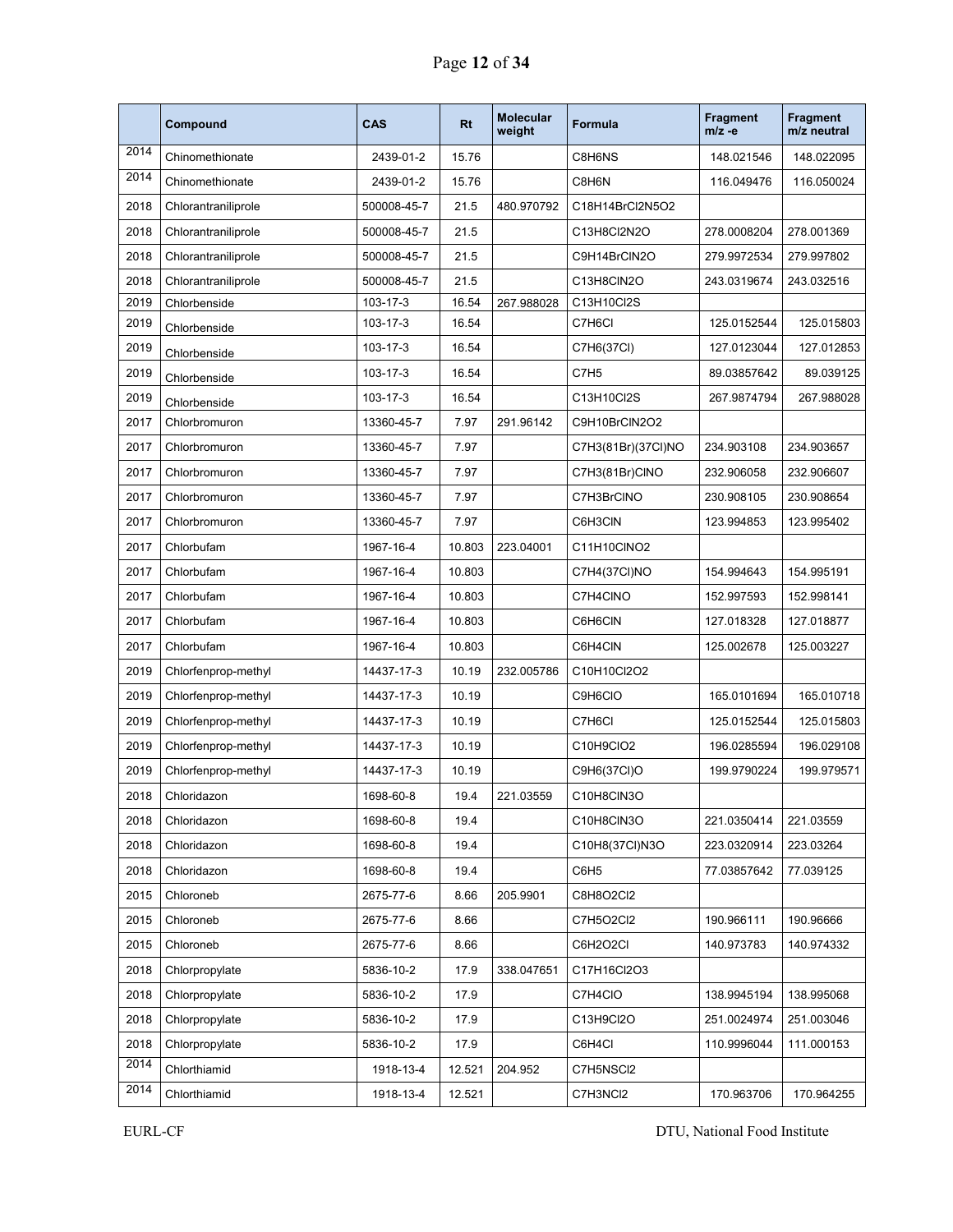|      | Compound             | <b>CAS</b>  | <b>Rt</b> | <b>Molecular</b><br>weight | <b>Formula</b>   | <b>Fragment</b><br>$m/z -e$ | Fragment<br>m/z neutral |
|------|----------------------|-------------|-----------|----------------------------|------------------|-----------------------------|-------------------------|
| 2014 | Chlorthiamid         | 1918-13-4   | 12.521    |                            | C7H2N            | 100.018175                  | 100.018724              |
| 2018 | Cinidon-ethyl        | 142891-20-1 | 31.2      | 393.053465                 | C19H17Cl2NO4     |                             |                         |
| 2018 | Cinidon-ethyl        | 142891-20-1 | 31.2      |                            | C17H13CINO4      | 330.0527634                 | 330.053312              |
| 2018 | Cinidon-ethyl        | 142891-20-1 | 31.2      |                            | C19H17CINO4      | 358.0840634                 | 358.084612              |
| 2018 | Cinidon-ethyl        | 142891-20-1 | 31.2      |                            | C15H9CINO4       | 302.0214634                 | 302.022012              |
| 2018 | Clodinafop-propargyl | 105512-06-9 | 19.5      | 349.051715                 | C17H13CIFNO4     |                             |                         |
| 2018 | Clodinafop-propargyl | 105512-06-9 | 19.5      |                            | C11H6CIFNO2      | 238.0065614                 | 238.00711               |
| 2018 | Clodinafop-propargyl | 105512-06-9 | 19.5      |                            | C13H10CIFNO2     | 266.0378614                 | 266.03841               |
| 2018 | Clodinafop-propargyl | 105512-06-9 | 19.5      |                            | C17H13CIFNO4     | 349.0511664                 | 349.051715              |
| 2019 | Clopyralid           | 1702-17-6   | 6.23      | 190.954085                 | C5H3Cl2N         | 146.9637064                 | 146.964255              |
| 2019 | Clopyralid           | 1702-17-6   | 6.23      |                            | C5H2N            | 76.01817442                 | 76.018723               |
| 2019 | Clopyralid           | 1702-17-6   | 6.23      |                            | C4H2Cl           | 84.98395442                 | 84.984503               |
| 2019 | Clopyralid           | 1702-17-6   | 6.23      |                            | C5H3CIN          | 111.9948534                 | 111.995402              |
| 2017 | Coumaphos            | 56-72-4     | 24.815    | 362.01446                  | C14H16CIO5PS     |                             |                         |
| 2017 | Coumaphos            | 56-72-4     | 24.815    |                            | C14H16(37Cl)O5PS | 364.01096                   | 364.011509              |
| 2017 | Coumaphos            | 56-72-4     | 24.815    |                            | C14H16CIO5PS     | 362.01391                   | 362.014459              |
| 2017 | Coumaphos            | 56-72-4     | 24.815    |                            | C10H7(37CI)O2S   | 227.982029                  | 227.982578              |
| 2017 | Coumaphos            | 56-72-4     | 24.815    |                            | C10H7ClO2S       | 225.98498                   | 225.985528              |
| 2017 | Coumaphos            | 56-72-4     | 24.815    |                            | C10H7CIO3        | 210.007823                  | 210.008372              |
| 2017 | Coumaphos            | 56-72-4     | 24.815    |                            | C2H6O3P          | 109.004907                  | 109.005456              |
| 2017 | Coumaphos            | 56-72-4     | 24.815    |                            | <b>H2O2PS</b>    | 96.950763                   | 96.951312               |
| 2014 | Crimidine            | 535-89-7    | 8.822     | 171.0563                   | C7H10N3CI        |                             |                         |
| 2014 | Crimidine            | 535-89-7    | 8.822     |                            | C6H7N3CI         | 156.032301                  | 156.03285               |
| 2014 | Crimidine            | 535-89-7    | 8.822     |                            | C6H7N2CI         | 142.029227                  | 142.029776              |
| 2014 | Crimidine            | 535-89-7    | 8.822     |                            | C5H4N2CI         | 127.005752                  | 127.006301              |
| 2014 | Crimidine            | 535-89-7    | 8.822     |                            | C6H6N3           | 120.055624                  | 120.056172              |
| 2014 | Crotoxyphos          | 7700-17-6   | 16.28     | 314.0919                   | C14H19O6P        |                             |                         |
| 2014 | Crotoxyphos          | 7700-17-6   | 16.28     |                            | C6H10O5P         | 193.026036                  | 193.026585              |
| 2014 | Crotoxyphos          | 7700-17-6   | 16.28     |                            | C2H8O4P          | 127.015472                  | 127.01602               |
| 2014 | Crotoxyphos          | 7700-17-6   | 16.28     |                            | C8H9             | 105.069877                  | 105.070425              |
| 2014 | Crotoxyphos          | 7700-17-6   | 16.28     |                            | C8H8             | 104.062052                  | 104.0626                |
| 2014 | Crotoxyphos          | 7700-17-6   | 16.28     |                            | C8H7             | 103.054227                  | 103.054775              |
| 2019 | Cyanazine            | 21725-46-2  | 14.66     | 240.089022                 | C9H13CIN6        |                             |                         |
| 2019 | Cyanazine            | 21725-46-2  | 14.66     |                            | C8H10CIN6        | 225.0649984                 | 225.065547              |
| 2019 | Cyanazine            | 21725-46-2  | 14.66     |                            | C7H9CIN5         | 198.0540994                 | 198.054648              |
| 2019 | Cyanazine            | 21725-46-2  | 14.66     |                            | C7H9CIN6         | 212.0571734                 | 212.057722              |
| 2019 | Cyanazine            | 21725-46-2  | 14.66     |                            | C9H13CIN6        | 240.0884734                 | 240.089022              |
| 2018 | Cyanofenphos         | 13067-93-1  | 19.84     | 303.048289                 | C15H14NO2PS      |                             |                         |
| 2018 | Cyanofenphos         | 13067-93-1  | 19.84     |                            | C8H10OPS         | 185.018452                  | 185.019                 |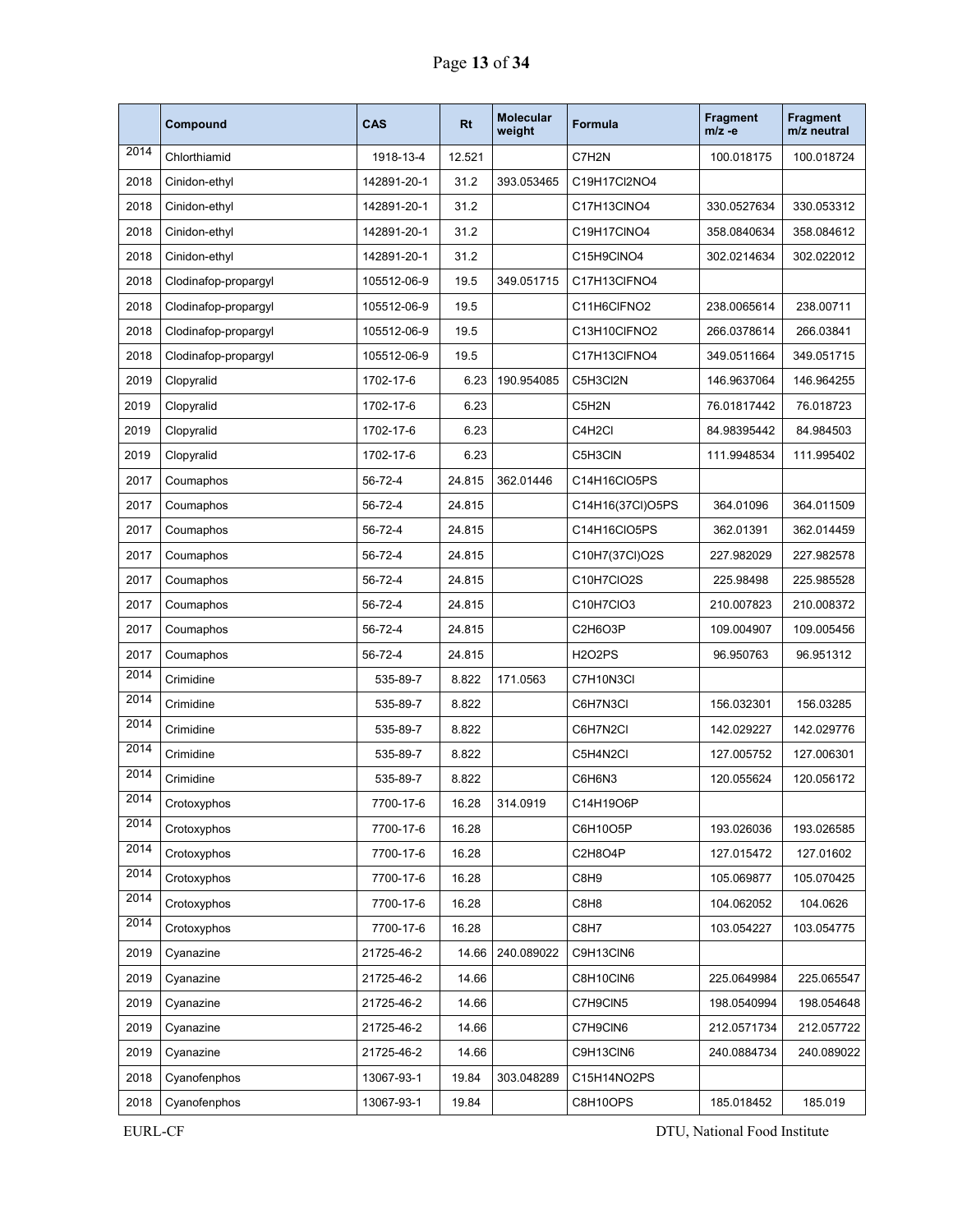|      | Compound     | CAS         | <b>Rt</b> | <b>Molecular</b><br>weight | <b>Formula</b>   | <b>Fragment</b><br>$m/z -e$ | <b>Fragment</b><br>m/z neutral |
|------|--------------|-------------|-----------|----------------------------|------------------|-----------------------------|--------------------------------|
| 2018 | Cyanofenphos | 13067-93-1  | 19.84     |                            | C8H10O2P         | 169.041295                  | 169.041843                     |
| 2018 | Cyanofenphos | 13067-93-1  | 19.84     |                            | C6H6OPS          | 156.987152                  | 156.9877                       |
| 2018 | Cyanofenphos | 13067-93-1  | 19.84     |                            | C6H6O2P          | 141.009994                  | 141.010542                     |
| 2017 | Cyanophos    | 2636-26-2   | 11.243    | 243.0119                   | C9H10NO3PS       |                             |                                |
| 2017 | Cyanophos    | 2636-26-2   | 11.243    |                            | C9H10NO3PS       | 243.011352                  | 243.011901                     |
| 2017 | Cyanophos    | 2636-26-2   | 11.243    |                            | C2H6O2PS         | 124.982063                  | 124.982612                     |
| 2017 | Cyanophos    | 2636-26-2   | 11.243    |                            | C2H6O3P          | 109.004907                  | 109.005456                     |
| 2017 | Cyanophos    | 2636-26-2   | 11.243    |                            | CH4O2P           | 78.994342                   | 78.994891                      |
| 2018 | Cycloxydim   | 101205-02-1 | 24        | 325.171165                 | C17H27NO3S       |                             |                                |
| 2018 | Cycloxydim   | 101205-02-1 | 24        |                            | C10H12NO2        | 178.0862554                 | 178.086804                     |
| 2018 | Cycloxydim   | 101205-02-1 | 24        |                            | C6H6NO           | 108.0443904                 | 108.044939                     |
| 2018 | Cycloxydim   | 101205-02-1 | 24        |                            | C5H9S            | 101.0419484                 | 101.042497                     |
| 2017 | Cycluron     | 2163-69-1   | 11.203    | 198.17321                  | C11H22N2O        |                             |                                |
| 2017 | Cycluron     | 2163-69-1   | 11.203    |                            | C3H9N2O          | 89.070939                   | 89.071488                      |
| 2017 | Cycluron     | 2163-69-1   | 11.203    |                            | C6H10            | 82.077702                   | 82.07825                       |
| 2017 | Cycluron     | 2163-69-1   | 11.203    |                            | C3H6NO           | 72.04439                    | 72.044939                      |
| 2017 | Cycluron     | 2163-69-1   | 11.203    |                            | C5H <sub>9</sub> | 69.069877                   | 69.070425                      |
| 2017 | Cyflufenamid | 180409-60-3 | 17.654    | 412.12102                  | C20H17F5N2O2     |                             |                                |
| 2017 | Cyflufenamid | 180409-60-3 | 17.654    |                            | C8H2F4N          | 188.011788                  | 188.012337                     |
| 2017 | Cyflufenamid | 180409-60-3 | 17.654    |                            | C7H2F3N          | 157.013385                  | 157.013934                     |
| 2017 | Cyflufenamid | 180409-60-3 | 17.654    |                            | C8H5F4NO2        | 223.025093                  | 223.025641                     |
| 2017 | Cyflufenamid | 180409-60-3 | 17.654    |                            | C16H4N2O         | 240.031814                  | 240.032363                     |
| 2018 | Cyprazin     | 22936-86-3  | 13.22     | 227.093773                 | C9H14CIN5        |                             |                                |
| 2018 | Cyprazin     | 22936-86-3  | 13.22     |                            | C9H13CIN5        | 226.0854                    | 226.085948                     |
| 2018 | Cyprazin     | 22936-86-3  | 13.22     |                            | C8H11CIN5        | 212.06975                   | 212.070298                     |
| 2018 | Cyprazin     | 22936-86-3  | 13.22     |                            | C6H7CIN5         | 184.03845                   | 184.038998                     |
| 2018 | Cyprazin     | 22936-86-3  | 13.22     |                            | C5H5CIN5         | 170.0228                    | 170.023348                     |
| 2018 | Cyprazin     | 22936-86-3  | 13.22     |                            | C5H4N5           | 134.046122                  | 134.04667                      |
| 2018 | Cyromazine   | 66215-27-8  | 11.2      | 166.096694                 | C6H10N6          |                             |                                |
| 2018 | Cyromazine   | 66215-27-8  | 11.2      |                            | C5H7N6           | 151.0726704                 | 151.073219                     |
| 2018 | Cyromazine   | 66215-27-8  | 11.2      |                            | C6H9N6           | 165.0883204                 | 165.088869                     |
| 2018 | Cyromazine   | 66215-27-8  | 11.2      |                            | C4H5N4           | 109.0508724                 | 109.051421                     |
| 2014 | Cythioate    | 115-93-5    | 19.955    | 296.9895                   | C8H12NO5PS2      |                             |                                |
| 2014 | Cythioate    | 115-93-5    | 19.955    |                            | C8H9O3PS         | 216.000453                  | 216.001001                     |
| 2014 | Cythioate    | 115-93-5    | 19.955    |                            | C2H8O4P          | 127.015472                  | 127.01602                      |
| 2014 | Cythioate    | 115-93-5    | 19.955    |                            | C2H6O2PS         | 124.982063                  | 124.982612                     |
| 2014 | Cythioate    | 115-93-5    | 19.955    |                            | C2H6O3P          | 109.004907                  | 109.005456                     |
| 2017 | Dazomet      | 533-74-4    | 10.7      | 162.02854                  | C5H10N2S2        |                             |                                |
| 2017 | Dazomet      | 533-74-4    | 10.7      |                            | C5H10N2S2        | 162.027992                  | 162.02854                      |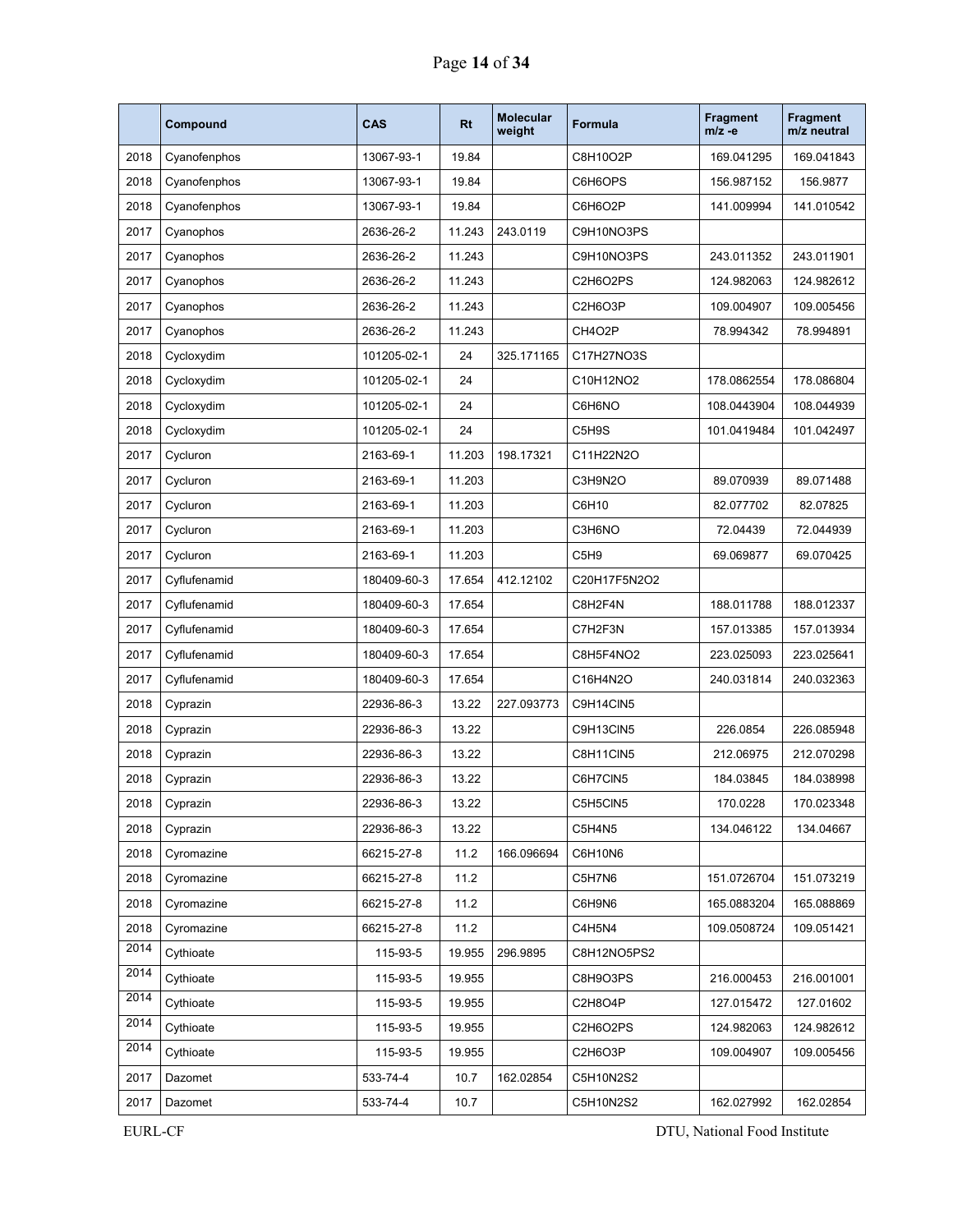|      | Compound         | <b>CAS</b> | Rt     | <b>Molecular</b><br>weight | Formula             | <b>Fragment</b><br>m/z -e | <b>Fragment</b><br>m/z neutral |
|------|------------------|------------|--------|----------------------------|---------------------|---------------------------|--------------------------------|
| 2017 | Dazomet          | 533-74-4   | 10.7   |                            | C3H7NS              | 89.029372                 | 89.02992                       |
| 2017 | Dazomet          | 533-74-4   | 10.7   |                            | CS <sub>2</sub>     | 75.943593                 | 75.944142                      |
| 2017 | Dazomet          | 533-74-4   | 10.7   |                            | C2H3NS              | 72.998072                 | 72.99862                       |
| 2017 | Dazomet          | 533-74-4   | 10.7   |                            | C2H2NS              | 71.990246                 | 71.990795                      |
| 2019 | <b>DCPA</b>      | 1861-32-1  | 14.74  | 329.902022                 | C10H6Cl4O4          |                           |                                |
| 2019 | <b>DCPA</b>      | 1861-32-1  | 14.74  |                            | C9H3CI4O3           | 298.8830834               | 298.883632                     |
| 2019 | <b>DCPA</b>      | 1861-32-1  | 14.74  |                            | C9H3Cl3(37Cl)O3     | 333.8519364               | 333.852485                     |
| 2019 | <b>DCPA</b>      | 1861-32-1  | 14.74  |                            | C9H3Cl2(37Cl)2O3    | 368.8207894               | 368.821338                     |
| 2019 | <b>DCPA</b>      | 1861-32-1  | 14.74  |                            | C10H6Cl4O4          | 329.9014734               | 329.902022                     |
| 2019 | <b>DCPA</b>      | 1861-32-1  | 14.74  |                            | C10H6Cl3(37Cl)O4    | 364.8703264               | 364.870875                     |
| 2017 | Demeton-S        | 126-75-0   | 10.647 | 258.05132                  | C8H19O3PS2          |                           |                                |
| 2017 | Demeton-S        | 126-75-0   | 10.647 |                            | H4O3PS              | 114.961328                | 114.961877                     |
| 2017 | Demeton-S        | 126-75-0   | 10.647 |                            | H3O3PS              | 113.953503                | 113.954052                     |
| 2017 | Demeton-S        | 126-75-0   | 10.647 |                            | C4H9S               | 89.041948                 | 89.042496                      |
| 2017 | Demeton-S        | 126-75-0   | 10.647 |                            | C4H8S               | 88.034123                 | 88.034671                      |
| 2014 | Desethylatrazine | 6190-65-4  | 10.014 | 187.0625                   | C6H10N5CI           |                           |                                |
| 2014 | Desethylatrazine | 6190-65-4  | 10.014 |                            | C5H7N5CI            | 172.038449                | 172.038998                     |
| 2014 | Desethylatrazine | 6190-65-4  | 10.014 |                            | C3H4N5Cl            | 145.014974                | 145.015523                     |
| 2017 | Desmetryn        | 1014-69-3  | 12.766 | 213.10482                  | <b>C8H15N5S</b>     |                           |                                |
| 2017 | Desmetryn        | 1014-69-3  | 12.766 |                            | C8H15N5S            | 213.104268                | 213.104817                     |
| 2017 | Desmetryn        | 1014-69-3  | 12.766 |                            | <b>C7H12N5S</b>     | 198.080793                | 198.081341                     |
| 2017 | Desmetryn        | 1014-69-3  | 12.766 |                            | C5H9N5S             | 171.057318                | 171.057866                     |
| 2017 | Desmetryn        | 1014-69-3  | 12.766 |                            | C4H6N5S             | 156.033843                | 156.034391                     |
| 2019 | Diafenthiuron    | 67-45-8    | 18.59  | 384.223534                 | C23H32N2OS          |                           |                                |
| 2019 | Diafenthiuron    | 67-45-8    | 18.59  |                            | C19H21NOS           | 311.1338374               | 311.134386                     |
| 2019 | Diafenthiuron    | 67-45-8    | 18.59  |                            | C15H12NOS           | 254.0634124               | 254.063961                     |
| 2019 | Diafenthiuron    | 67-45-8    | 18.59  |                            | C18H18NOS           | 296.1103624               | 296.110911                     |
| 2019 | Diafenthiuron    | 67-45-8    | 18.59  |                            | C18H16NO            | 262.1226404               | 262.123189                     |
| 2019 | Diafenthiuron    | 67-45-8    | 18.59  |                            | C19H20NO            | 278.1539404               | 278.154489                     |
| 2018 | Dialifos         | 10311-84-9 | 23.7   | 393.002519                 | C14H17CINO4PS2      |                           |                                |
| 2018 | <b>Dialifos</b>  | 10311-84-9 | 23.7   |                            | C10H7CINO2          | 208.0159834               | 208.016532                     |
| 2018 | Dialifos         | 10311-84-9 | 23.7   |                            | C7H4O               | 104.0256664               | 104.026215                     |
| 2018 | Dialifos         | 10311-84-9 | 23.7   |                            | C10H7(37Cl)NO2      | 210.0130334               | 210.013582                     |
| 2018 | Diallate         | 2303-16-4  | 11.16  | 269.040792                 | C10H17Cl2NOS        |                           |                                |
| 2018 | Diallate         | 2303-16-4  | 11.16  |                            | C10H17(37Cl)NO(S34) | 234.071391                | 234.071939                     |
| 2018 | Diallate         | 2303-16-4  | 11.16  |                            | C10H17CINOS         | 234.071391                | 234.071939                     |
| 2018 | Diallate         | 2303-16-4  | 11.16  |                            | C7H11CINOS          | 192.024441                | 192.024989                     |
| 2018 | Diallate         | 2303-16-4  | 11.16  |                            | C7H14NO             | 128.106991                | 128.107539                     |
| 2018 | Diallate         | 2303-16-4  | 11.16  |                            | C3H3Cl2             | 108.960633                | 108.961181                     |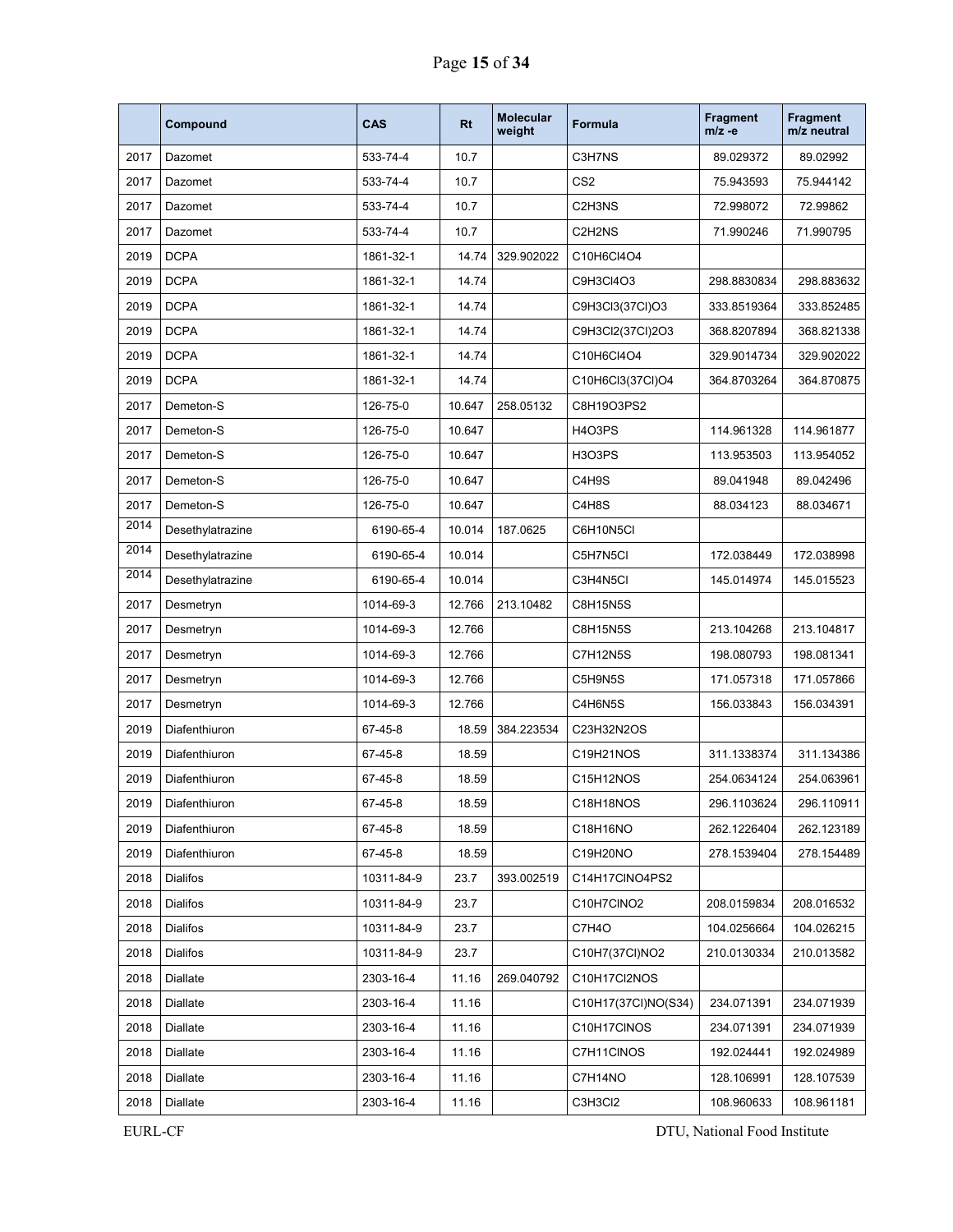|      | Compound           | <b>CAS</b>    | <b>Rt</b> | <b>Molecular</b><br>weight | <b>Formula</b> | <b>Fragment</b><br>$m/z -e$ | <b>Fragment</b><br>m/z neutral |
|------|--------------------|---------------|-----------|----------------------------|----------------|-----------------------------|--------------------------------|
| 2018 | <b>Diallate</b>    | 2303-16-4     | 11.16     |                            | C4H8NO         | 86.060041                   | 86.060589                      |
| 2014 | DiazinonO-analog   | 962-58-3      | 12.766    | 288.1239                   | C12H21N2O4P    |                             |                                |
| 2014 | DiazinonO-analog   | 962-58-3      | 12.766    |                            | C11H18N2O4P    | 273.09987                   | 273.100419                     |
| 2014 | DiazinonO-analog   | 962-58-3      | 12.766    |                            | C10H17N2O4P    | 260.092045                  | 260.092594                     |
| 2014 | DiazinonO-analog   | 962-58-3      | 12.766    |                            | C9H14N2O4P     | 245.06857                   | 245.069118                     |
| 2014 | DiazinonO-analog   | 962-58-3      | 12.766    |                            | C8H12N2O       | 152.094414                  | 152.094963                     |
| 2014 | DiazinonO-analog   | 962-58-3      | 12.766    |                            | C8H11N2O       | 151.086589                  | 151.087138                     |
| 2014 | DiazinonO-analog   | 962-58-3      | 12.766    |                            | C7H9N2O        | 137.070939                  | 137.071488                     |
| 2014 | DiazinonO-analog   | 962-58-3      | 12.766    |                            | C8H10N2        | 134.08385                   | 134.084398                     |
| 2014 | Dibutylchlorendate | 1770-80-5     | 22.55     | 497.9493                   | C17H20O4Cl6    |                             |                                |
| 2014 | Dibutylchlorendate | 1770-80-5     | 22.55     |                            | C9H4O4Cl6      | 385.823526                  | 385.824075                     |
| 2014 | Dibutylchlorendate | 1770-80-5     | 22.55     |                            | C9H3O3Cl6      | 368.820787                  | 368.821335                     |
| 2014 | Dibutylchlorendate | 1770-80-5     | 22.55     |                            | C9H3O4Cl4      | 314.877996                  | 314.878544                     |
| 2014 | Dibutylchlorendate | 1770-80-5     | 22.55     |                            | C7H2CI5        | 260.859365                  | 260.859914                     |
| 2014 | Dibutylchlorendate | 1770-80-5     | 22.55     |                            | C5CI5          | 234.843715                  | 234.844264                     |
| 2019 | Dicamba-methyester | 6597-78-0     | 9.59      | 233.985051                 | C9H8Cl2O3      |                             |                                |
| 2019 | Dicamba-methyester | 6597-78-0     | 9.59      |                            | C8H5Cl2O2      | 202.9661124                 | 202.966661                     |
| 2019 | Dicamba-methyester | 6597-78-0     | 9.59      |                            | C7H2Cl2O2      | 187.9426374                 | 187.943186                     |
| 2019 | Dicamba-methyester | 6597-78-0     | 9.59      |                            | C6H2Cl2O       | 159.9477224                 | 159.948271                     |
| 2019 | Dicamba-methyester | 6597-78-0     | 9.59      |                            | C5H2Cl         | 96.98395442                 | 96.984503                      |
| 2019 | Dicamba-methyester | 6597-78-0     | 9.59      |                            | C9H8Cl2O3      | 233.9845024                 | 233.985051                     |
| 2014 | Dicapthon          | 2463-84-5     | 14.252    | 296.9628                   | C8H9NO5PSCI    |                             |                                |
| 2014 | Dicapthon          | 2463-84-5     | 14.252    |                            | C7C(13)H9NO5PS | 262.996711                  | 262.997259                     |
| 2014 | Dicapthon          | 2463-84-5     | 14.252    |                            | C8H9NO5PS      | 261.993356                  | 261.993905                     |
| 2014 | Dicapthon          | 2463-84-5     | 14.252    |                            | C8H9O3PS       | 216.000453                  | 216.001001                     |
| 2014 | Dicapthon          | 2463-84-5     | 14.252    |                            | C2H6O2PS       | 124.982063                  | 124.982612                     |
| 2017 | Dichlobenil        | 1194-65-6     | 7.641     | 170.96425                  | C7H3Cl2N       |                             |                                |
| 2017 | Dichlobenil        | 1194-65-6     | 7.641     |                            | C7H3Cl(37Cl)N  | 172.960756                  | 172.961304                     |
| 2017 | Dichlobenil        | 1194-65-6     | 7.641     |                            | C7H3Cl2N       | 170.963706                  | 170.964254                     |
| 2017 | Dichlobenil        | 1194-65-6     | 7.641     |                            | C7H2N          | 100.018175                  | 100.018724                     |
| 2017 | Dichlofenthion     | $97-17-6$     | 12.45     | 313.97001                  | C10H13Cl2O3PS  |                             |                                |
| 2017 | Dichlofenthion     | $97 - 17 - 6$ | 12.45     |                            | C10H13ClO3PS   | 279.000606                  | 279.001155                     |
| 2017 | Dichlofenthion     | $97 - 17 - 6$ | 12.45     |                            | C2CIN5O4S      | 224.935404                  | 224.935952                     |
| 2017 | Dichlofenthion     | $97-17-6$     | 12.45     |                            | C6H5CIO3PS     | 222.938006                  | 222.938554                     |
| 2017 | Dichlofenthion     | 97-17-6       | 12.45     |                            | C6H4Cl(37Cl)O  | 163.960421                  | 163.96097                      |
| 2017 | Dichlofenthion     | $97 - 17 - 6$ | 12.45     |                            | C6H4Cl2O       | 161.963372                  | 161.96392                      |
| 2017 | Dichlofenthion     | $97-17-6$     | 12.45     |                            | <b>H2O2PS</b>  | 96.950763                   | 96.951312                      |
| 2015 | Dichlone           | 117-80-6      | 11.704    | 225.9588                   | C10H4O2Cl2     |                             |                                |
| 2015 | Dichlone           | 117-80-6      | 11.704    |                            | C10H4O2Cl      | 190.989433                  | 190.989982                     |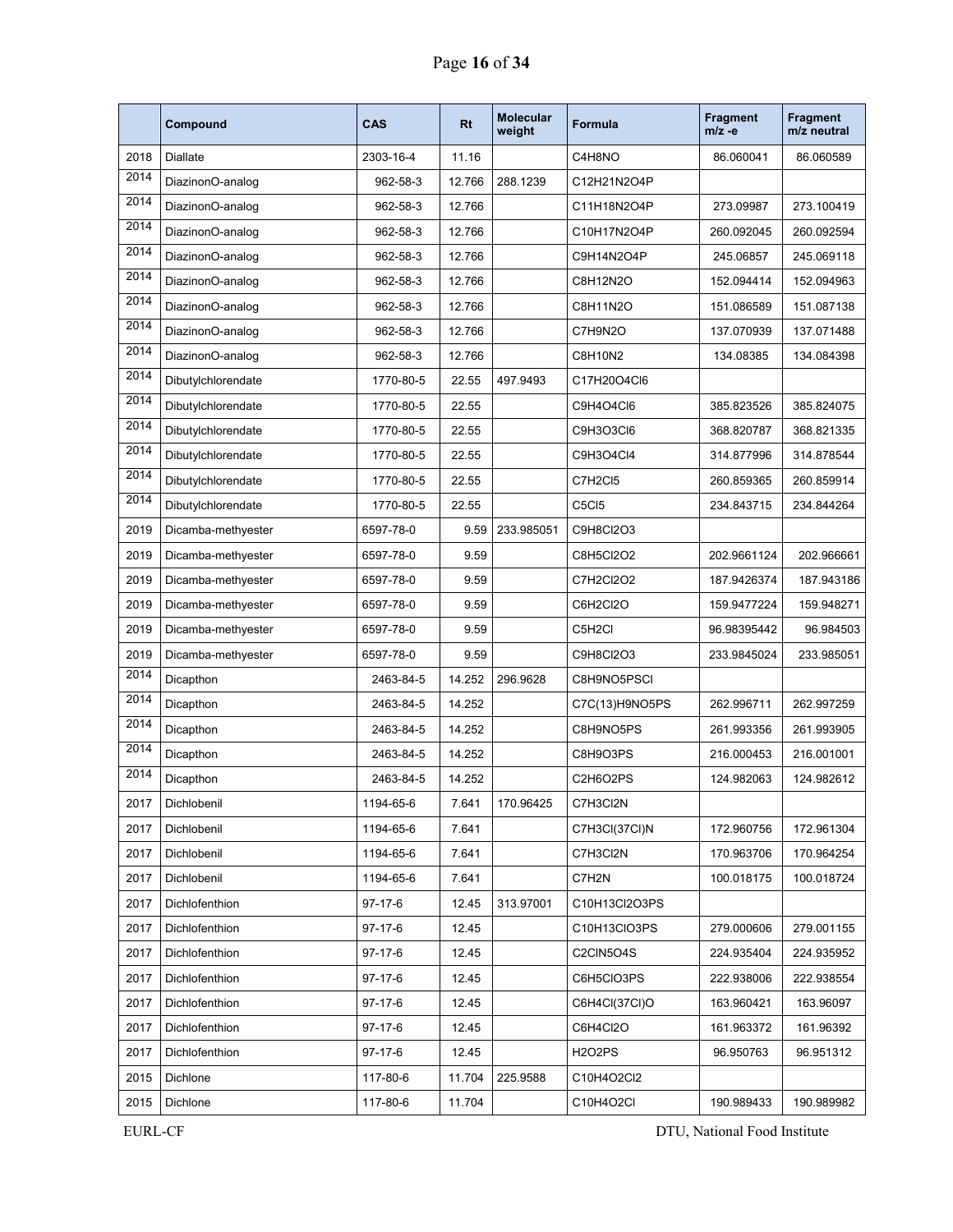|      | Compound                | <b>CAS</b>    | <b>Rt</b> | <b>Molecular</b><br>weight | <b>Formula</b> | <b>Fragment</b><br>$m/z -e$ | Fragment<br>m/z neutral |
|------|-------------------------|---------------|-----------|----------------------------|----------------|-----------------------------|-------------------------|
| 2015 | Dichlone                | 117-80-6      | 11.704    |                            | C9H4OCI        | 162.994519                  | 162.995067              |
| 2015 | Dichlone                | 117-80-6      | 11.704    |                            | C8H4Cl         | 134.999604                  | 135.000153              |
| 2014 | Dichlormid              | 37764-25-3    | 7.705     | 207.0218                   | C8H11NOCI2     |                             |                         |
| 2014 | Dichlormid              | 37764-25-3    | 7.705     |                            | C8H11NOCI      | 172.052368                  | 172.052917              |
| 2014 | Dichlormid              | 37764-25-3    | 7.705     |                            | C5H6NOCI2      | 165.982096                  | 165.982644              |
| 2014 | Dichlormid              | 37764-25-3    | 7.705     |                            | C8H10NO        | 136.07569                   | 136.076239              |
| 2014 | Dichlormid              | 37764-25-3    | 7.705     |                            | C7H10NO        | 124.07569                   | 124.076239              |
| 2014 | Dichlorophen            | $97-23-4$     | 8.27      | 268.0058                   | C13H10O2Cl2    |                             |                         |
| 2014 | Dichlorophen            | $97-23-4$     | 8.27      |                            | C13H10O2CI     | 233.036384                  | 233.036932              |
| 2014 | Dichlorophen            | $97-23-4$     | 8.27      |                            | C13H8OCI       | 215.025819                  | 215.026368              |
| 2014 | Dichlorophen            | $97 - 23 - 4$ | 8.27      |                            | C7H6OCI        | 141.010169                  | 141.010718              |
| 2014 | Dichlorophen            | $97-23-4$     | 8.27      |                            | C6H5OCI        | 128.002344                  | 128.002892              |
| 2014 | Dichlorprop-methylester | 57153-17-0    | 9.588     | 248.0007                   | C10H10O3Cl2    |                             |                         |
| 2014 | Dichlorprop-methylester | 57153-17-0    | 9.588     |                            | C8H7OCI2       | 188.986847                  | 188.987395              |
| 2014 | Dichlorprop-methylester | 57153-17-0    | 9.588     |                            | C6H4OCI2       | 161.963372                  | 161.96392               |
| 2015 | Diclobutrazol           | 75736-33-3    | 17.17     | 327.0905                   | C15H19N3OCI2   |                             |                         |
| 2015 | Diclobutrazol           | 75736-33-3    | 17.17     |                            | C11H10N3OCI2   | 270.019544                  | 270.020092              |
| 2015 | Diclobutrazol           | 75736-33-3    | 17.17     |                            | C7H5Cl2        | 158.976282                  | 158.976831              |
| 2015 | Diclofop-methyl         | 51338-27-3    | 20.069    | 340.0269                   | C16H14O4Cl2    |                             |                         |
| 2015 | Diclofop-methyl         | 51338-27-3    | 20.069    |                            | C14H11O2Cl2    | 281.013061                  | 281.01361               |
| 2015 | Diclofop-methyl         | 51338-27-3    | 20.069    |                            | C12H8O2Cl2     | 253.989586                  | 253.990135              |
| 2015 | Diclofop-methyl         | 51338-27-3    | 20.069    |                            | C12H7O2Cl2     | 252.981761                  | 252.98231               |
| 2018 | Dicrotophos             | 141-66-2      | 10        | 237.076612                 | C8H16NO5P      |                             |                         |
| 2018 | Dicrotophos             | 141-66-2      | 10        |                            | C2H6O3P        | 109.0049094                 | 109.005458              |
| 2018 | Dicrotophos             | 141-66-2      | 10        |                            | C3H6NO         | 72.04439042                 | 72.044939               |
| 2018 | Dicrotophos             | 141-66-2      | 10        |                            | C6H10O5P       | 193.0260394                 | 193.026588              |
| 2017 | Difenoxuron             | 14214-32-5    | 13.868    | 286.13174                  | C16H18N2O3     |                             |                         |
| 2017 | Difenoxuron             | 14214-32-5    | 13.868    |                            | C14H11NO3      | 241.073345                  | 241.073893              |
| 2017 | Difenoxuron             | 14214-32-5    | 13.868    |                            | C13H8NO3       | 226.04987                   | 226.050418              |
| 2017 | Difenoxuron             | 14214-32-5    | 13.868    |                            | C12H8NO2       | 198.054955                  | 198.055504              |
| 2018 | Diflufenican            | 83164-33-4    | 20.1      | 394.074068                 | C19H11F5N2O2   |                             |                         |
| 2018 | Diflufenican            | 83164-33-4    | 20.1      |                            | C13H7F3NO2     | 266.0423394                 | 266.042888              |
| 2018 | Diflufenican            | 83164-33-4    | 20.1      |                            | C19H11F5N2O2   | 394.0735194                 | 394.074068              |
| 2018 | Diflufenican            | 83164-33-4    | 20.1      |                            | C13H6F2N2O     | 246.0361104                 | 246.036659              |
| 2017 | Dimefuron               | 34205-21-5    | 15.084    | 338.11457                  | C15H19CIN4O3   |                             |                         |
| 2017 | Dimefuron               | 34205-21-5    | 15.084    |                            | C13H12CIN3O3   | 293.05617                   | 293.056719              |
| 2017 | Dimefuron               | 34205-21-5    | 15.084    |                            | C12H12CIN3O    | 249.066341                  | 249.06689               |
| 2017 | Dimefuron               | 34205-21-5    | 15.084    |                            | C7H3(37CI)N2O  | 167.989892                  | 167.99044               |
| 2017 | Dimefuron               | 34205-21-5    | 15.084    |                            | C7H3CIN2O      | 165.992842                  | 165.99339               |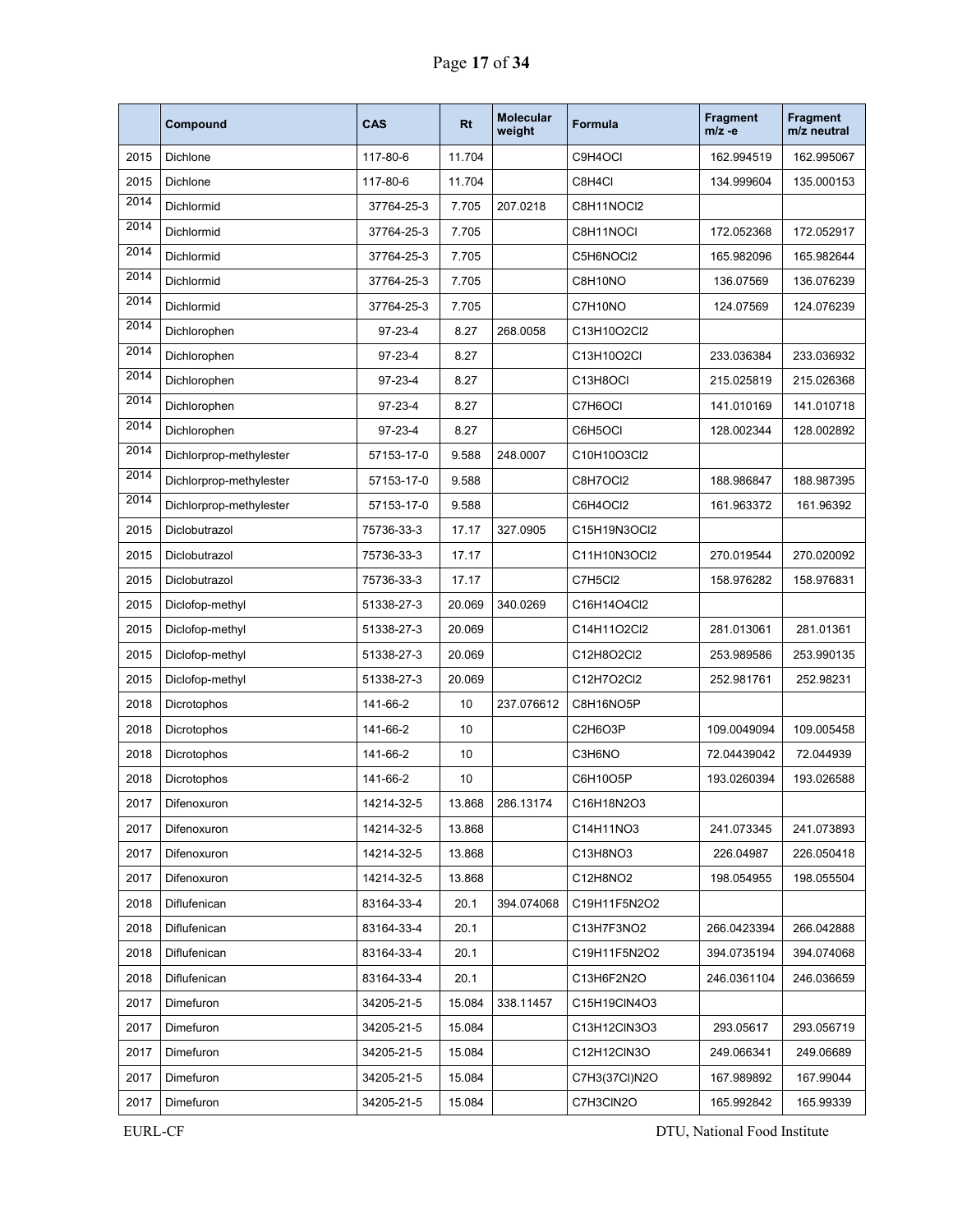|      | Compound      | <b>CAS</b>  | <b>Rt</b>                  | <b>Molecular</b><br>weight | Formula          | <b>Fragment</b><br>$m/z -e$ | <b>Fragment</b><br>m/z neutral |
|------|---------------|-------------|----------------------------|----------------------------|------------------|-----------------------------|--------------------------------|
| 2017 | Dimefuron     | 34205-21-5  | 15.084                     |                            | C7H3N2O          | 131.023989                  | 131.024538                     |
| 2017 | Dimethachlor  | 50563-36-5  | 12.48                      | 255.10261                  | C13H18CINO2      |                             |                                |
| 2017 | Dimethachlor  | 50563-36-5  | 12.48                      |                            | C10H12CINO       | 197.060193                  | 197.060742                     |
| 2017 | Dimethachlor  | 50563-36-5  | 12.48                      |                            | C9H12N           | 134.096426                  | 134.096974                     |
| 2017 | Dimethachlor  | 50563-36-5  | 12.48                      |                            | C9H10N           | 132.080776                  | 132.081324                     |
| 2017 | Dimethachlor  | 50563-36-5  | 12.48                      |                            | C9H10NO          | 148.07569                   | 148.076239                     |
| 2014 | Dimethenamid  | 87674-68-8  | 12.591                     | 275.0747                   | C12H18NO2SCI     |                             |                                |
| 2014 | Dimethenamid  | 87674-68-8  | 12.591                     |                            | C10H13NOSCI      | 230.040089                  | 230.040637                     |
| 2014 | Dimethenamid  | 87674-68-8  | 12.591                     |                            | C8H10NOSCI       | 203.016614                  | 203.017162                     |
| 2014 | Dimethenamid  | 87674-68-8  | 12.591                     |                            | C8H12NS          | 154.068496                  | 154.069045                     |
| 2018 | Dimethirimol  | 5221-53-4   | 12.33                      | 209.152811                 | C11H19N3O        |                             |                                |
| 2018 | Dimethirimol  | 5221-53-4   | 12.33                      |                            | C11H19N3O        | 209.152263                  | 209.152811                     |
| 2018 | Dimethirimol  | 5221-53-4   | 12.33                      |                            | C8H12N3O         | 166.097489                  | 166.098037                     |
| 2018 | Dimethirimol  | 5221-53-4   | 12.33                      |                            | C5H6NO           | 96.044391                   | 96.044939                      |
| 2018 | Dimethomorph  | 110488-70-5 | $30.15\frac{3}{3}$<br>0.64 | 387.123737                 | C21H22CINO4      |                             |                                |
| 2018 | Dimethomorph  | 110488-70-5 | $30.15\frac{3}{3}$<br>0.65 |                            | C21H22CINO4      | 387.123189                  | 387.123737                     |
| 2018 | Dimethomorph  | 110488-70-5 | $30.15\frac{3}{3}$<br>0.66 |                            | C16H5(37CI)O2    | 301.0626                    | 301.063148                     |
| 2018 | Dimethomorph  | 110488-70-5 | $30.15\frac{3}{2}$<br>0.67 |                            | C17H14CIO3       | 301.0626                    | 301.063148                     |
| 2018 | Dimethomorph  | 110488-70-5 | $30.15\frac{3}{3}$<br>0.68 |                            | C16H5CIO2        | 274.07551                   | 274.076058                     |
| 2018 | Dimethomorph  | 110488-70-5 | $30.15\frac{3}{3}$<br>0.69 |                            | C9H903           | 165.054622                  | 165.05517                      |
| 2018 | Dimoxystrobin | 149961-52-4 | 21.1                       | 326.163043                 | C19H22N2O3       |                             |                                |
| 2018 | Dimoxystrobin | 149961-52-4 | 21.1                       |                            | C8H6N            | 116.0494754                 | 116.050024                     |
| 2018 | Dimoxystrobin | 149961-52-4 | 21.1                       |                            | C7H <sub>5</sub> | 89.03857642                 | 89.039125                      |
| 2018 | Dimoxystrobin | 149961-52-4 | 21.1                       |                            | C11H13N2O2       | 205.0971544                 | 205.097703                     |
| 2018 | Diniconazole  | 83657-24-3  | 18.1                       | 325.074868                 | C15H17Cl2N3O     |                             |                                |
| 2018 | Diniconazole  | 83657-24-3  | 18.1                       |                            | C11H8Cl2N3O      | 268.0038944                 | 268.004443                     |
| 2018 | Diniconazole  | 83657-24-3  | 18.1                       |                            | C11H7CIN3O       | 232.0272164                 | 232.027765                     |
| 2018 | Diniconazole  | 83657-24-3  | 18.1                       |                            | C8H5Cl           | 136.0074294                 | 136.007978                     |
| 2017 | Dinoseb       | 88-85-7     | 11.655                     | 240.07462                  | C10H12N2O5       |                             |                                |
| 2017 | Dinoseb       | 88-85-7     | 11.655                     |                            | C8H7N2O5         | 211.034948                  | 211.035496                     |
| 2017 | Dinoseb       | 88-85-7     | 11.655                     |                            | C8H5NO3          | 163.026394                  | 163.026943                     |
| 2017 | Dinoseb       | 88-85-7     | 11.655                     |                            | C8H5NO2          | 147.03148                   | 147.032028                     |
| 2018 | Dinoterb      | 1420-07-1   | 12.22                      | 240.074623                 | C10H12N2O5       |                             |                                |
| 2018 | Dinoterb      | 1420-07-1   | 12.22                      |                            | C10H12N2O5       | 240.074075                  | 240.074623                     |
| 2018 | Dinoterb      | 1420-07-1   | 12.22                      |                            | C9H9N2O5         | 225.0506                    | 225.051148                     |
| 2018 | Dinoterb      | 1420-07-1   | 12.22                      |                            | C9H7N3O          | 173.058364                  | 173.058912                     |
| 2018 | Dinoterb      | 1420-07-1   | 12.22                      |                            | C9H7O            | 131.049142                  | 131.04969                      |
| 2018 | Dinoterb      | 1420-07-1   | 12.22                      |                            | C9H7NO2          | 161.047131                  | 161.047679                     |
| 2018 | Dinoterb      | 1420-07-1   | 12.22                      |                            | C8H7             | 103.054227                  | 103.054775                     |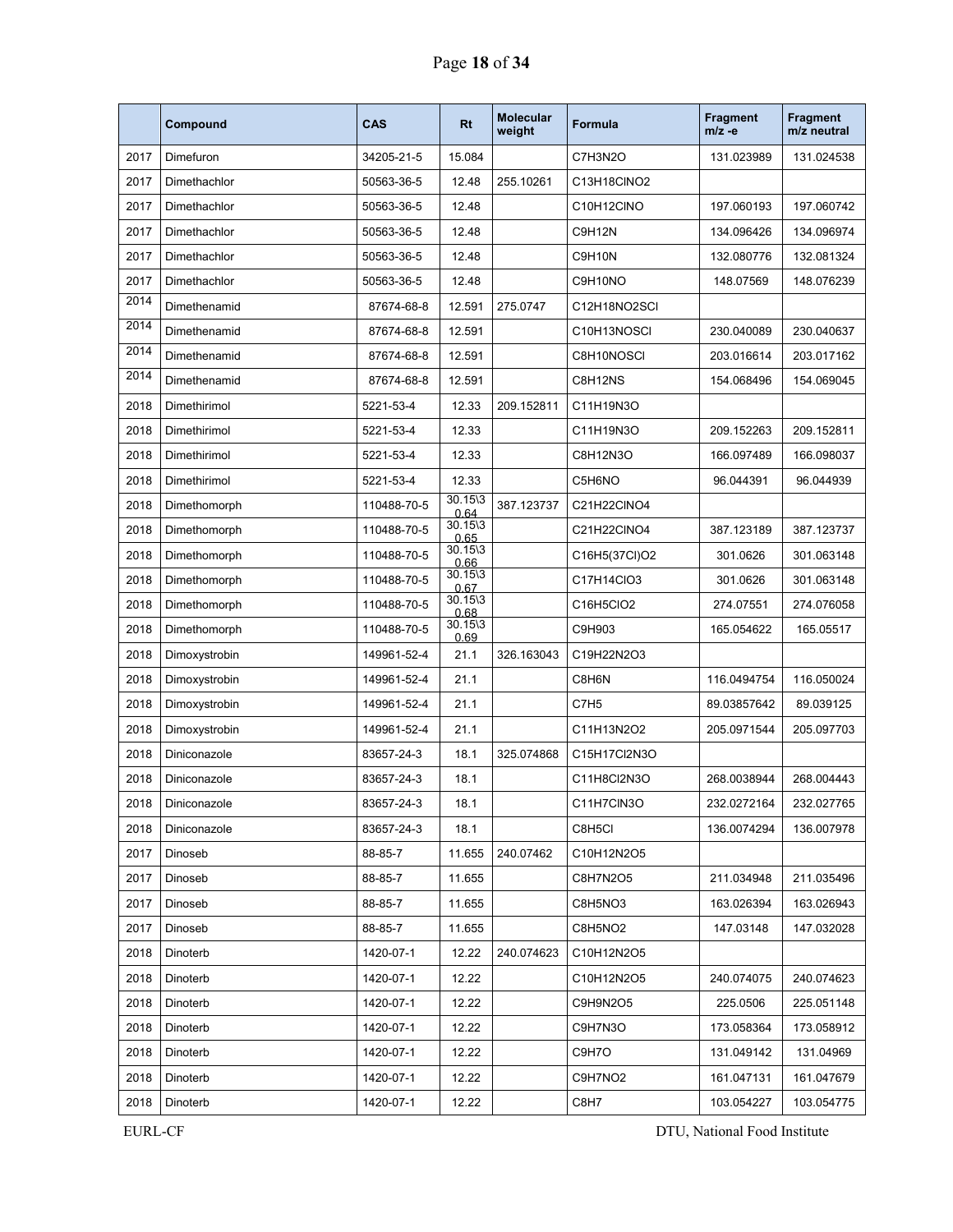|      | Compound    | <b>CAS</b> | <b>Rt</b> | <b>Molecular</b><br>weight | Formula       | <b>Fragment</b><br>$m/z -e$ | <b>Fragment</b><br>m/z neutral |
|------|-------------|------------|-----------|----------------------------|---------------|-----------------------------|--------------------------------|
| 2017 | Dioxacarb   | 6988-21-2  | 12.343    | 223.08446                  | C11H13NO4     |                             |                                |
| 2017 | Dioxacarb   | 6988-21-2  | 12.343    |                            | C9H10O3       | 166.062446                  | 166.062994                     |
| 2017 | Dioxacarb   | 6988-21-2  | 12.343    |                            | C9H9O3        | 165.054621                  | 165.055169                     |
| 2017 | Dioxacarb   | 6988-21-2  | 12.343    |                            | C7H6O2        | 122.036231                  | 122.036779                     |
| 2017 | Dioxacarb   | 6988-21-2  | 12.343    |                            | C7H5O2        | 121.028406                  | 121.028954                     |
| 2018 | Dioxathion  | 78-34-2    | 25.1      | 456.008753                 | C12H26O6P2S4  |                             |                                |
| 2018 | Dioxathion  | 78-34-2    | 25.1      |                            | C8H16O4PS2    | 271.0222184                 | 271.022767                     |
| 2018 | Dioxathion  | 78-34-2    | 25.1      |                            | C4H10O2PS2    | 184.9854384                 | 184.985987                     |
| 2018 | Dioxathion  | 78-34-2    | 25.1      |                            | C4H10O2PS     | 153.0133664                 | 153.013915                     |
| 2015 | Diphenamid  | 957-51-7   | 14.51     | 239.131                    | C16H17NO      |                             |                                |
| 2015 | Diphenamid  | 957-51-7   | 14.51     |                            | C13H11        | 167.085527                  | 167.086075                     |
| 2015 | Diphenamid  | 957-51-7   | 14.51     |                            | C13H9         | 165.069877                  | 165.070425                     |
| 2015 | Diphenamid  | 957-51-7   | 14.51     |                            | C12H8         | 152.062052                  | 152.0626                       |
| 2015 | Diphenamid  | 957-51-7   | 14.51     |                            | C3H6NO        | 72.04439                    | 72.044939                      |
| 2014 | Dithiopyr   | 97886-45-8 | 13.4      | 401.0543                   | C15H16NO2S2F5 |                             |                                |
| 2014 | Dithiopyr   | 97886-45-8 | 13.4      |                            | C14H13NO2SF5  | 354.058167                  | 354.058715                     |
| 2014 | Dithiopyr   | 97886-45-8 | 13.4      |                            | C13H9NO2F5    | 306.054796                  | 306.055345                     |
| 2014 | Dithiopyr   | 97886-45-8 | 13.4      |                            | C13H8NO2F4    | 286.048568                  | 286.049116                     |
| 2015 | Dodemorph   | 1593-77-7  | 14.41     | 281.2719                   | C18H35NO      |                             |                                |
| 2015 | Dodemorph   | 1593-77-7  | 14.41     |                            | C15H28NO      | 238.216541                  | 238.21709                      |
| 2015 | Dodemorph   | 1593-77-7  | 14.41     |                            | C9H16NO       | 154.122641                  | 154.123189                     |
| 2015 | Dodemorph   | 1593-77-7  | 14.41     |                            | C8H15NO       | 141.114816                  | 141.115364                     |
| 2017 | Edifenphos  | 17109-49-8 | 19.191    | 310.02511                  | C14H15O2PS2   |                             |                                |
| 2017 | Edifenphos  | 17109-49-8 | 19.191    |                            | C6H6O2PS      | 172.982063                  | 172.982612                     |
| 2017 | Edifenphos  | 17109-49-8 | 19.191    |                            | C8H10S        | 138.049773                  | 138.050321                     |
| 2017 | Edifenphos  | 17109-49-8 | 19.191    |                            | C6H6S         | 110.018473                  | 110.019021                     |
| 2017 | Edifenphos  | 17109-49-8 | 19.191    |                            | C6H5S         | 109.010648                  | 109.011196                     |
| 2018 | <b>EPTC</b> | 759-94-4   | 8.36      | 189.118736                 | C9H19NOS      |                             |                                |
| 2018 | <b>EPTC</b> | 759-94-4   | 8.36      |                            | C7H14NOS      | 160.079063                  | 160.079611                     |
| 2018 | <b>EPTC</b> | 759-94-4   | 8.36      |                            | C6H14NS       | 132.084148                  | 132.084696                     |
| 2018 | <b>EPTC</b> | 759-94-4   | 8.36      |                            | C7H14NO       | 128.106991                  | 128.107539                     |
| 2018 | <b>EPTC</b> | 759-94-4   | 8.36      |                            | C4H8NO        | 86.060041                   | 86.060589                      |
| 2017 | Esprocarb   | 85785-20-2 | 13.537    | 265.15004                  | C15H23NOS     |                             |                                |
| 2017 | Esprocarb   | 85785-20-2 | 13.537    |                            | C12H16NOS     | 222.094712                  | 222.09526                      |
| 2017 | Esprocarb   | 85785-20-2 | 13.537    |                            | C11H16N       | 162.127726                  | 162.128275                     |
| 2017 | Esprocarb   | 85785-20-2 | 13.537    |                            | C7H7          | 91.054227                   | 91.054775                      |
| 2015 | Etaconazole | 60207-93-4 | 18.177    | 327.0541                   | C14H15N3O2Cl2 |                             |                                |
| 2015 | Etaconazole | 60207-93-4 | 18.177    |                            | C11H11O2Cl2   | 245.013061                  | 245.01361                      |
| 2015 | Etaconazole | 60207-93-4 | 18.177    |                            | C7H5O2Cl2     | 190.966111                  | 190.96666                      |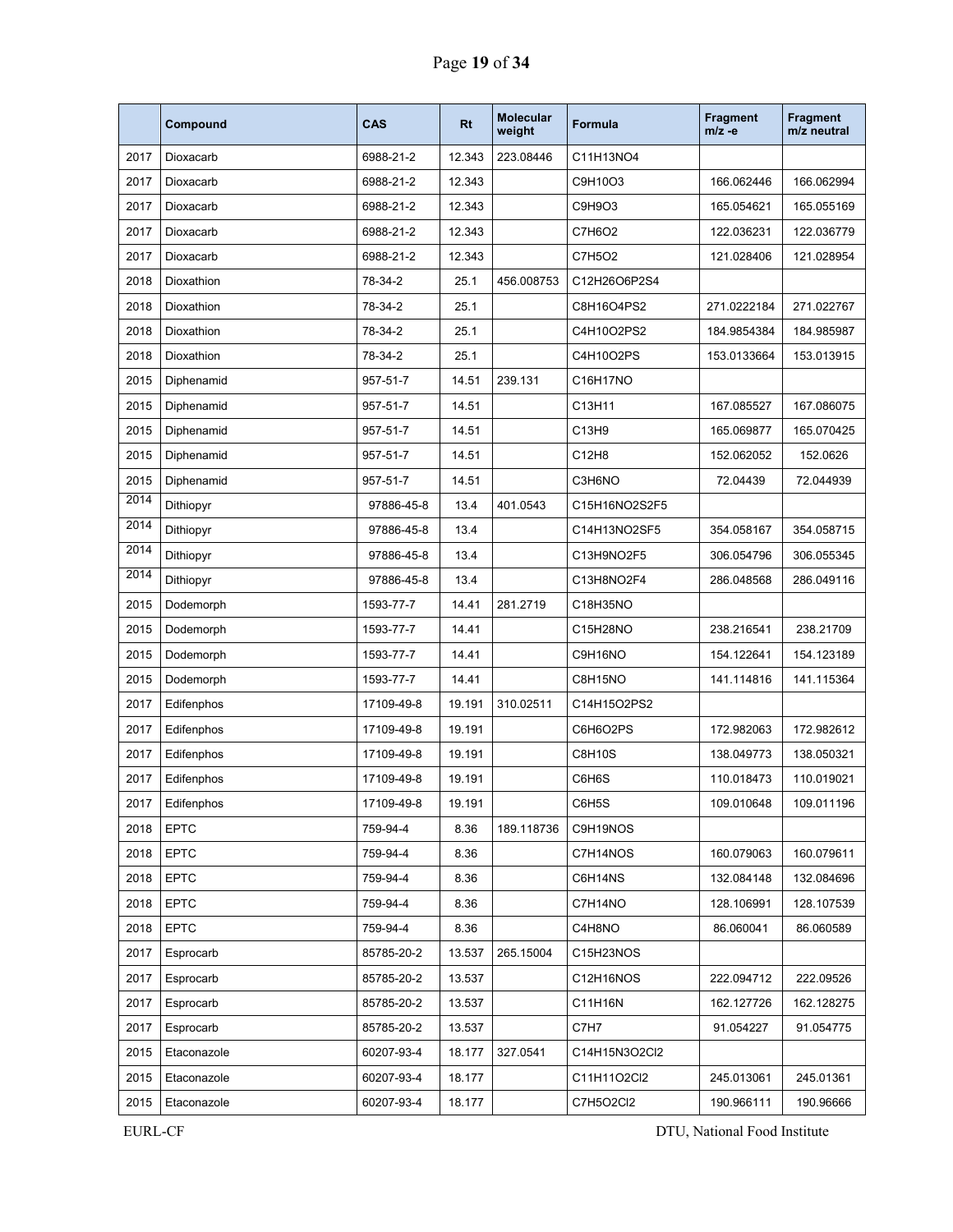|      | Compound             | <b>CAS</b>  | Rt     | <b>Molecular</b><br>weight | <b>Formula</b>   | <b>Fragment</b><br>$m/z -e$ | <b>Fragment</b><br>m/z neutral |
|------|----------------------|-------------|--------|----------------------------|------------------|-----------------------------|--------------------------------|
| 2015 | Etaconazole          | 60207-93-4  | 18.177 |                            | C7H3OCI2         | 172.955547                  | 172.956095                     |
| 2017 | Ethalfluralin        | 55283-68-6  | 9.895  | 333.09364                  | C13H14F3N3O4     |                             |                                |
| 2017 | Ethalfluralin        | 55283-68-6  | 9.895  |                            | C13H13F3N3O3     | 316.090352                  | 316.090901                     |
| 2017 | Ethalfluralin        | 55283-68-6  | 9.895  |                            | C10H9F3N3O4      | 292.053967                  | 292.054515                     |
| 2017 | Ethalfluralin        | 55283-68-6  | 9.895  |                            | C10H9F3N3O3      | 276.059052                  | 276.059601                     |
| 2017 | Ethalfluralin        | 55283-68-6  | 9.895  |                            | C8H5F3N3O4       | 264.022667                  | 264.023215                     |
| 2017 | Etoxazole            | 153233-91-1 | 21.549 | 359.16969                  | C21H23F2NO2      |                             |                                |
| 2017 | Etoxazole            | 153233-91-1 | 21.549 |                            | C19H18F2NO2      | 330.130012                  | 330.13056                      |
| 2017 | Etoxazole            | 153233-91-1 | 21.549 |                            | C18H16F2NO       | 300.119447                  | 300.119996                     |
| 2017 | Etoxazole            | 153233-91-1 | 21.549 |                            | C13H18NO         | 204.138291                  | 204.138839                     |
| 2017 | Etoxazole            | 153233-91-1 | 21.549 |                            | C13H15O          | 187.111742                  | 187.11229                      |
| 2017 | Etoxazole            | 153233-91-1 | 21.549 |                            | C7H3F2O          | 141.014648                  | 141.015196                     |
| 2018 | Etridiazole          | 2593-15-9   | 8.3    | 245.918819                 | C5H5Cl3N2OS      |                             |                                |
| 2018 | Etridiazole          | 2593-15-9   | 8.3    |                            | C3HCI2N2OS       | 182.9181174                 | 182.918666                     |
| 2018 | Etridiazole          | 2593-15-9   | 8.3    |                            | C5H5Cl2N2OS      | 210.9494174                 | 210.949966                     |
| 2018 | Etridiazole          | 2593-15-9   | 8.3    |                            | C5H5(35CI)CIN2OS | 212.9464674                 | 212.947016                     |
| 2018 | Etrimfos             | 38260-54-7  | 11.8   | 292.064668                 | C10H17N2O4PS     |                             |                                |
| 2018 | Etrimfos             | 38260-54-7  | 11.8   |                            | C9H13N2O2        | 181.0971544                 | 181.097703                     |
| 2018 | Etrimfos             | 38260-54-7  | 11.8   |                            | C10H17N2O4PS     | 292.0641194                 | 292.064668                     |
| 2018 | Etrimfos             | 38260-54-7  | 11.8   |                            | C7H9N2O2         | 153.0658534                 | 153.066402                     |
| 2018 | Famoxadone           | 131807-57-3 | 29.8   | 374.126658                 | C22H18N2O4       |                             |                                |
| 2018 | Famoxadone           | 131807-57-3 | 29.8   |                            | C21H18N2O2       | 330.1362794                 | 330.136828                     |
| 2018 | Famoxadone           | 131807-57-3 | 29.8   |                            | C15H12O2         | 224.0831814                 | 224.08373                      |
| 2018 | Famoxadone           | 131807-57-3 | 29.8   |                            | C14H12O          | 196.0882664                 | 196.088815                     |
| 2018 | Fenamiphos           | 22224-92-6  | 17.08  | 303.105804                 | C13H22NO3PS      |                             |                                |
| 2018 | Fenamiphos           | 22224-92-6  | 17.08  |                            | C13H22NO3PS      | 303.105256                  | 303.105804                     |
| 2018 | Fenamiphos           | 22224-92-6  | 17.08  |                            | C12H19NO3PS      | 288.081781                  | 288.082329                     |
| 2018 | Fenamiphos           | 22224-92-6  | 17.08  |                            | C10H15NO3PS      | 260.05048                   | 260.051028                     |
| 2018 | Fenamiphos           | 22224-92-6  | 17.08  |                            | C10H12O3PS       | 243.023932                  | 243.02448                      |
| 2018 | Fenamiphos           | 22224-92-6  | 17.08  |                            | C8H10O3PS        | 217.008282                  | 217.00883                      |
| 2018 | Fenamiphos           | 22224-92-6  | 17.08  |                            | C8H10OS          | 154.044689                  | 154.045237                     |
| 2014 | Fenobucarb           | 3766-81-2   | 9.529  | 207.1259                   | C12H17NO2        |                             |                                |
| 2014 | Fenobucarb           | 3766-81-2   | 9.529  |                            | C10H14O          | 150.103916                  | 150.104465                     |
| 2014 | Fenobucarb           | 3766-81-2   | 9.529  |                            | C8H9O            | 121.064791                  | 121.06534                      |
| 2014 | Fenoprop-methylester | 4841-20-7   | 11.069 | 281.9617                   | C10H9O3Cl3       |                             |                                |
| 2014 | Fenoprop-methylester | 4841-20-7   | 11.069 |                            | C8H6OCI3         | 222.947874                  | 222.948423                     |
| 2014 | Fenoprop-methylester | 4841-20-7   | 11.069 |                            | C6H3OCI3         | 195.924399                  | 195.924948                     |
| 2017 | Fenothiocarb         | 62850-32-2  | 15.916 | 253.11365                  | C13H19NO2S       |                             |                                |
| 2017 | Fenothiocarb         | 62850-32-2  | 15.916 |                            | C7H14NOS         | 160.079061                  | 160.07961                      |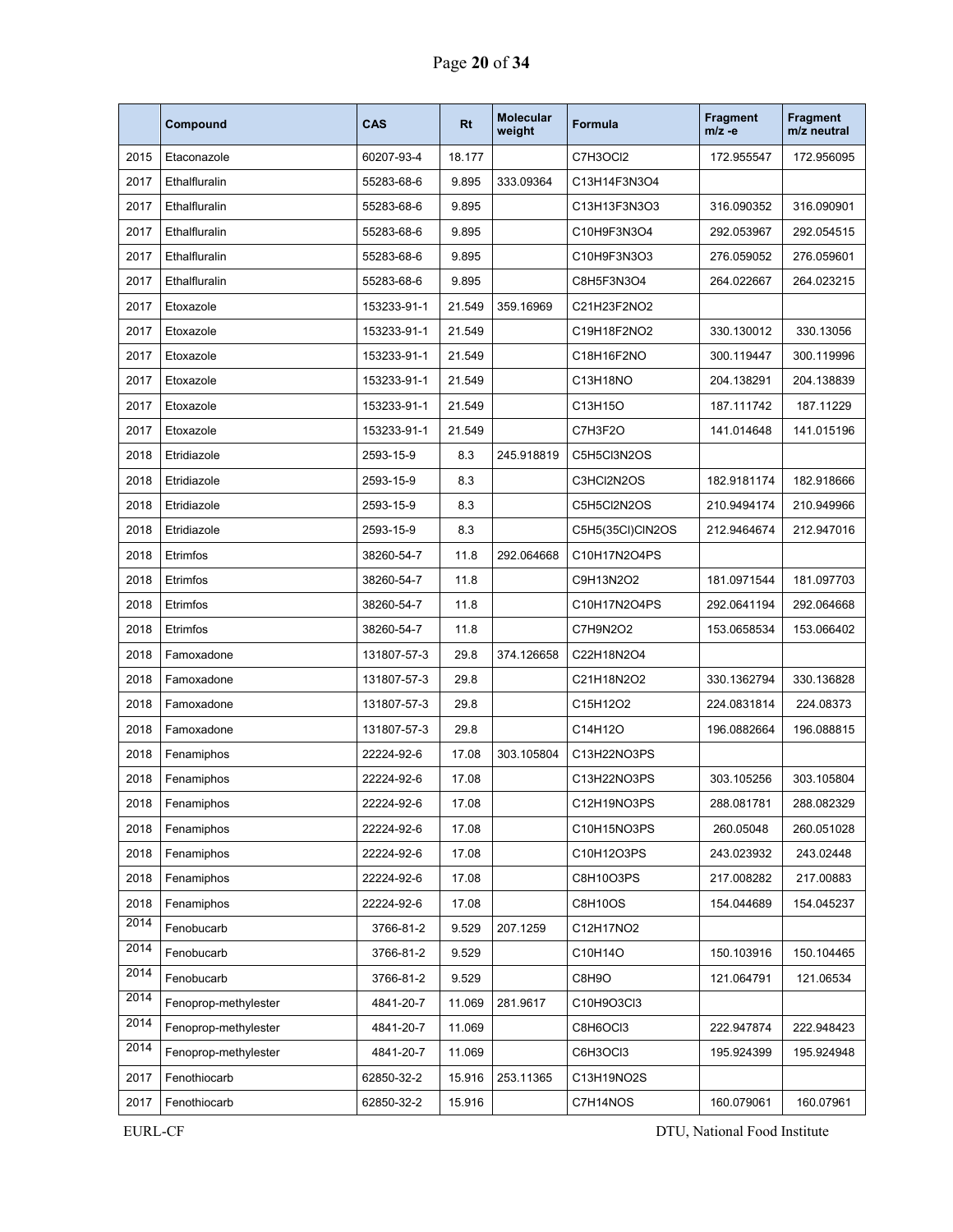|      | Compound             | CAS         | <b>Rt</b> | <b>Molecular</b><br>weight | <b>Formula</b>   | <b>Fragment</b><br>$m/z -e$ | <b>Fragment</b><br>m/z neutral |
|------|----------------------|-------------|-----------|----------------------------|------------------|-----------------------------|--------------------------------|
| 2017 | Fenothiocarb         | 62850-32-2  | 15.916    |                            | C6H6O            | 94.041316                   | 94.041865                      |
| 2017 | Fenothiocarb         | 62850-32-2  | 15.916    |                            | C4H8S            | 88.034123                   | 88.034671                      |
| 2017 | Fenothiocarb         | 62850-32-2  | 15.916    |                            | C3H6NO           | 72.04439                    | 72.044939                      |
| 2017 | Fenoxaprop-ethyl     | 66441-23-4  | 23.896    | 361.0717                   | C18H16CINO5      |                             |                                |
| 2017 | Fenoxaprop-ethyl     | 66441-23-4  | 23.896    |                            | C18H16CINO5      | 361.071152                  | 361.0717                       |
| 2017 | Fenoxaprop-ethyl     | 66441-23-4  | 23.896    |                            | C15H11(37Cl)NO3  | 290.039247                  | 290.039796                     |
| 2017 | Fenoxaprop-ethyl     | 66441-23-4  | 23.896    |                            | C15H11CINO3      | 288.042197                  | 288.042746                     |
| 2017 | Fenoxaprop-ethyl     | 66441-23-4  | 23.896    |                            | C13H8CINO3       | 261.018722                  | 261.019271                     |
| 2018 | Fenoxaprop-p-ethyl   | 71283-80-2  | 23.9      | 361.071702                 | C18H16CINO5      |                             |                                |
| 2018 | Fenoxaprop-p-ethyl   | 71283-80-2  | 23.9      |                            | C15H11CINO3      | 288.0421984                 | 288.042747                     |
| 2018 | Fenoxaprop-p-ethyl   | 71283-80-2  | 23.9      |                            | C18H16CINO5      | 361.0711524                 | 361.071701                     |
| 2018 | Fenoxaprop-p-ethyl   | 71283-80-2  | 23.9      |                            | C13H8CINO3       | 261.0187234                 | 261.019272                     |
| 2017 | Fenpiclonil          | 74738-17-3  | 20.707    | 235.9908                   | C11H6Cl2N2       |                             |                                |
| 2017 | Fenpiclonil          | 74738-17-3  | 20.707    |                            | C11H6Cl(37Cl)N2  | 237.987305                  | 237.987853                     |
| 2017 | Fenpiclonil          | 74738-17-3  | 20.707    |                            | C11H6Cl2N2       | 235.990255                  | 235.990804                     |
| 2017 | Fenpiclonil          | 74738-17-3  | 20.707    |                            | C11H6CIN2        | 201.021402                  | 201.021951                     |
| 2017 | Fenpiclonil          | 74738-17-3  | 20.707    |                            | C10H5CIN         | 174.010503                  | 174.011052                     |
| 2018 | Fenson               | 80-38-6     | 15.17     | 267.996094                 | C12H9CIO3S       |                             |                                |
| 2018 | Fenson               | 80-38-6     | 15.17     |                            | C12H9CIO3S       | 267.995546                  | 267.996094                     |
| 2018 | Fenson               | 80-38-6     | 15.17     |                            | C6H5O2S          | 141.000479                  | 141.001027                     |
| 2018 | Fenson               | 80-38-6     | 15.17     |                            | C6H4CIO          | 126.99452                   | 126.995068                     |
| 2018 | Fenson               | 80-38-6     | 15.17     |                            | C5H4Cl           | 98.999605                   | 99.000153                      |
| 2018 | Fenson               | 80-38-6     | 15.17     |                            | C6H <sub>5</sub> | 77.038577                   | 77.039125                      |
| 2015 | Fensulfothion        | 115-90-2    | 18.03     | 308.0306                   | C11H17O4PS2      |                             |                                |
| 2015 | Fensulfothion        | 115-90-2    | 18.03     |                            | C10H14O4PS2      | 293.006563                  | 293.007112                     |
| 2015 | Fensulfothion        | 115-90-2    | 18.03     |                            | C11H17O3PS2      | 292.035124                  | 292.035672                     |
| 2015 | Fensulfothion        | 115-90-2    | 18.03     |                            | C9H13O3PS2       | 264.003824                  | 264.004372                     |
| 2015 | Fensulfothion        | 115-90-2    | 18.03     |                            | C7H9O3PS2        | 235.972523                  | 235.973072                     |
| 2015 | Fensulfothion        | 115-90-2    | 18.03     |                            | C7H8S2           | 156.006193                  | 156.006742                     |
| 2015 | Fensulfothion        | 115-90-2    | 18.03     |                            | C6H5O2S          | 141.000476                  | 141.001025                     |
| 2015 | Fensulfothion        | 115-90-2    | 18.03     |                            | C3H9O2PS         | 140.005538                  | 140.006087                     |
| 2015 | Fensulfothion-sulfon | 14255-72-2  | 18.655    | 324.0255                   | C11H17O5PS2      |                             |                                |
| 2015 | Fensulfothion-sulfon | 14255-72-2  | 18.655    |                            | C7H8O4PS         | 218.987542                  | 218.988091                     |
| 2015 | Fensulfothion-sulfon | 14255-72-2  | 18.655    |                            | C7H8O2S2         | 187.996022                  | 187.996571                     |
| 2015 | Fensulfothion-sulfon | 14255-72-2  | 18.655    |                            | C6H5O3S          | 156.995391                  | 156.99594                      |
| 2017 | Flonicamid           | 158062-67-0 | 9.351     | 229.0463                   | C9H6F3N3O        |                             |                                |
| 2017 | Flonicamid           | 158062-67-0 | 9.351     |                            | C7H3F3NO         | 174.016125                  | 174.016673                     |
| 2017 | Flonicamid           | 158062-67-0 | 9.351     |                            | C7H3F3N2         | 172.024284                  | 172.024833                     |
| 2017 | Flonicamid           | 158062-67-0 | 9.351     |                            | C6H3F3N          | 146.02121                   | 146.021759                     |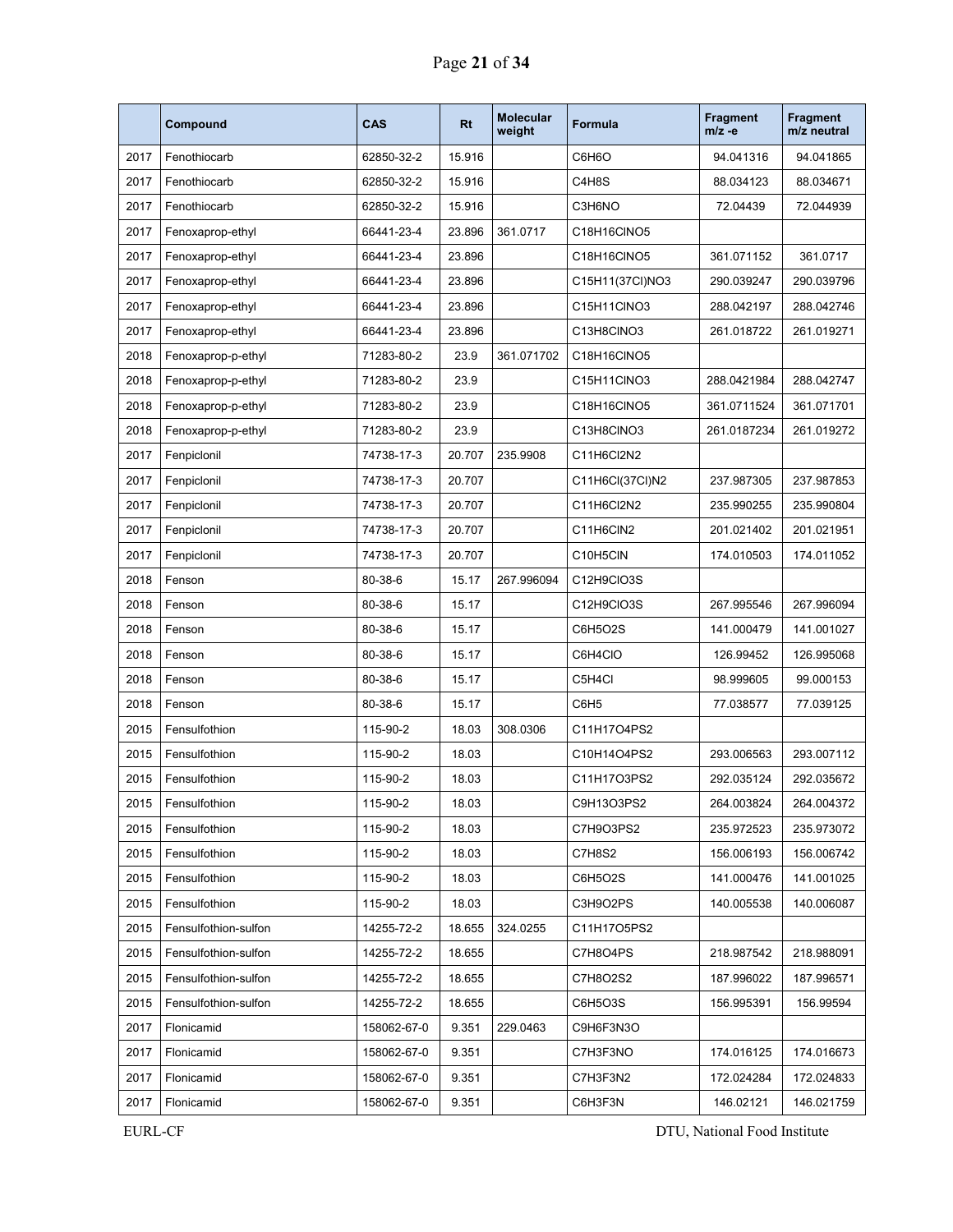|      | Compound             | <b>CAS</b>  | <b>Rt</b> | <b>Molecular</b><br>weight | Formula            | <b>Fragment</b><br>$m/z -e$ | <b>Fragment</b><br>m/z neutral |
|------|----------------------|-------------|-----------|----------------------------|--------------------|-----------------------------|--------------------------------|
| 2018 | Fluazinam            | 79622-59-6  | 15.1      | 463.95138                  | C13H4Cl2F6N4O4     |                             |                                |
| 2018 | Fluazinam            | 79622-59-6  | 15.1      |                            | C13H4Cl2F6N3O2     | 417.9579274                 | 417.958476                     |
| 2018 | Fluazinam            | 79622-59-6  | 15.1      |                            | C13H4Cl2F6N2       | 371.9650234                 | 371.965572                     |
| 2018 | Fluazinam            | 79622-59-6  | 15.1      |                            | C13H4(37Cl)ClF6N3O | 419.9549774                 | 419.955526                     |
| 2014 | Fluchloralin         | 33245-39-5  | 11.608    | 355.0547                   | C12H13N3O4ClF3     |                             |                                |
| 2014 | Fluchloralin         | 33245-39-5  | 11.608    |                            | C10H8N3O4CIF3      | 326.014995                  | 326.015543                     |
| 2014 | Fluchloralin         | 33245-39-5  | 11.608    |                            | C11H11N3O4F3       | 306.069617                  | 306.070166                     |
| 2014 | Fluchloralin         | 33245-39-5  | 11.608    |                            | C8H5N3O4F3         | 264.022667                  | 264.023215                     |
| 2018 | Flufenacet           | 142459-58-3 | 14.1      | 363.066461                 | C14H13F4N3O2S      |                             |                                |
| 2018 | Flufenacet           | 142459-58-3 | 14.1      |                            | C9H10FN            | 151.0791784                 | 151.079727                     |
| 2018 | Flufenacet           | 142459-58-3 | 14.1      |                            | C5H2F3N2O2S        | 210.9783604                 | 210.978909                     |
| 2018 | Flufenacet           | 142459-58-3 | 14.1      |                            | C8H7FN             | 136.0557034                 | 136.056252                     |
| 2018 | Flumetralin          | 62924-70-3  | 16.2      | 421.045247                 | C16H12ClF4N3O4     |                             |                                |
| 2018 | Flumetralin          | 62924-70-3  | 16.2      |                            | C7H5CIF            | 143.0058324                 | 143.006381                     |
| 2018 | Flumetralin          | 62924-70-3  | 16.2      |                            | C7H5(37CI)F        | 145.0028824                 | 145.003431                     |
| 2018 | Flumetralin          | 62924-70-3  | 16.2      |                            | C16H11ClF4N3O3     | 404.0419584                 | 404.042507                     |
| 2017 | Flumioxazin          | 103361-09-7 | 27.936    | 354.10159                  | C19H15FN2O4        |                             |                                |
| 2017 | Flumioxazin          | 103361-09-7 | 27.936    |                            | C9H15F2N7O6        | 355.104639                  | 355.105188                     |
| 2017 | Flumioxazin          | 103361-09-7 | 27.936    |                            | C19H15FN2O4        | 354.101037                  | 354.101585                     |
| 2017 | Flumioxazin          | 103361-09-7 | 27.936    |                            | C18H15FN2O3        | 326.106122                  | 326.106671                     |
| 2017 | Flumioxazin          | 103361-09-7 | 27.936    |                            | C15H12FN2O3        | 287.082647                  | 287.083195                     |
| 2017 | Flumioxazin          | 103361-09-7 | 27.936    |                            | C13H8FN2O3         | 259.051347                  | 259.051895                     |
| 2017 | Flumioxazin          | 103361-09-7 | 27.936    |                            | C13H6N             | 176.049476                  | 176.050024                     |
| 2017 | Fluometuron          | 2164-17-2   | 9.681     | 232.08235                  | C10H11F3N2O        |                             |                                |
| 2017 | Fluometuron          | 2164-17-2   | 9.681     |                            | C10H11F3N2O        | 232.081799                  | 232.082348                     |
| 2017 | Fluometuron          | 2164-17-2   | 9.681     |                            | C8H4F3NO           | 187.02395                   | 187.024498                     |
| 2017 | Fluometuron          | 2164-17-2   | 9.681     |                            | C7H4F3N            | 159.029035                  | 159.029584                     |
| 2017 | Fluometuron          | 2164-17-2   | 9.681     |                            | C3H6NO             | 72.04439                    | 72.044939                      |
| 2014 | Fluoroglycofen-ethyl | 77501-90-7  | 23.716    | 447.0333                   | C18H13NO7CIF3      |                             |                                |
| 2014 | Fluoroglycofen-ethyl | 77501-90-7  | 23.716    |                            | C14H7NO4CIF3       | 345.001021                  | 345.00157                      |
| 2014 | Fluoroglycofen-ethyl | 77501-90-7  | 23.716    |                            | C14H6NO4CIF3       | 343.993196                  | 343.993745                     |
| 2014 | Fluoroglycofen-ethyl | 77501-90-7  | 23.716    |                            | C14H7O3CIF3        | 315.003033                  | 315.003581                     |
| 2014 | Fluoroglycofen-ethyl | 77501-90-7  | 23.716    |                            | C13H7NO2CIF3       | 301.011192                  | 301.011741                     |
| 2014 | Fluoroglycofen-ethyl | 77501-90-7  | 23.716    |                            | C8H3O2CIF3         | 222.976818                  | 222.977367                     |
| 2014 | Fluoroglycofen-ethyl | 77501-90-7  | 23.716    |                            | C14H7O2            | 207.044056                  | 207.044604                     |
| 2014 | Fluridone            | 59756-60-4  | 27.432    | 329.1027                   | C19H14NOF3         |                             |                                |
| 2014 | Fluridone            | 59756-60-4  | 27.432    |                            | C19H13NOF3         | 328.094375                  | 328.094924                     |
| 2018 | Flurochloridone      | 61213-25-0  | 14.3      | 311.009153                 | C12H10Cl2F3NO      |                             |                                |
| 2018 | Flurochloridone      | 61213-25-0  | 14.3      |                            | C8H4F3NO           | 187.0239494                 | 187.024498                     |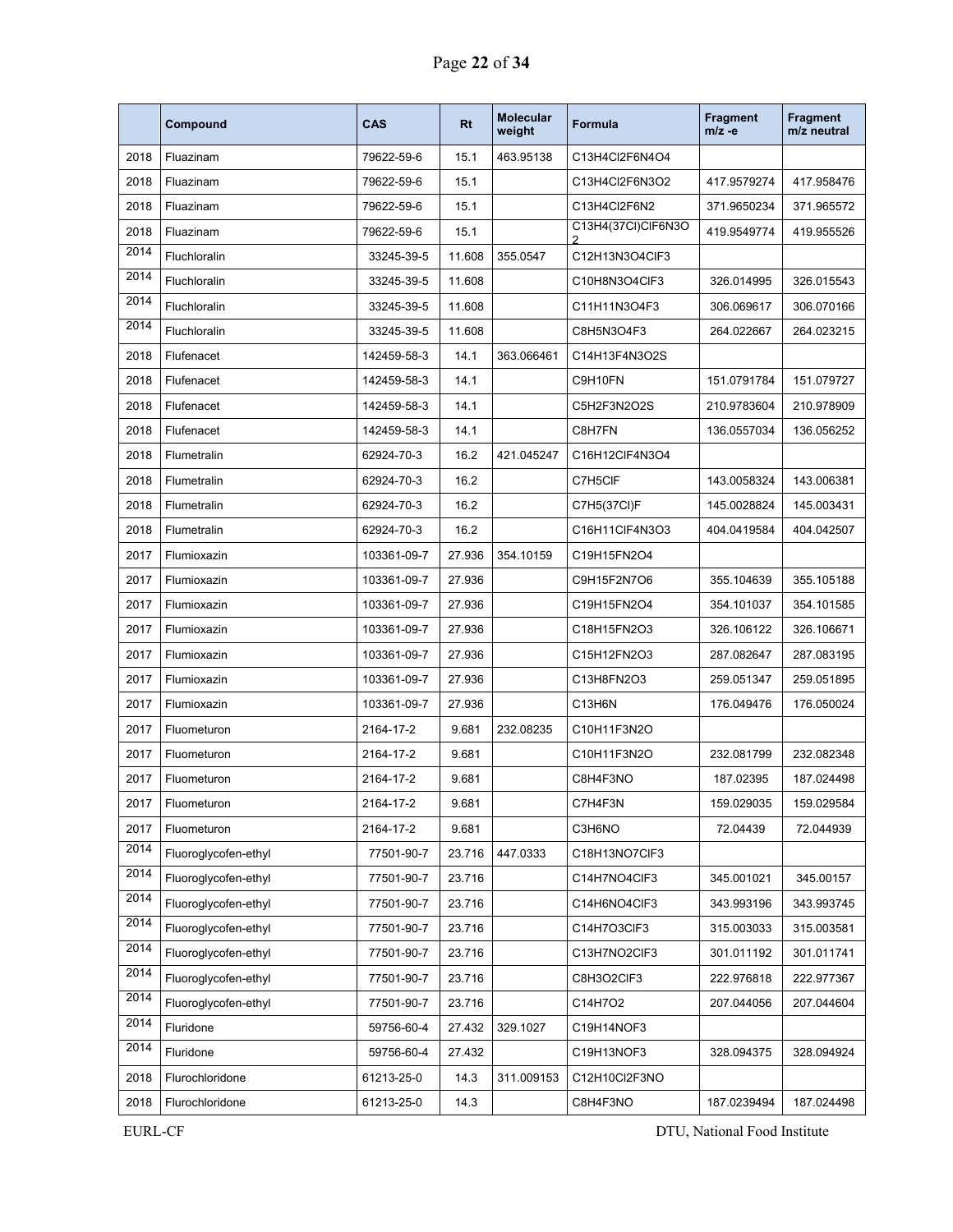|      | Compound        | <b>CAS</b>  | <b>Rt</b> | <b>Molecular</b><br>weight | <b>Formula</b>    | <b>Fragment</b><br>$m/z -e$ | <b>Fragment</b><br>m/z neutral |
|------|-----------------|-------------|-----------|----------------------------|-------------------|-----------------------------|--------------------------------|
| 2018 | Flurochloridone | 61213-25-0  | 14.3      |                            | C8H7F3N           | 174.0525094                 | 174.053058                     |
| 2018 | Flurochloridone | 61213-25-0  | 14.3      |                            | C12H10Cl2F3NO     | 311.0086054                 | 311.009154                     |
| 2014 | Flurprimidol    | 56425-91-3  | 12.43     | 312.1086                   | C15H15N2O2F3      |                             |                                |
| 2014 | Flurprimidol    | 56425-91-3  | 12.43     |                            | C12H8N2O2F3       | 269.053239                  | 269.053787                     |
| 2014 | Flurprimidol    | 56425-91-3  | 12.43     |                            | C8H4O2F3          | 189.01579                   | 189.016339                     |
| 2014 | Flurprimidol    | 56425-91-3  | 12.43     |                            | C5H3N2O           | 107.023989                  | 107.024538                     |
| 2018 | Flurtamone      | 96525-23-4  | 22.2      | 333.097663                 | C18H14F3NO2       |                             |                                |
| 2018 | Flurtamone      | 96525-23-4  | 22.2      |                            | C8H10N            | 120.0807754                 | 120.081324                     |
| 2018 | Flurtamone      | 96525-23-4  | 22.2      |                            | C18H14F3NO2       | 333.0971144                 | 333.097663                     |
| 2018 | Flurtamone      | 96525-23-4  | 22.2      |                            | C10H8F3N          | 199.0603344                 | 199.060883                     |
| 2019 | Flutianil       | 958647-10-4 | 28.28     | 426.048369                 | C19H14F4N2OS2     |                             |                                |
| 2019 | Flutianil       | 958647-10-4 | 28.28     |                            | C19H14F4N2OS2     | 426.0478204                 | 426.048369                     |
| 2019 | Flutianil       | 958647-10-4 | 28.28     |                            | C18H14F4NOS       | 368.0726744                 | 368.073223                     |
| 2019 | Flutianil       | 958647-10-4 | 28.28     |                            | C12H11N2OS        | 231.0586614                 | 231.05921                      |
| 2018 | Fluxapyroxad    | 907204-31-3 | 21.3      | 381.090052                 | C18H12F5N3O       |                             |                                |
| 2018 | Fluxapyroxad    | 907204-31-3 | 21.3      |                            | C6H5F2N2O         | 159.0364454                 | 159.036994                     |
| 2018 | Fluxapyroxad    | 907204-31-3 | 21.3      |                            | C18H12F5N3O       | 381.0895034                 | 381.090052                     |
| 2018 | Fluxapyroxad    | 907204-31-3 | 21.3      |                            | C12H6F3N          | 221.0446844                 | 221.045233                     |
| 2018 | Fuberidazole    | 3878-19-1   | 12.7      | 184.063663                 | C11H8N2O          |                             |                                |
| 2018 | Fuberidazole    | 3878-19-1   | 12.7      |                            | C11H8N2O          | 184.0631144                 | 184.063663                     |
| 2018 | Fuberidazole    | 3878-19-1   | 12.7      |                            | C10H8N2           | 156.0681994                 | 156.068748                     |
| 2018 | Fuberidazole    | 3878-19-1   | 12.7      |                            | C10H7N2           | 155.0603744                 | 155.060923                     |
| 2017 | Furalaxyl       | 57646-30-7  | 15.448    | 301.13141                  | C17H19NO4         |                             |                                |
| 2017 | Furalaxyl       | 57646-30-7  | 15.448    |                            | C15H16NO2         | 242.117555                  | 242.118104                     |
| 2017 | Furalaxyl       | 57646-30-7  | 15.448    |                            | C8H10NO2          | 152.070605                  | 152.071154                     |
| 2017 | Furalaxyl       | 57646-30-7  | 15.448    |                            | C5H3O2            | 95.012756                   | 95.013304                      |
| 2017 | Furathiocarb    | 65907-30-4  | 22.199    | 382.15624                  | C18H26N2O5S       |                             |                                |
| 2017 | Furathiocarb    | 65907-30-4  | 22.199    |                            | C10H10O2S         | 194.039602                  | 194.040151                     |
| 2017 | Furathiocarb    | 65907-30-4  | 22.199    |                            | C10H12O2          | 164.083181                  | 164.08373                      |
| 2017 | Furathiocarb    | 65907-30-4  | 22.199    |                            | C10H11O2          | 163.075356                  | 163.075905                     |
| 2017 | Furathiocarb    | 65907-30-4  | 22.199    |                            | C9H11O            | 135.080441                  | 135.08099                      |
| 2017 | Furathiocarb    | 65907-30-4  | 22.199    |                            | C7OH7             | 107.049141                  | 107.04969                      |
| 2017 | Furilazole      | 121776-33-8 | 10.8      | 277.02725                  | C11H13Cl2NO3      |                             |                                |
| 2017 | Furilazole      | 121776-33-8 | 10.8      |                            | C10H10Cl2NO3      | 262.003225                  | 262.003774                     |
| 2017 | Furilazole      | 121776-33-8 | 10.8      |                            | C8H8CI(37CI)NO2   | 221.98971                   | 221.990259                     |
| 2017 | Furilazole      | 121776-33-8 | 10.8      |                            | C8H8Cl2NO2        | 219.99266                   | 219.993209                     |
| 2017 | Furilazole      | 121776-33-8 | 10.8      |                            | C6H9CINO          | 146.036718                  | 146.037267                     |
| 2017 | Hexaflumuron    | 86479-06-3  | 8.172     | 459.98162                  | C16H8Cl2F6N2O3    |                             |                                |
| 2017 | Hexaflumuron    | 86479-06-3  | 8.172     |                            | C9H3Cl(37Cl)F4NO2 | 304.944198                  | 304.944746                     |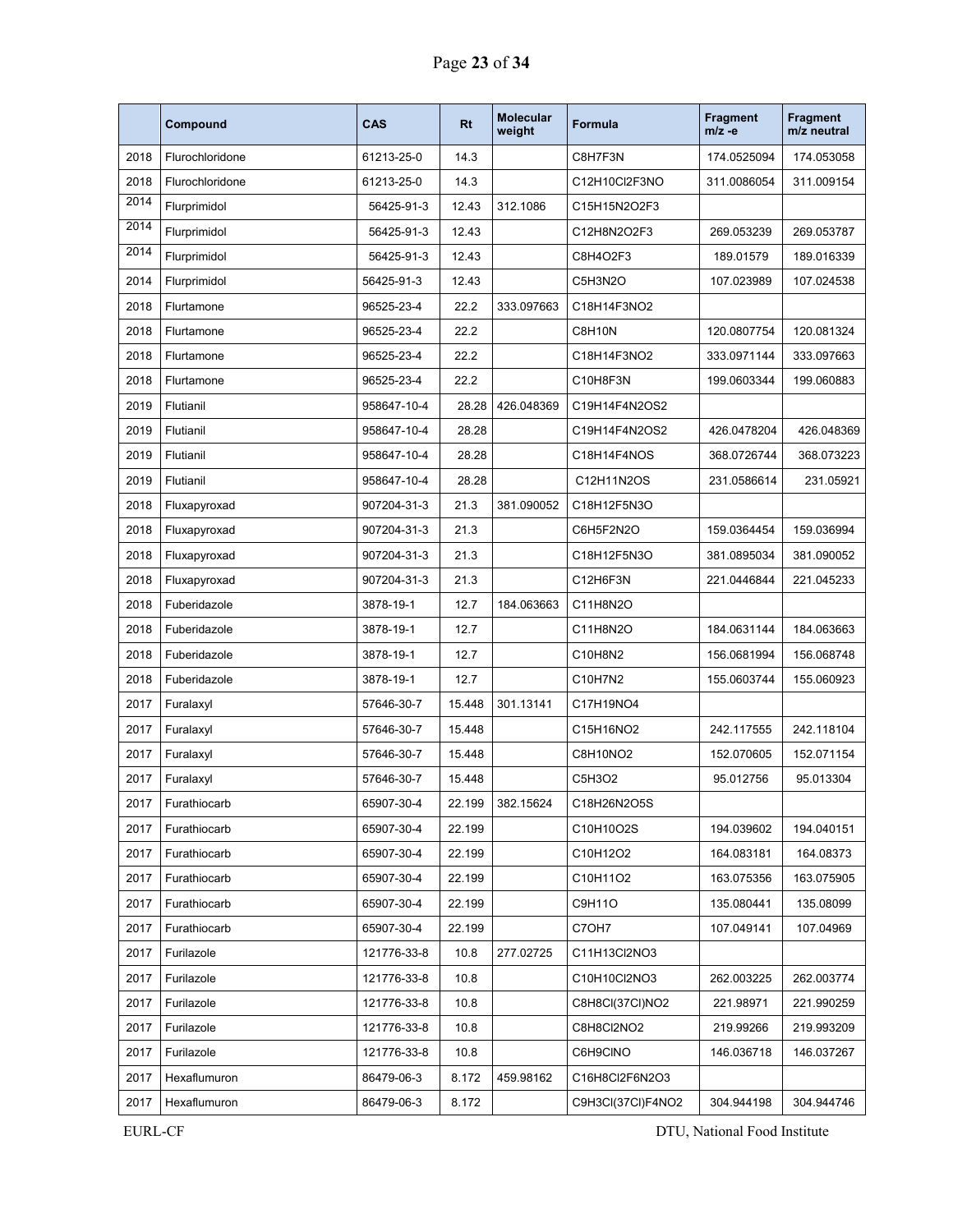|      | Compound                   | <b>CAS</b> | <b>Rt</b> | <b>Molecular</b><br>weight | Formula         | <b>Fragment</b><br>$m/z -e$ | <b>Fragment</b><br>m/z neutral |
|------|----------------------------|------------|-----------|----------------------------|-----------------|-----------------------------|--------------------------------|
| 2017 | Hexaflumuron               | 86479-06-3 | 8.172     |                            | C9H3Cl2F4NO2    | 302.947148                  | 302.947697                     |
| 2017 | Hexaflumuron               | 86479-06-3 | 8.172     |                            | C7H2CI(37CI)NO2 | 203.94276                   | 203.943309                     |
| 2017 | Hexaflumuron               | 86479-06-3 | 8.172     |                            | C7H2Cl2NO2      | 201.94571                   | 201.946259                     |
| 2017 | Hexaflumuron               | 86479-06-3 | 8.172     |                            | C6H2CI(37CI)NO  | 175.947845                  | 175.948394                     |
| 2017 | Hexaflumuron               | 86479-06-3 | 8.172     |                            | C6H2Cl2NO       | 173.950795                  | 173.951344                     |
| 2014 | Imibenconazole             | 86598-92-7 | 30.864    | 409.9927                   | C17H13N4SCl3    |                             |                                |
| 2014 | Imibenconazole             | 86598-92-7 | 30.864    |                            | C17H13N4SCl2    | 375.023249                  | 375.023798                     |
| 2014 | Imibenconazole             | 86598-92-7 | 30.864    |                            | C10H7N4Cl2      | 253.004228                  | 253.004777                     |
| 2014 | Imibenconazole             | 86598-92-7 | 30.864    |                            | C7H3NCI2        | 170.963706                  | 170.964255                     |
| 2014 | Imibenconazole             | 86598-92-7 | 30.864    |                            | C7H6CI          | 125.015254                  | 125.015803                     |
| 2015 | Iprobenfos                 | 26087-47-8 | 11.99     | 288.0949                   | C13H21O3PS      |                             |                                |
| 2015 | Iprobenfos                 | 26087-47-8 | 11.99     |                            | C7H9O3PS        | 204.000453                  | 204.001001                     |
| 2015 | Iprobenfos                 | 26087-47-8 | 11.99     |                            | C7H7            | 91.054227                   | 91.054775                      |
| 2015 | Isazofos (Miral)           | 42509-80-8 | 11.77     | 313.0417                   | C9H17N3O3PSCI   |                             |                                |
| 2015 | Isazofos (Miral)           | 42509-80-8 | 11.77     |                            | C7H13N3O3PSCI   | 285.009828                  | 285.010376                     |
| 2015 | Isazofos (Miral)           | 42509-80-8 | 11.77     |                            | C5H9N3O3PSCI    | 256.978527                  | 256.979076                     |
| 2015 | Isazofos (Miral)           | 42509-80-8 | 11.77     |                            | C5H9N3OCI       | 162.042866                  | 162.043415                     |
| 2015 | Isazofos (Miral)           | 42509-80-8 | 11.77     |                            | C5H8N3OCI       | 161.035041                  | 161.03559                      |
| 2015 | Isazofos (Miral)           | 42509-80-8 | 11.77     |                            | C2H2N3OCI       | 118.988091                  | 118.988639                     |
| 2015 | isocarbamid (Azolamide)    | 30979-48-7 | 11.173    | 185.1164                   | C8H15N3O2       |                             |                                |
| 2015 | isocarbamid (Azolamide)    | 30979-48-7 | 11.173    |                            | C5H8N3O2        | 142.061103                  | 142.061652                     |
| 2015 | isocarbamid (Azolamide)    | 30979-48-7 | 11.173    |                            | C4H8N3O2        | 130.061103                  | 130.061652                     |
| 2015 | isocarbamid (Azolamide)    | 30979-48-7 | 11.173    |                            | C5H8NO          | 98.06004                    | 98.060589                      |
| 2015 | Isocarbophos (Isocarbofos) | 24353-61-5 | 14.305    | 289.0538                   | C11H16NO4PS     |                             |                                |
| 2015 | Isocarbophos (Isocarbofos) | 24353-61-5 | 14.305    |                            | C8H9NO3PS       | 230.003527                  | 230.004075                     |
| 2015 | Isocarbophos (Isocarbofos) | 24353-61-5 | 14.305    |                            | C7H4OS          | 135.997737                  | 135.998285                     |
| 2015 | Isocarbophos (Isocarbofos) | 24353-61-5 | 14.305    |                            | C7H5O2          | 121.028406                  | 121.028954                     |
| 2015 | Isocarbophos (Isocarbofos) | 24353-61-5 | 14.305    |                            | C7H4O2          | 120.020581                  | 120.021129                     |
| 2017 | Isodrin                    | 465-73-6   | 14.7      | 361.87572                  | C12H8Cl6        |                             |                                |
| 2017 | Isodrin                    | 465-73-6   | 14.7      |                            | C7H2Cl3(37Cl)2  | 264.853465                  | 264.854013                     |
| 2017 | Isodrin                    | 465-73-6   | 14.7      |                            | C7H2Cl4(37Cl)   | 262.856415                  | 262.856963                     |
| 2017 | Isodrin                    | 465-73-6   | 14.7      |                            | C7H2Cl5         | 260.859365                  | 260.859913                     |
| 2017 | Isodrin                    | 465-73-6   | 14.7      |                            | C7H4Cl(37Cl)2   | 196.931409                  | 196.931958                     |
| 2017 | Isodrin                    | 465-73-6   | 14.7      |                            | C7H4Cl2(37Cl)   | 194.934359                  | 194.934908                     |
| 2017 | Isodrin                    | 465-73-6   | 14.7      |                            | C7H4Cl3         | 192.93731                   | 192.937858                     |
| 2018 | Isofenphos                 | 25311-71-1 | 15.2      | 345.116369                 | C15H24NO4PS     |                             |                                |
| 2018 | Isofenphos                 | 25311-71-1 | 15.2      |                            | C7H5O2          | 121.0284064                 | 121.028955                     |
| 2018 | Isofenphos                 | 25311-71-1 | 15.2      |                            | C9H10O4P        | 213.0311244                 | 213.031673                     |
| 2018 | Isofenphos                 | 25311-71-1 | 15.2      |                            | C7H6O4P         | 184.9998244                 | 185.000373                     |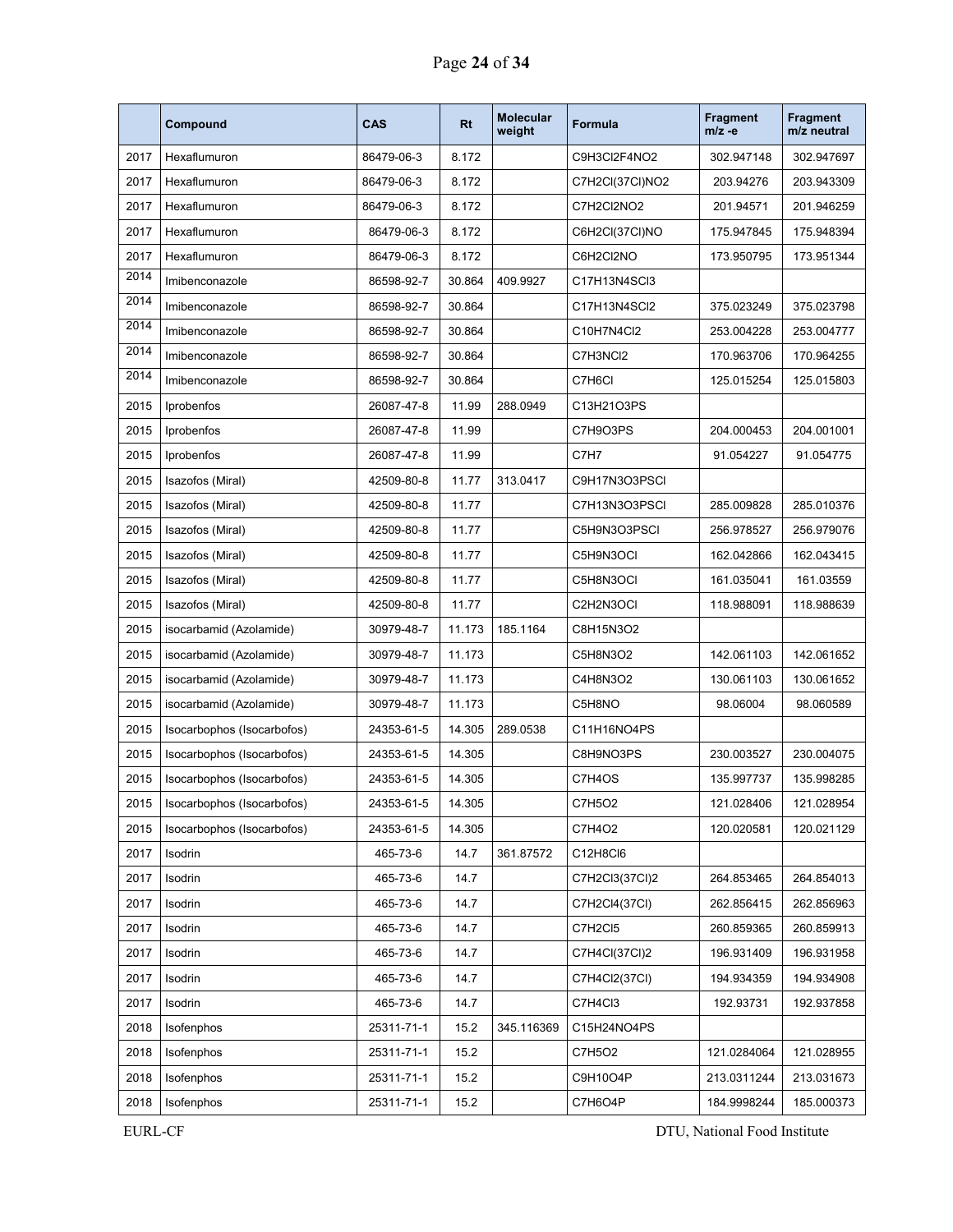|      | Compound         | <b>CAS</b>  | <b>Rt</b> | <b>Molecular</b><br>weight | Formula                         | <b>Fragment</b><br>$m/z -e$ | <b>Fragment</b><br>m/z neutral |
|------|------------------|-------------|-----------|----------------------------|---------------------------------|-----------------------------|--------------------------------|
| 2018 | Isoprocarb       | 2631-40-5   | 8.9       | 193.110279                 | C11H15NO2                       |                             |                                |
| 2018 | Isoprocarb       | 2631-40-5   | 8.9       |                            | C8H9O                           | 121.0647904                 | 121.065339                     |
| 2018 | Isoprocarb       | 2631-40-5   | 8.9       |                            | C9H12O                          | 136.0882664                 | 136.088815                     |
| 2018 | Isoprocarb       | 2631-40-5   | 8.9       |                            | C8H7                            | 103.0542264                 | 103.054775                     |
| 2017 | Isoxaben         | 82558-50-7  | 23.698    | 332.17361                  | C18H24N2O4                      |                             |                                |
| 2017 | Isoxaben         | 82558-50-7  | 23.698    |                            | C9H9O3                          | 165.054621                  | 165.055169                     |
| 2017 | Isoxaben         | 82558-50-7  | 23.698    |                            | C8O3H6                          | 150.031145                  | 150.031694                     |
| 2017 | Isoxaben         | 82558-50-7  | 23.698    |                            | C6O2H3                          | 107.012756                  | 107.013304                     |
| 2018 | Isoxaflutole     | 141112-29-0 | 14.4      | 359.043914                 | C15H12F3NO4S                    |                             |                                |
| 2018 | Isoxaflutole     | 141112-29-0 | 14.4      |                            | C14H8F3NO2                      | 279.0501644                 | 279.050713                     |
| 2018 | Isoxaflutole     | 141112-29-0 | 14.4      |                            | C7H3F3O                         | 160.0130504                 | 160.013599                     |
| 2018 | Isoxaflutole     | 141112-29-0 | 14.4      |                            | C13H7F3O2                       | 252.0392654                 | 252.039814                     |
| 2017 | Isoxathion       | 18854-01-8  | 17.501    | 313.05377                  | C13H16NO4PS                     |                             |                                |
| 2017 | Isoxathion       | 18854-01-8  | 17.501    |                            | C9H7NOS                         | 177.024286                  | 177.024835                     |
| 2017 | Isoxathion       | 18854-01-8  | 17.501    |                            | C8H4NO                          | 130.02874                   | 130.029289                     |
| 2017 | Isoxathion       | 18854-01-8  | 17.501    |                            | C7H5O                           | 105.033491                  | 105.03404                      |
| 2017 | Lenacil          | 2164-08-1   | 19.295    | 234.13683                  | C13H18N2O2                      |                             |                                |
| 2017 | Lenacil          | 2164-08-1   | 19.295    |                            | C7H9N2O2                        | 153.065854                  | 153.066403                     |
| 2017 | Lenacil          | 2164-08-1   | 19.295    |                            | C7NO2H6                         | 136.039305                  | 136.039853                     |
| 2017 | Leptophos        | 21609-90-5  | 22.387    | 409.86996                  | C13H10BrCl2O2PS                 |                             |                                |
| 2017 | Leptophos        | 21609-90-5  | 22.387    |                            | C13H10(81Br)(37Cl)O<br>2PS      | 378.895557                  | 378.896105                     |
| 2017 | Leptophos        | 21609-90-5  | 22.387    |                            | C13H10(81Br)ClO2PS              | 376.898507                  | 376.899055                     |
| 2017 | Leptophos        | 21609-90-5  | 22.387    |                            | C13H10BrCIO2PS                  | 374.900553                  | 374.901102                     |
| 2017 | Leptophos        | 21609-90-5  | 22.387    |                            | CH8CIP5S                        | 241.871783                  | 241.872332                     |
| 2017 | Leptophos        | 21609-90-5  | 22.387    |                            | C7H8OPS                         | 171.002799                  | 171.003348                     |
| 2017 | Leptophos        | 21609-90-5  | 22.387    |                            | C7H8O2P                         | 155.025643                  | 155.026191                     |
| 2014 | Lethane 384      | 112-56-1    | 8.822     | 203.098                    | C9H17NO2S                       |                             |                                |
| 2014 | Lethane 384      | 112-56-1    | 8.822     |                            | C5H8NOS                         | 130.032111                  | 130.03266                      |
| 2014 | Lethane 384      | 112-56-1    | 8.822     |                            | C5H9O2                          | 101.059706                  | 101.060255                     |
| 2014 | Lethane 384      | 112-56-1    | 8.822     |                            | C3H4NS                          | 86.005896                   | 86.006445                      |
| 2014 | Lethane 384      | 112-56-1    | 8.822     |                            | C <sub>2</sub> H <sub>4</sub> S | 60.002822                   | 60.003371                      |
| 2014 | Lethane 384      | 112-56-1    | 8.822     |                            | C4H9                            | 57.069877                   | 57.070425                      |
| 2015 | Mefenpyr-diethyl | 135590-91-9 | 20.59     | 372.0644                   | C16H18N2O4Cl2                   |                             |                                |
| 2015 | Mefenpyr-diethyl | 135590-91-9 | 20.59     |                            | C13H13N2O2Cl2                   | 299.034859                  | 299.035408                     |
| 2015 | Mefenpyr-diethyl | 135590-91-9 | 20.59     |                            | C11H7N2OCI2                     | 252.992995                  | 252.993543                     |
| 2015 | Mefenpyr-diethyl | 135590-91-9 | 20.59     |                            | C10H9N2Cl2                      | 227.01373                   | 227.014279                     |
| 2014 | Mefluidide       | 53780-34-0  | 20.59     | 310.0599                   | C11H13N2O3SF3                   |                             |                                |
| 2014 | Mefluidide       | 53780-34-0  | 20.59     |                            | C9H11N2O2SF3                    | 268.048784                  | 268.049333                     |
| 2014 | Mefluidide       | 53780-34-0  | 20.59     |                            | C10H13N2O                       | 177.102239                  | 177.102788                     |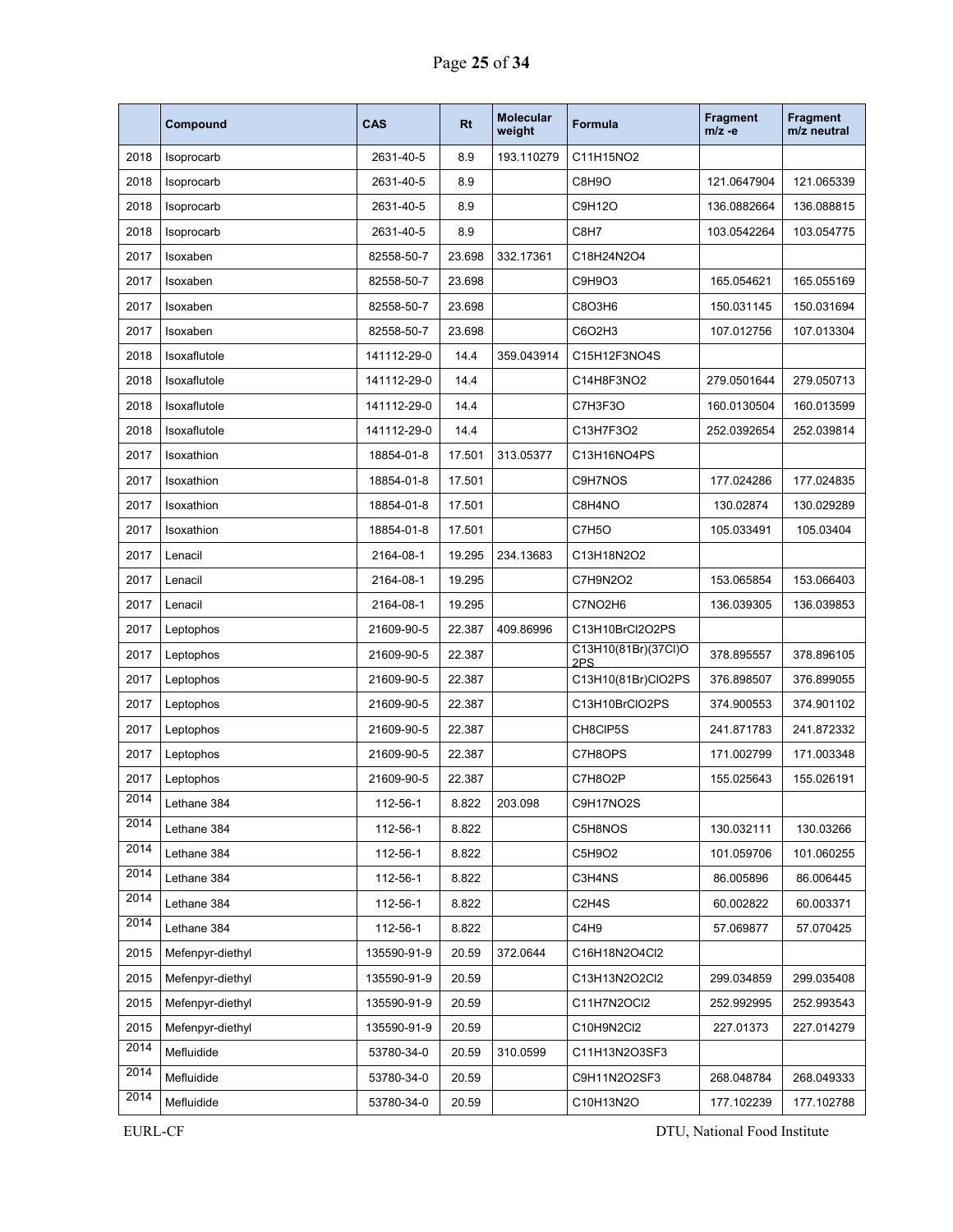|      | Compound           | <b>CAS</b>  | <b>Rt</b>      | <b>Molecular</b><br>weight | <b>Formula</b> | <b>Fragment</b><br>$m/z -e$ | Fragment<br>m/z neutral |
|------|--------------------|-------------|----------------|----------------------------|----------------|-----------------------------|-------------------------|
| 2014 | Mefluidide         | 53780-34-0  | 20.59          |                            | C8H11N2        | 135.091675                  | 135.092223              |
| 2017 | Mepronil           | 55814-41-0  | 18.63          | 269.14158                  | C17H19NO2      |                             |                         |
| 2017 | Mepronil           | 55814-41-0  | 18.63          |                            | C17H19NO2      | 269.14103                   | 269.141579              |
| 2017 | Mepronil           | 55814-41-0  | 18.63          |                            | C14H10O2       | 210.067531                  | 210.06808               |
| 2017 | Mepronil           | 55814-41-0  | 18.63          |                            | C8H7O          | 119.049141                  | 119.04969               |
| 2017 | Mepronil           | 55814-41-0  | 18.63          |                            | C7H7           | 91.054227                   | 91.054775               |
| 2014 | Methabenzthiazuron | 18691-97-9  | 10.08          | 221.0623                   | C10H11N3OS     |                             |                         |
| 2014 | Methabenzthiazuron | 18691-97-9  | 10.08          |                            | C8H8N2S        | 164.04027                   | 164.040819              |
| 2014 | Methabenzthiazuron | 18691-97-9  | 10.08          |                            | C8H7N2S        | 163.032445                  | 163.032994              |
| 2014 | Methabenzthiazuron | 18691-97-9  | 10.08          |                            | C7H6NS         | 136.021546                  | 136.022095              |
| 2014 | Methabenzthiazuron | 18691-97-9  | 10.08          |                            | C7H5NS         | 135.013721                  | 135.01427               |
| 2014 | Methabenzthiazuron | 18691-97-9  | 10.08          |                            | C6H4S          | 108.002822                  | 108.003371              |
| 2017 | Methoprene         | 40596-69-8  | 15.49          | 310.25079                  | C19H34O3       |                             |                         |
| 2017 | Methoprene         | 40596-69-8  | 15.49          |                            | C6H7O2         | 111.044056                  | 111.044604              |
| 2017 | Methoprene         | 40596-69-8  | 15.49          |                            | C8H13          | 109.101177                  | 109.101725              |
| 2017 | Methoprene         | 40596-69-8  | 15.49          |                            | C8H11          | 107.085527                  | 107.086075              |
| 2017 | Methoprene         | 40596-69-8  | 15.49          |                            | C7H7           | 91.054227                   | 91.054775               |
| 2017 | Methoprene         | 40596-69-8  | 15.49          |                            | C6H9           | 81.069877                   | 81.070425               |
| 2017 | Methoprene         | 40596-69-8  | 15.49          |                            | C4H9O          | 73.064791                   | 73.06534                |
| 2018 | Metobromuron       | 3060-89-7   | $\overline{7}$ | 258.000389                 | C9H11BrN2O2    |                             |                         |
| 2018 | Metobromuron       | 3060-89-7   | $\overline{7}$ |                            | C7H4BrNO       | 196.9470764                 | 196.947625              |
| 2018 | Metobromuron       | 3060-89-7   | $\overline{7}$ |                            | C6H4BrN        | 168.9521614                 | 168.95271               |
| 2018 | Metobromuron       | 3060-89-7   | $\overline{7}$ |                            | C6H4N          | 90.03382542                 | 90.034374               |
| 2017 | Metolachlor        | 51218-45-2  | 13.912         | 283.13391                  | C15H22CINO2    |                             |                         |
| 2017 | Metolachlor        | 51218-45-2  | 13.912         |                            | C13H17CINO     | 238.099318                  | 238.099867              |
| 2017 | Metolachlor        | 51218-45-2  | 13.912         |                            | C11H16N        | 162.127726                  | 162.128275              |
| 2017 | Metolachlor        | 51218-45-2  | 13.912         |                            | C10NH12        | 146.096426                  | 146.096974              |
| 2018 | Metrafenone        | 220899-03-6 | 23.8           | 408.057236                 | C19H21BrO5     |                             |                         |
| 2018 | Metrafenone        | 220899-03-6 | 23.8           |                            | C18H18BrO5     | 393.0332124                 | 393.033761              |
| 2018 | Metrafenone        | 220899-03-6 | 23.8           |                            | C18H18BrO4     | 377.0382974                 | 377.038846              |
| 2018 | Metrafenone        | 220899-03-6 | 23.8           |                            | C11H13O4       | 209.0808364                 | 209.081385              |
| 2019 | Mexacarbate        | 315-18-4    | 12.56          | 222.136828                 | C12H18N2O2     |                             |                         |
| 2019 | Mexacarbate        | 315-18-4    | 12.56          |                            | C10H15NO       | 165.1148154                 | 165.115364              |
| 2019 | Mexacarbate        | 315-18-4    | 12.56          |                            | C10H14NO       | 164.1069904                 | 164.107539              |
| 2019 | Mexacarbate        | 315-18-4    | 12.56          |                            | C9H12NO        | 150.0913404                 | 150.091889              |
| 2019 | Mexacarbate        | 315-18-4    | 12.56          |                            | C12H18N2O2     | 222.1362794                 | 222.136828              |
| 2019 | <b>MGK-264</b>     | 113-48-4    | 15.25          | 275.188529                 | C17H25NO2      |                             |                         |
| 2019 | <b>MGK-264</b>     | 113-48-4    | 15.25          |                            | C9H10NO2       | 164.0706054                 | 164.071154              |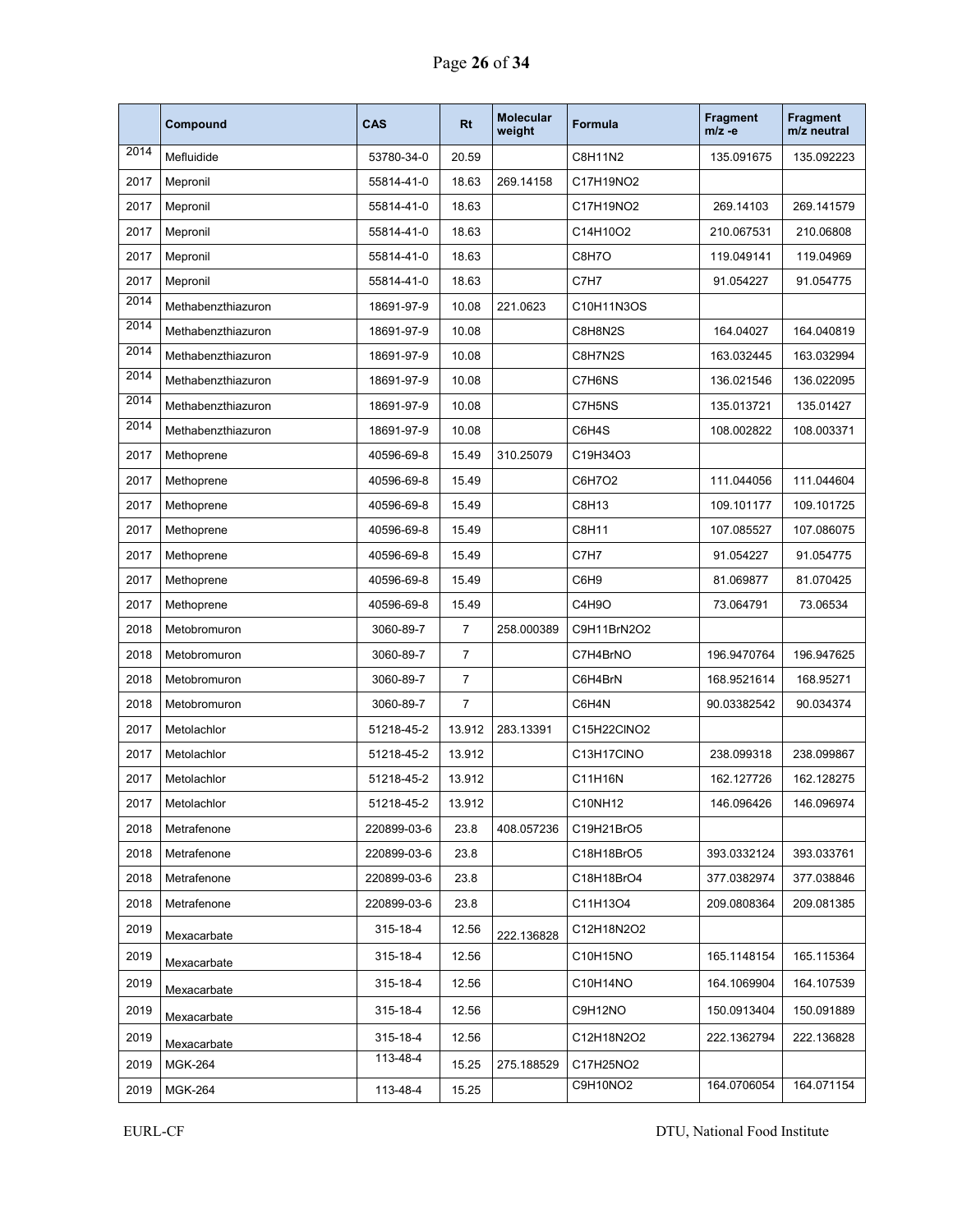|      | Compound                       | CAS           | <b>Rt</b> | <b>Molecular</b><br>weight | <b>Formula</b>   | <b>Fragment</b><br>$m/z -e$ | Fragment<br>m/z neutral |
|------|--------------------------------|---------------|-----------|----------------------------|------------------|-----------------------------|-------------------------|
| 2019 | <b>MGK-264</b>                 | 113-48-4      | 15.25     |                            | C8H9O            | 121.0647904                 | 121.065339              |
| 2019 | <b>MGK-264</b>                 | 113-48-4      | 15.25     |                            | C5H5NO2          | 111.0314804                 | 111.032029              |
| 2019 | <b>MGK-264</b>                 | 113-48-4      | 15.25     |                            | C4H4NO2          | 98.02365542                 | 98.024204               |
| 2017 | Monuron                        | 150-68-5      | 6.443     | 198.05599                  | C9H11CIN2O       |                             |                         |
| 2017 | Monuron                        | 150-68-5      | 6.443     |                            | C7H4(37CI)NO     | 154.994643                  | 154.995191              |
| 2017 | Monuron                        | 150-68-5      | 6.443     |                            | C7H4CINO         | 152.997593                  | 152.998141              |
| 2017 | Monuron                        | 150-68-5      | 6.443     |                            | C6H4CIN          | 125.002678                  | 125.003227              |
| 2017 | Monuron                        | 150-68-5      | 6.443     |                            | C6H4N            | 90.033826                   | 90.034374               |
| 2019 | Naled                          | 300-76-5      | 10.79     | 377.782576                 | C4H7Br2Cl2O4P    |                             |                         |
| 2019 | Naled                          | 300-76-5      | 10.79     |                            | C2H7CIO3P        | 144.9815874                 | 144.982136              |
| 2019 | Naled                          | 300-76-5      | 10.79     |                            | C4H7CIO4P        | 184.9765024                 | 184.977051              |
| 2019 | Naled                          | 300-76-5      | 10.79     |                            | C2H6O3P          | 109.0049094                 | 109.005458              |
| 2019 | Naled                          | 300-76-5      | 10.79     |                            | CH4O2P           | 78.99434442                 | 78.994893               |
| 2017 | Nicotine                       | $54 - 11 - 5$ | 7.641     | 162.1157                   | C10H14N2         |                             |                         |
| 2017 | Nicotine                       | $54 - 11 - 5$ | 7.641     |                            | C10H13N2         | 161.107325                  | 161.107873              |
| 2017 | Nicotine                       | $54 - 11 - 5$ | 7.641     |                            | C8H9N2           | 133.076025                  | 133.076573              |
| 2017 | Nicotine                       | $54 - 11 - 5$ | 7.641     |                            | C5H10N           | 84.080776                   | 84.081324               |
| 2017 | Nitrofen                       | 1836-75-5     | 17.522    | 282.9803                   | C12H7Cl2NO3      |                             |                         |
| 2017 | Nitrofen                       | 1836-75-5     | 17.522    |                            | C12H7Cl(37Cl)NO3 | 284.9768                    | 284.977348              |
| 2017 | Nitrofen                       | 1836-75-5     | 17.522    |                            | C12H7Cl2NO3      | 282.97975                   | 282.980298              |
| 2017 | Nitrofen                       | 1836-75-5     | 17.522    |                            | C12H7Cl2O2       | 252.981761                  | 252.98231               |
| 2017 | Nitrofen                       | 1836-75-5     | 17.522    |                            | C12H7(37Cl)O     | 204.015044                  | 204.015592              |
| 2017 | Nitrofen                       | 1836-75-5     | 17.522    |                            | C12H7CIO         | 202.017994                  | 202.018543              |
| 2017 | Nitrofen                       | 1836-75-5     | 17.522    |                            | C10H7Cl          | 162.023079                  | 162.023628              |
| 2017 | Nitrofen                       | 1836-75-5     | 17.522    |                            | C11H7            | 139.054227                  | 139.054775              |
| 2014 | Nitrothal-isopropyl            | 10552-74-6    | 14.33     | 295.1056                   | C14H17NO6        |                             |                         |
| 2014 | Nitrothal-isopropyl            | 10552-74-6    | 14.33     |                            | C11H12NO6        | 254.065914                  | 254.066462              |
| 2014 | Nitrothal-isopropyl            | 10552-74-6    | 14.33     |                            | C11H10NO5        | 236.055349                  | 236.055897              |
| 2014 | Nitrothal-isopropyl            | 10552-74-6    | 14.33     |                            | C8H6NO6          | 212.018963                  | 212.019512              |
| 2014 | Nitrothal-isopropyl            | 10552-74-6    | 14.33     |                            | C8H4NO5          | 194.008399                  | 194.008947              |
| 2017 | Novaluron                      | 116714-46-6   | 7.782     | 492.01231                  | C17H9CIF8N2O4    |                             |                         |
| 2017 | Novaluron                      | 116714-46-6   | 7.782     |                            | C6H6CIF8NO2      | 310.995383                  | 310.995932              |
| 2017 | Novaluron                      | 116714-46-6   | 7.782     |                            | C9H6CIF6NO2      | 308.998577                  | 308.999125              |
| 2017 | Novaluron                      | 116714-46-6   | 7.782     |                            | C6H5(37CI)NO     | 144.002468                  | 144.003016              |
| 2017 | Novaluron                      | 116714-46-6   | 7.782     |                            | C6H5CINO         | 142.005418                  | 142.005966              |
| 2017 | Novaluron                      | 116714-46-6   | 7.782     |                            | C5H5CIN          | 114.010503                  | 114.011052              |
| 2014 | O.O.O-Triethylphosphorothioate | 126-68-1      | 6.596     | 198.048                    | C6H15O3PS        |                             |                         |
| 2014 | O.O.O-Triethylphosphorothioate | 126-68-1      | 6.596     |                            | C2H8O3PS         | 142.992628                  | 142.993176              |
| 2014 | O.O.O-Triethylphosphorothioate | 126-68-1      | 6.596     |                            | C2H7O2PS         | 125.989888                  | 125.990437              |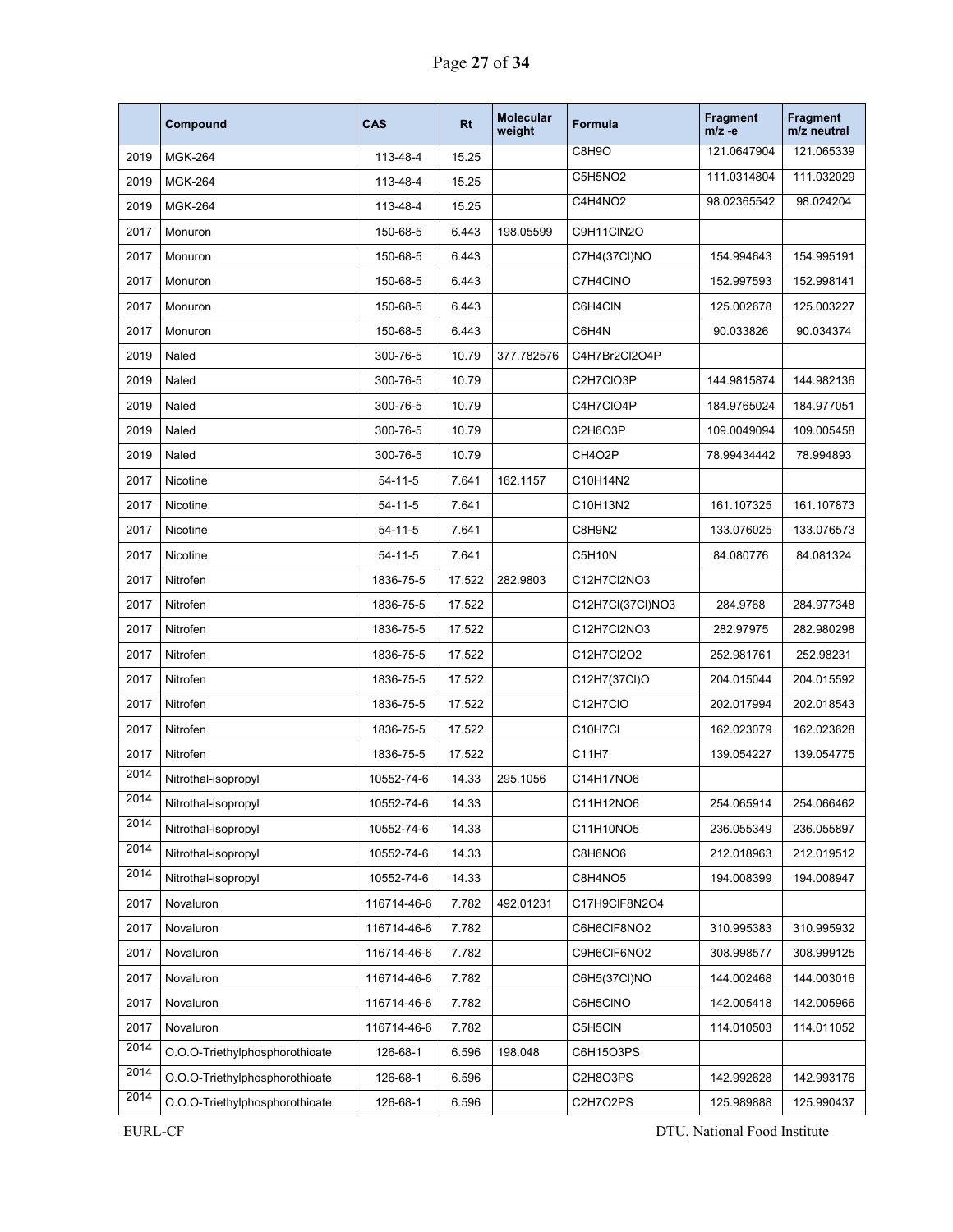|      | Compound                       | CAS         | <b>Rt</b> | <b>Molecular</b><br>weight | Formula       | <b>Fragment</b><br>m/z -e | <b>Fragment</b><br>m/z neutral |
|------|--------------------------------|-------------|-----------|----------------------------|---------------|---------------------------|--------------------------------|
| 2014 | O.O.O-Triethylphosphorothioate | 126-68-1    | 6.596     |                            | C4H10O2P      | 121.041292                | 121.041841                     |
| 2014 | O.O.O-Triethylphosphorothioate | 126-68-1    | 6.596     |                            | H4O3PS        | 114.961328                | 114.961876                     |
| 2014 | O.O.O-Triethylphosphorothioate | 126-68-1    | 6.596     |                            | H3O3PS        | 113.953503                | 113.954051                     |
| 2014 | O.O.O-Triethylphosphorothioate | 126-68-1    | 6.596     |                            | <b>H2O2PS</b> | 96.950763                 | 96.951312                      |
| 2014 | O.O.O-Triethylphosphorothioate | 126-68-1    | 6.596     |                            | C2H6O2P       | 93.009992                 | 93.010541                      |
| 2019 | Orbencarb                      | 34622-58-7  | 14.16     | 257.064114                 | C12H16CINOS   |                           |                                |
| 2019 | Orbencarb                      | 34622-58-7  | 14.16     |                            | C12H16NOS     | 222.0947124               | 222.095261                     |
| 2019 | Orbencarb                      | 34622-58-7  | 14.16     |                            | C7H6CI        | 125.0152544               | 125.015803                     |
| 2019 | Orbencarb                      | 34622-58-7  | 14.16     |                            | C5H10NO       | 100.0756904               | 100.076239                     |
| 2014 | Oryzalin                       | 19044-88-3  | 13.91     | 346.0947                   | C12H18N4O6S   |                           |                                |
| 2014 | Oryzalin                       | 19044-88-3  | 13.91     |                            | C10H13N4O6S   | 317.055031                | 317.05558                      |
| 2014 | Oryzalin                       | 19044-88-3  | 13.91     |                            | C10H13N4O5S   | 301.060117                | 301.060665                     |
| 2014 | Oryzalin                       | 19044-88-3  | 13.91     |                            | C7H7N4O6S     | 275.008081                | 275.00863                      |
| 2014 | Oryzalin                       | 19044-88-3  | 13.91     |                            | C7H4N3O6S     | 257.981532                | 257.982081                     |
| 2018 | Oxadiargyl                     | 39807-15-3  | 18.2      | 340.038149                 | C15H14Cl2N2O3 |                           |                                |
| 2018 | Oxadiargyl                     | 39807-15-3  | 18.2      |                            | C8H5CIN       | 150.0105034               | 150.011052                     |
| 2018 | Oxadiargyl                     | 39807-15-3  | 18.2      |                            | C9H5Cl2NO     | 212.9742714               | 212.97482                      |
| 2018 | Oxadiargyl                     | 39807-15-3  | 18.2      |                            | C8H5Cl2N      | 184.9793564               | 184.979905                     |
| 2018 | Oxasulfuron                    | 144651-06-9 | 12.5      | 406.094707                 | C17H18N4O6S   |                           |                                |
| 2018 | Oxasulfuron                    | 144651-06-9 | 12.5      |                            | C8H12NS       | 154.0684974               | 154.069046                     |
| 2018 | Oxasulfuron                    | 144651-06-9 | 12.5      |                            | C5H5N3O6      | 203.0172884               | 203.017837                     |
| 2018 | Oxasulfuron                    | 144651-06-9 | 12.5      |                            | C6H7S         | 111.0262984               | 111.026847                     |
| 2018 | Oxyfluorfen                    | 42874-03-3  | 17.2      | 361.032871                 | C15H11ClF3NO4 |                           |                                |
| 2018 | Oxyfluorfen                    | 42874-03-3  | 17.2      |                            | C13H7F3O2     | 252.0392654               | 252.039814                     |
| 2018 | Oxyfluorfen                    | 42874-03-3  | 17.2      |                            | C13H6CIF3NO2  | 300.0033674               | 300.003916                     |
| 2018 | Oxyfluorfen                    | 42874-03-3  | 17.2      |                            | C15H11CIF3NO4 | 361.0323224               | 361.032871                     |
| 2018 | Penflufen                      | 494793-67-8 | 18.7      | 317.19034                  | C18H24FN3O    |                           |                                |
| 2018 | Penflufen                      | 494793-67-8 | 18.7      |                            | C6H6FN2O      | 141.0458674               | 141.046416                     |
| 2018 | Penflufen                      | 494793-67-8 | 18.7      |                            | C15H17FN3O    | 274.1350164               | 274.135565                     |
| 2018 | Penflufen                      | 494793-67-8 | 18.7      |                            | C18H24FN3O    | 317.1897914               | 317.19034                      |
| 2014 | Pentanochlor                   | 2307-68-8   | 13.56     | 239.1077                   | C13H18NOCI    |                           |                                |
| 2014 | Pentanochlor                   | 2307-68-8   | 13.56     |                            | C10H12NOCI    | 197.060193                | 197.060742                     |
| 2014 | Pentanochlor                   | 2307-68-8   | 13.56     |                            | C7H8NCI       | 141.033978                | 141.034527                     |
| 2018 | Penthiopyrad                   | 183675-82-3 | 18.4      | 359.127918                 | C16H20F3N3OS  |                           |                                |
| 2018 | Penthiopyrad                   | 183675-82-3 | 18.4      |                            | C12H11F3N3OS  | 302.0569444               | 302.057493                     |
| 2018 | Penthiopyrad                   | 183675-82-3 | 18.4      |                            | C16H20F3N3OS  | 359.1273694               | 359.127918                     |
| 2018 | Penthiopyrad                   | 183675-82-3 | 18.4      |                            | C6H4F3N2O     | 177.0270234               | 177.027572                     |
| 2014 | Pethoxamid                     | 106700-29-2 | 15.54     | 295.1339                   | C16H22NO2Cl   |                           |                                |
| 2014 | Pethoxamid                     | 106700-29-2 | 15.54     |                            | C15H19NO2CI   | 280.109883                | 280.110432                     |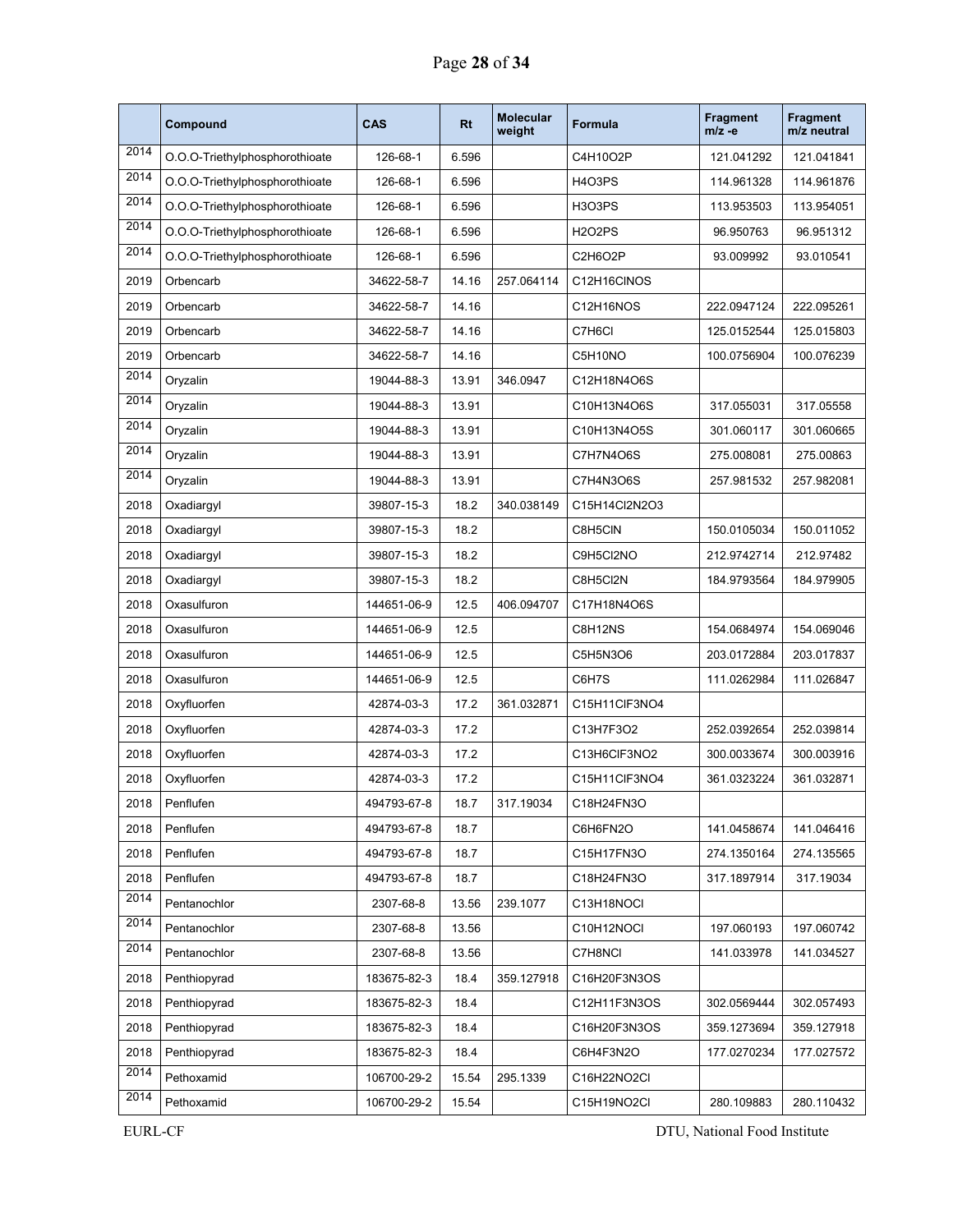|      | Compound          | <b>CAS</b>  | <b>Rt</b> | <b>Molecular</b><br>weight | <b>Formula</b> | <b>Fragment</b><br>$m/z -e$ | Fragment<br>m/z neutral |
|------|-------------------|-------------|-----------|----------------------------|----------------|-----------------------------|-------------------------|
| 2014 | Pethoxamid        | 106700-29-2 | 15.54     |                            | C16H22NO2      | 260.164505                  | 260.165054              |
| 2014 | Pethoxamid        | 106700-29-2 | 15.54     |                            | C13H15NOCI     | 236.083668                  | 236.084217              |
| 2014 | Pethoxamid        | 106700-29-2 | 15.54     |                            | C13H14NO2      | 216.101905                  | 216.102454              |
| 2014 | Pethoxamid        | 106700-29-2 | 15.54     |                            | C10H11         | 131.085527                  | 131.086075              |
| 2019 | Pindone           | 83-26-1     | 12.46     | 230.094295                 | C14H14O3       |                             |                         |
| 2019 | Pindone           | 83-26-1     | 12.46     |                            | C10H5O3        | 173.0233214                 | 173.02387               |
| 2019 | Pindone           | 83-26-1     | 12.46     |                            | C9H6O2         | 146.0362314                 | 146.03678               |
| 2019 | Pindone           | 83-26-1     | 12.46     |                            | C7H5O          | 105.0334914                 | 105.03404               |
| 2019 | Pindone           | 83-26-1     | 12.46     |                            | C14H14O3       | 230.0937464                 | 230.094295              |
| 2018 | Piperonylbutoxide | 51-03-6     | 20.2      | 338.209325                 | C19H30O5       |                             |                         |
| 2018 | Piperonylbutoxide | 51-03-6     | 20.2      |                            | C11H12O2       | 176.0831814                 | 176.08373               |
| 2018 | Piperonylbutoxide | 51-03-6     | 20.2      |                            | C9H9O2         | 149.0597054                 | 149.060254              |
| 2018 | Piperonylbutoxide | 51-03-6     | 20.2      |                            | C9H11          | 119.0855264                 | 119.086075              |
| 2018 | Pirimiphos-ethyl  | 23505-41-1  | 14.7      | 333.127602                 | C13H24N3O3PS   |                             |                         |
| 2018 | Pirimiphos-ethyl  | 23505-41-1  | 14.7      |                            | C7H10N3S       | 168.0589954                 | 168.059544              |
| 2018 | Pirimiphos-ethyl  | 23505-41-1  | 14.7      |                            | C12H21N3O3PS   | 318.1035784                 | 318.104127              |
| 2018 | Pirimiphos-ethyl  | 23505-41-1  | 14.7      |                            | C11H19N3O3PS   | 304.0879284                 | 304.088477              |
| 2014 | Plifenate         | 21757-82-4  | 12.769    | 333.8889                   | C10H7O2Cl5     |                             |                         |
| 2014 | Plifenate         | 21757-82-4  | 12.769    |                            | C8H4Cl4        | 239.906162                  | 239.906711              |
| 2014 | Plifenate         | 21757-82-4  | 12.769    |                            | C9H7O2Cl2      | 216.981761                  | 216.98231               |
| 2014 | Plifenate         | 21757-82-4  | 12.769    |                            | C7H3OCI2       | 172.955547                  | 172.956095              |
| 2014 | Plifenate         | 21757-82-4  | 12.769    |                            | C8H4Cl2        | 169.968457                  | 169.969006              |
| 2015 | Pretilachlor      | 51218-49-6  | 16.81     | 311.1652                   | C17H26NO2Cl    |                             |                         |
| 2015 | Pretilachlor      | 51218-49-6  | 16.81     |                            | C16H24NO2      | 262.180155                  | 262.180704              |
| 2015 | Pretilachlor      | 51218-49-6  | 16.81     |                            | C13H17NOCI     | 238.099318                  | 238.099867              |
| 2015 | Pretilachlor      | 51218-49-6  | 16.81     |                            | C12H16NOCI     | 225.091493                  | 225.092042              |
| 2015 | Pretilachlor      | 51218-49-6  | 16.81     |                            | C13H16NO       | 202.122641                  | 202.123189              |
| 2015 | Pretilachlor      | 51218-49-6  | 16.81     |                            | C11H14NO       | 176.10699                   | 176.107539              |
| 2015 | Pretilachlor      | 51218-49-6  | 16.81     |                            | C11H16N        | 162.127726                  | 162.128275              |
| 2014 | Profluralin       | 26399-36-0  | 11.305    | 347.1093                   | C14H16N3O4F3   |                             |                         |
| 2014 | Profluralin       | 26399-36-0  | 11.305    |                            | C14H15N3O3F3   | 330.106002                  | 330.106551              |
| 2014 | Profluralin       | 26399-36-0  | 11.305    |                            | C12H11N3O4F3   | 318.069617                  | 318.070166              |
| 2019 | Promecarb         | 2631-37-0   | 11.07     | 207.125928                 | C12H17NO2      |                             |                         |
| 2019 | Promecarb         | 2631-37-0   | 11.07     |                            | C9H11O         | 135.0804404                 | 135.080989              |
| 2019 | Promecarb         | 2631-37-0   | 11.07     |                            | C7H7           | 91.05422642                 | 91.054775               |
| 2019 | Promecarb         | 2631-37-0   | 11.07     |                            | C8H11          | 107.0855264                 | 107.086075              |
| 2019 | Promecarb         | 2631-37-0   | 11.07     |                            | C10H14O        | 150.1039164                 | 150.104465              |
| 2014 | Propachlor        | 1918-16-7   | 9.609     | 211.0764                   | C11H14NOCI     |                             |                         |
| 2014 | Propachlor        | 1918-16-7   | 9.609     |                            | C11H14NO       | 176.10699                   | 176.107539              |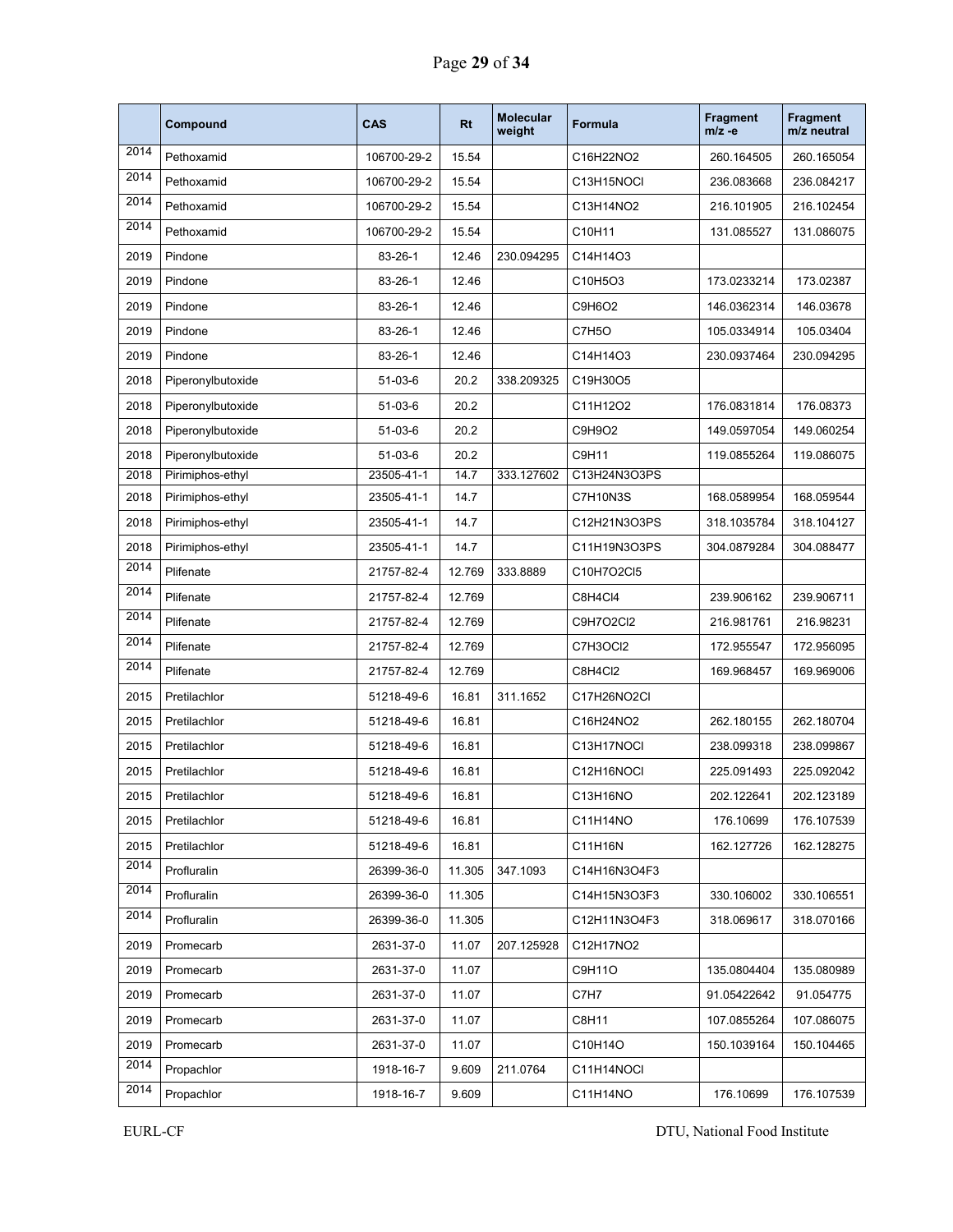|      | Compound     | <b>CAS</b>  | <b>Rt</b> | <b>Molecular</b><br>weight | Formula        | <b>Fragment</b><br>$m/z -e$ | Fragment<br>m/z neutral |
|------|--------------|-------------|-----------|----------------------------|----------------|-----------------------------|-------------------------|
| 2014 | Propachlor   | 1918-16-7   | 9.609     |                            | C8H8NOCI       | 169.028893                  | 169.029442              |
| 2014 | Propachlor   | 1918-16-7   | 9.609     |                            | C8H10N         | 120.080776                  | 120.081324              |
| 2014 | Propachlor   | 1918-16-7   | 9.609     |                            | C7H6NO         | 120.04439                   | 120.044939              |
| 2018 | Propanil     | 709-98-8    | 12.4      | 217.00612                  | C9H9Cl2NO      |                             |                         |
| 2018 | Propanil     | 709-98-8    | 12.4      |                            | C6H5Cl2N       | 160.9793564                 | 160.979905              |
| 2018 | Propanil     | 709-98-8    | 12.4      |                            | C6H5(37CI)CIN  | 162.9764064                 | 162.976955              |
| 2018 | Propanil     | 709-98-8    | 12.4      |                            | C9H9Cl2NO      | 217.0055714                 | 217.00612               |
| 2015 | Propaphos    | 7292-16-2   | 15.74     | 304.0898                   | C13H21O4PS     |                             |                         |
| 2015 | Propaphos    | 7292-16-2   | 15.74     |                            | C10H15O4PS     | 262.042318                  | 262.042866              |
| 2015 | Propaphos    | 7292-16-2   | 15.74     |                            | C7H9O4PS       | 219.995367                  | 219.995916              |
| 2015 | Propaphos    | 7292-16-2   | 15.74     |                            | C7H7O3PS       | 201.984803                  | 201.985351              |
| 2015 | Propaphos    | 7292-16-2   | 15.74     |                            | C7H8OS         | 140.029037                  | 140.029586              |
| 2019 | Propetamphos | 31218-83-4  | 11.95     | 281.085069                 | C10H20NO4PS    |                             |                         |
| 2019 | Propetamphos | 31218-83-4  | 11.95     |                            | C3H9NOPS       | 138.0137004                 | 138.014249              |
| 2019 | Propetamphos | 31218-83-4  | 11.95     |                            | C5H7O4PS       | 193.9797214                 | 193.98027               |
| 2019 | Propetamphos | 31218-83-4  | 11.95     |                            | CH5NOPS        | 109.9824004                 | 109.982949              |
| 2019 | Propetamphos | 31218-83-4  | 11.95     |                            | C7H13NO3PS     | 222.0348304                 | 222.035379              |
| 2018 | Proquinazid  | 189278-12-4 | 20        | 381.965431                 | C14H8Cl3F3N2O  |                             |                         |
| 2018 | Proquinazid  | 189278-12-4 | 20        |                            | C8H5IN2O2      | 287.9390314                 | 287.93958               |
| 2018 | Proquinazid  | 189278-12-4 | 20        |                            | C7H4INO        | 244.9332174                 | 244.933766              |
| 2018 | Proquinazid  | 189278-12-4 | 20        |                            | C8H3INO2       | 271.9203074                 | 271.920856              |
| 2018 | Pyraclofos   | 89784-60-1  | 23.7      | 360.046431                 | C14H18CIN2O3PS |                             |                         |
| 2018 | Pyraclofos   | 89784-60-1  | 23.7      |                            | C9H7CIN2O      | 194.0241424                 | 194.024691              |
| 2018 | Pyraclofos   | 89784-60-1  | 23.7      |                            | <b>H2O2PS</b>  | 96.95076642                 | 96.951315               |
| 2018 | Pyraclofos   | 89784-60-1  | 23.7      |                            | C14H18CIN2O3PS | 360.0458824                 | 360.046431              |
| 2018 | Pyridalyl    | 179101-81-6 | 26.8      | 488.96799                  | C18H14Cl4F3NO3 |                             |                         |
| 2018 | Pyridalyl    | 179101-81-6 | 26.8      |                            | C9H9F3NO       | 204.0630744                 | 204.063623              |
| 2018 | Pyridalyl    | 179101-81-6 | 26.8      |                            | C3H3Cl2        | 108.9606324                 | 108.961181              |
| 2018 | Pyridalyl    | 179101-81-6 | 26.8      |                            | C6H5F3NO       | 164.0317744                 | 164.032323              |
| 2019 | Pyroquilon   | 57369-32-1  | 12.25     | 173.084064                 | C11H11NO       |                             |                         |
| 2019 | Pyroquilon   | 57369-32-1  | 12.25     |                            | C11H11NO       | 173.0835154                 | 173.084064              |
| 2019 | Pyroquilon   | 57369-32-1  | 12.25     |                            | C9H8N          | 130.0651254                 | 130.065674              |
| 2019 | Pyroquilon   | 57369-32-1  | 12.25     |                            | C10H10N        | 144.0807754                 | 144.081324              |
| 2019 | Pyroquilon   | 57369-32-1  | 12.25     |                            | C11H10NO       | 172.0756904                 | 172.076239              |
| 2019 | Quinoclamine | 2797-51-5   | 15.15     | 207.008707                 | C10H6CINO2     |                             |                         |
| 2019 | Quinoclamine | 2797-51-5   | 15.15     |                            | C10H6CINO2     | 207.0081584                 | 207.008707              |
| 2019 | Quinoclamine | 2797-51-5   | 15.15     |                            | C10H6NO2       | 172.0393054                 | 172.039854              |
| 2019 | Quinoclamine | 2797-51-5   | 15.15     |                            | C9H6NO         | 144.0443904                 | 144.044939              |
| 2015 | Rabenzazole  | 40341-04-6  | 14.168    | 212.1062                   | C12H12N4       |                             |                         |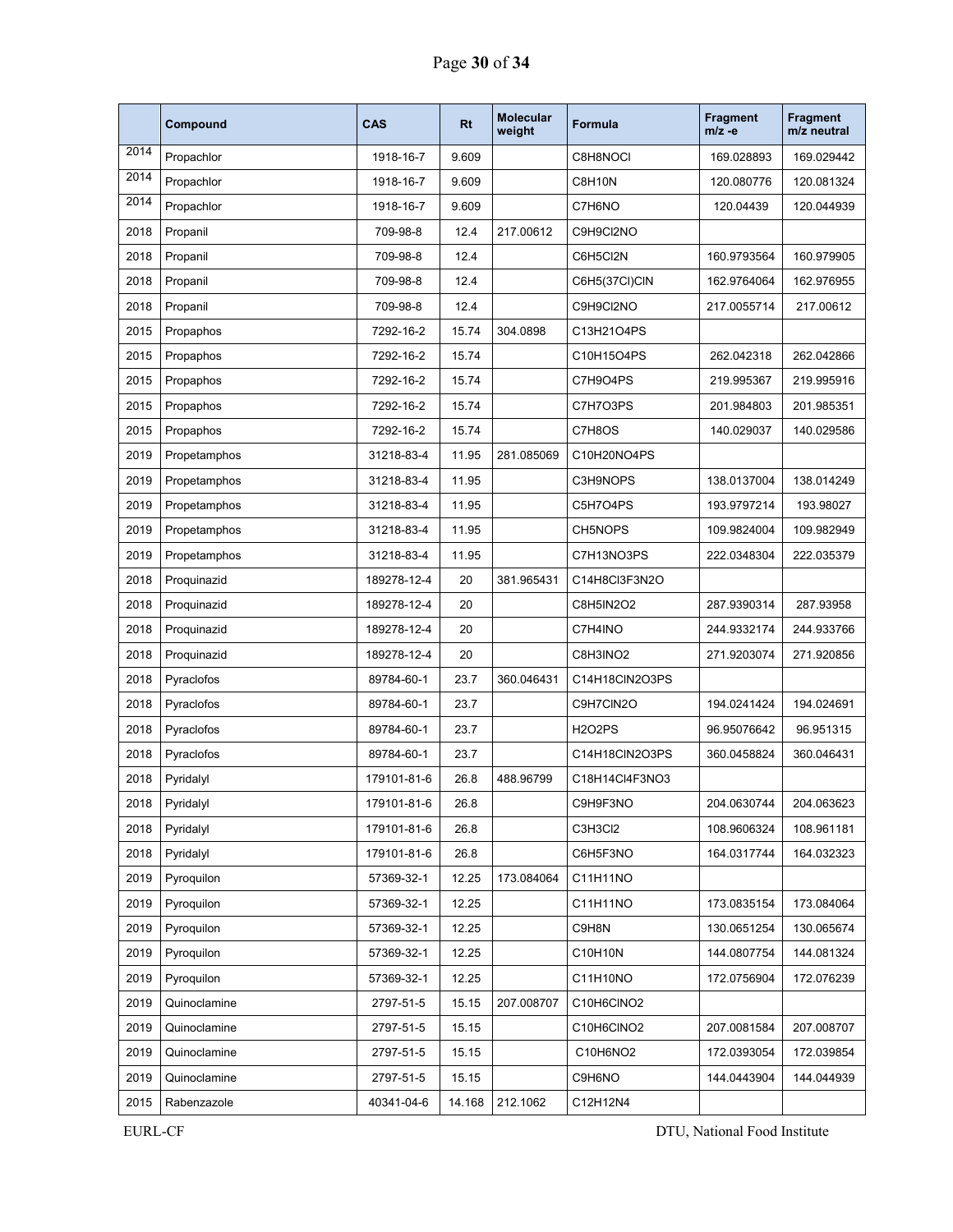|      | Compound      | CAS         | <b>Rt</b> | <b>Molecular</b><br>weight | Formula       | <b>Fragment</b><br>$m/z -e$ | <b>Fragment</b><br>m/z neutral |
|------|---------------|-------------|-----------|----------------------------|---------------|-----------------------------|--------------------------------|
| 2015 | Rabenzazole   | 40341-04-6  | 14.168    |                            | C12H9N3       | 195.079099                  | 195.079647                     |
| 2015 | Rabenzazole   | 40341-04-6  | 14.168    |                            | C10H8N3       | 170.071274                  | 170.071822                     |
| 2015 | Rabenzazole   | 40341-04-6  | 14.168    |                            | C7H6N2        | 118.05255                   | 118.053098                     |
| 2014 | Resmethrin    | 10453-86-8  | 20.208    | 338.1882                   | C22H26O3      |                             |                                |
| 2014 | Resmethrin    | 10453-86-8  | 20.208    |                            | C12H11O       | 171.080441                  | 171.08099                      |
| 2014 | Resmethrin    | 10453-86-8  | 20.208    |                            | C11H11        | 143.085527                  | 143.086075                     |
| 2014 | Resmethrin    | 10453-86-8  | 20.208    |                            | C10H8         | 128.062052                  | 128.0626                       |
| 2014 | Resmethrin    | 10453-86-8  | 20.208    |                            | C9H15         | 123.116827                  | 123.117375                     |
| 2015 | Schradan      | 152-16-9    | 10.886    | 286.1324                   | C8H24N4O3P2   |                             |                                |
| 2015 | Schradan      | 152-16-9    | 10.886    |                            | C6H19N3O3P2   | 243.089616                  | 243.090165                     |
| 2015 | Schradan      | 152-16-9    | 10.886    |                            | C4H13N2O3P2   | 199.039592                  | 199.04014                      |
| 2015 | Schradan      | 152-16-9    | 10.886    |                            | C4H14N2O2P    | 153.078741                  | 153.079289                     |
| 2015 | Schradan      | 152-16-9    | 10.886    |                            | C4H12N2OP     | 135.068176                  | 135.068725                     |
| 2018 | Sebuthylazine | 7286-69-3   | 12.73     | 229.109423                 | C9H16CIN5     |                             |                                |
| 2018 | Sebuthylazine | 7286-69-3   | 12.73     |                            | C9H16CIN5     | 229.108875                  | 229.109423                     |
| 2018 | Sebuthylazine | 7286-69-3   | 12.73     |                            | C8H3CIN5      | 204.00715                   | 204.007698                     |
| 2018 | Sebuthylazine | 7286-69-3   | 12.73     |                            | C7H11CIN5     | 200.06975                   | 200.070298                     |
| 2018 | Sebuthylazine | 7286-69-3   | 12.73     |                            | C7H11(37Cl)N5 | 200.06975                   | 200.070298                     |
| 2018 | Sebuthylazine | 7286-69-3   | 12.73     |                            | C5H7CIN5      | 172.03845                   | 172.038998                     |
| 2018 | Sebuthylazine | 7286-69-3   | 12.73     |                            | C5H8N5        | 138.077422                  | 138.07797                      |
| 2018 | Silafluofen   | 105024-66-6 | 27        | 408.192086                 | C25H29FO2Si   |                             |                                |
| 2018 | Silafluofen   | 105024-66-6 | 27        |                            | C10H15OSi     | 179.0886694                 | 179.089218                     |
| 2018 | Silafluofen   | 105024-66-6 | 27        |                            | C15H15FOSi    | 258.0870724                 | 258.087621                     |
| 2018 | Silafluofen   | 105024-66-6 | 27        |                            | C17H19FOSi    | 286.1183724                 | 286.118921                     |
| 2018 | Simazine      | 122-34-9    | 11.63     | 201.078123                 | C7H12CIN5     |                             |                                |
| 2018 | Simazine      | 122-34-9    | 11.63     |                            | C7H12CIN5     | 201.077575                  | 201.078123                     |
| 2018 | Simazine      | 122-34-9    | 11.63     |                            | C6H9CIN5      | 186.0541                    | 186.054648                     |
| 2018 | Simazine      | 122-34-9    | 11.63     |                            | C5H8CIN5      | 173.046275                  | 173.046823                     |
| 2018 | Simazine      | 122-34-9    | 11.63     |                            | C4H7CIN5      | 160.03845                   | 160.038998                     |
| 2018 | Simazine      | 122-34-9    | 11.63     |                            | C4H4CIN4      | 143.011901                  | 143.012449                     |
| 2018 | Simazine      | 122-34-9    | 11.63     |                            | C5H8N5        | 138.077422                  | 138.07797                      |
| 2018 | Simazine      | 122-34-9    | 11.63     |                            | C5H7N4        | 123.066523                  | 123.067071                     |
| 2018 | Simetryn      | 1014-70-6   | 13.6      | 213.104817                 | C8H15N5S      |                             |                                |
| 2018 | Simetryn      | 1014-70-6   | 13.6      |                            | C8H15N5S      | 213.104269                  | 213.104817                     |
| 2018 | Simetryn      | 1014-70-6   | 13.6      |                            | C7H12N5S      | 198.080794                  | 198.081342                     |
| 2018 | Simetryn      | 1014-70-6   | 13.6      |                            | C6H11N5S      | 185.072968                  | 185.073516                     |
| 2018 | Simetryn      | 1014-70-6   | 13.6      |                            | C5H8N5S       | 170.049494                  | 170.050042                     |
| 2018 | Simetryn      | 1014-70-6   | 13.6      |                            | C5H7N4S       | 155.038595                  | 155.039143                     |
| 2019 | Sulfallate    | 95-06-7     | 11.3      | 223.025621                 | C8H14CINS2    |                             |                                |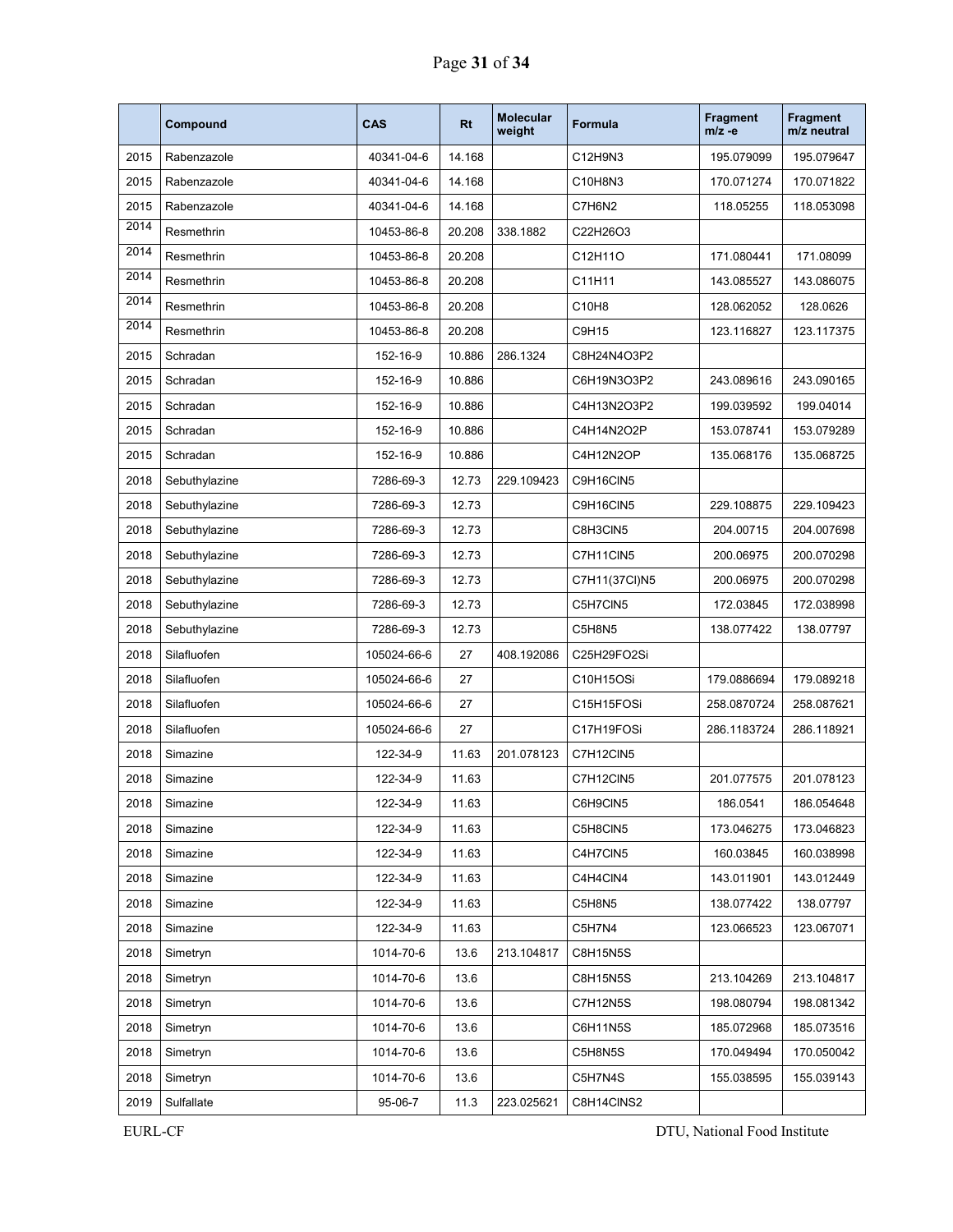|      | Compound                          | <b>CAS</b>    | Rt     | <b>Molecular</b><br>weight | Formula           | <b>Fragment</b><br>m/z -e | <b>Fragment</b><br>m/z neutral |
|------|-----------------------------------|---------------|--------|----------------------------|-------------------|---------------------------|--------------------------------|
| 2019 | Sulfallate                        | $95 - 06 - 7$ | 11.3   |                            | <b>C8H14NS2</b>   | 188.0562194               | 188.056768                     |
| 2019 | Sulfallate                        | $95 - 06 - 7$ | 11.3   |                            | C3H6NS            | 88.02154742               | 88.022096                      |
| 2019 | Sulfallate                        | 95-06-7       | 11.3   |                            | C4H10N            | 72.08077542               | 72.081324                      |
| 2019 | Sulfallate                        | $95 - 06 - 7$ | 11.3   |                            | CH <sub>2NS</sub> | 59.99024742               | 59.990796                      |
| 2019 | <b>SWEP</b>                       | 1918-18-9     | 11.82  | 218.985385                 | C8H7Cl2NO2        |                           |                                |
| 2019 | <b>SWEP</b>                       | 1918-18-9     | 11.82  |                            | C7H3Cl2NO         | 186.9586214               | 186.95917                      |
| 2019 | <b>SWEP</b>                       | 1918-18-9     | 11.82  |                            | C8H7Cl2NO2        | 218.9848364               | 218.985385                     |
| 2019 | <b>SWEP</b>                       | 1918-18-9     | 11.82  |                            | C6H3CIN           | 123.9948534               | 123.995402                     |
| 2019 | <b>SWEP</b>                       | 1918-18-9     | 11.82  |                            | C8H7Cl2NO2        | 218.9848364               | 218.985385                     |
| 2019 | <b>SWEP</b>                       | 1918-18-9     | 11.82  |                            | C6H3CIN           | 123.9948534               | 123.995402                     |
| 2015 | Tebupirimfos                      | 96182-53-5    | 12.047 | 318.1167                   | C13H23N2O3PS      |                           |                                |
| 2015 | Tebupirimfos                      | 96182-53-5    | 12.047 |                            | C10H17N2O3PS      | 276.069201                | 276.06975                      |
| 2015 | Tebupirimfos                      | 96182-53-5    | 12.047 |                            | C9H14N2O3PS       | 261.045726                | 261.046275                     |
| 2015 | Tebupirimfos                      | 96182-53-5    | 12.047 |                            | C7H11N2O3PS       | 234.022251                | 234.022799                     |
| 2015 | Tebupirimfos                      | 96182-53-5    | 12.047 |                            | C8H12N2O          | 152.094414                | 152.094963                     |
| 2015 | Tebupirimfos                      | 96182-53-5    | 12.047 |                            | C7H9N2O           | 137.070939                | 137.071488                     |
| 2018 | Tebutam                           | 35256-85-0    | 11.08  | 233.177964                 | C15H23NO          |                           |                                |
| 2018 | Tebutam                           | 35256-85-0    | 11.08  |                            | C15H23NO          | 233.177416                | 233.177964                     |
| 2018 | Tebutam                           | 35256-85-0    | 11.08  |                            | C12H16NO          | 190.122641                | 190.123189                     |
| 2018 | Tebutam                           | 35256-85-0    | 11.08  |                            | C8H16NO           | 142.122641                | 142.123189                     |
| 2018 | Tebutam                           | 35256-85-0    | 11.08  |                            | C7H7              | 91.054227                 | 91.054775                      |
| 2018 | Tebutam                           | 35256-85-0    | 11.08  |                            | C4H9              | 57.069877                 | 57.070425                      |
| 2019 | Terbacil                          | 5902-51-2     | 12.45  | 216.066556                 | C9H13CIN2O2       |                           |                                |
| 2019 | Terbacil                          | 5902-51-2     | 12.45  |                            | C5H6CIN2O2        | 161.0112314               | 161.01178                      |
| 2019 | Terbacil                          | 5902-51-2     | 12.45  |                            | C5H5CIN2O2        | 160.0034074               | 160.003956                     |
| 2019 | Terbacil                          | 5902-51-2     | 12.45  |                            | C5H6(37Cl)N2O2    | 163.0082814               | 163.00883                      |
| 2019 | Terbacil                          | 5902-51-2     | 12.45  |                            | C4H4CINO          | 116.9975934               | 116.998142                     |
| 2015 | Terbufos                          | 13071-79-9    | 11.31  | 288.0441                   | C9H21O2PS3        |                           |                                |
| 2015 | Terbufos                          | 13071-79-9    | 11.31  |                            | C5H12O2PS3        | 230.973155                | 230.973703                     |
| 2015 | Terbufos                          | 13071-79-9    | 11.31  |                            | C4H10O2PS         | 153.013363                | 153.013912                     |
| 2015 | Terbufos                          | 13071-79-9    | 11.31  |                            | <b>H2O2PS</b>     | 96.950763                 | 96.951312                      |
| 2019 | Tetrahydrophthalimide cis-1-2-3-6 | 1469-48-3     | 9.41   | 151.063329                 | C8H9NO2           |                           |                                |
| 2019 | Tetrahydrophthalimide_cis-1-2-3-6 | 1469-48-3     | 9.41   |                            | C8H9NO2           | 151.0627804               | 151.063329                     |
| 2019 | Tetrahydrophthalimide_cis-1-2-3-6 | 1469-48-3     | 9.41   |                            | C7H9NO            | 123.0678654               | 123.068414                     |
| 2019 | Tetrahydrophthalimide_cis-1-2-3-6 | 1469-48-3     | 9.41   |                            | C7H8NO            | 122.0600404               | 122.060589                     |
| 2018 | Tetrasul                          | 2227-13-6     | 18.5   | 321.894434                 | C12H6Cl4S         |                           |                                |
| 2018 | Tetrasul                          | 2227-13-6     | 18.5   |                            | C12H6Cl2S         | 251.9561794               | 251.956728                     |
| 2018 | Tetrasul                          | 2227-13-6     | 18.5   |                            | C12H6(37CI)CIS    | 253.9532294               | 253.953778                     |
| 2018 | Tetrasul                          | 2227-13-6     | 18.5   |                            | C12H6(37CI)Cl3S   | 323.8909354               | 323.891484                     |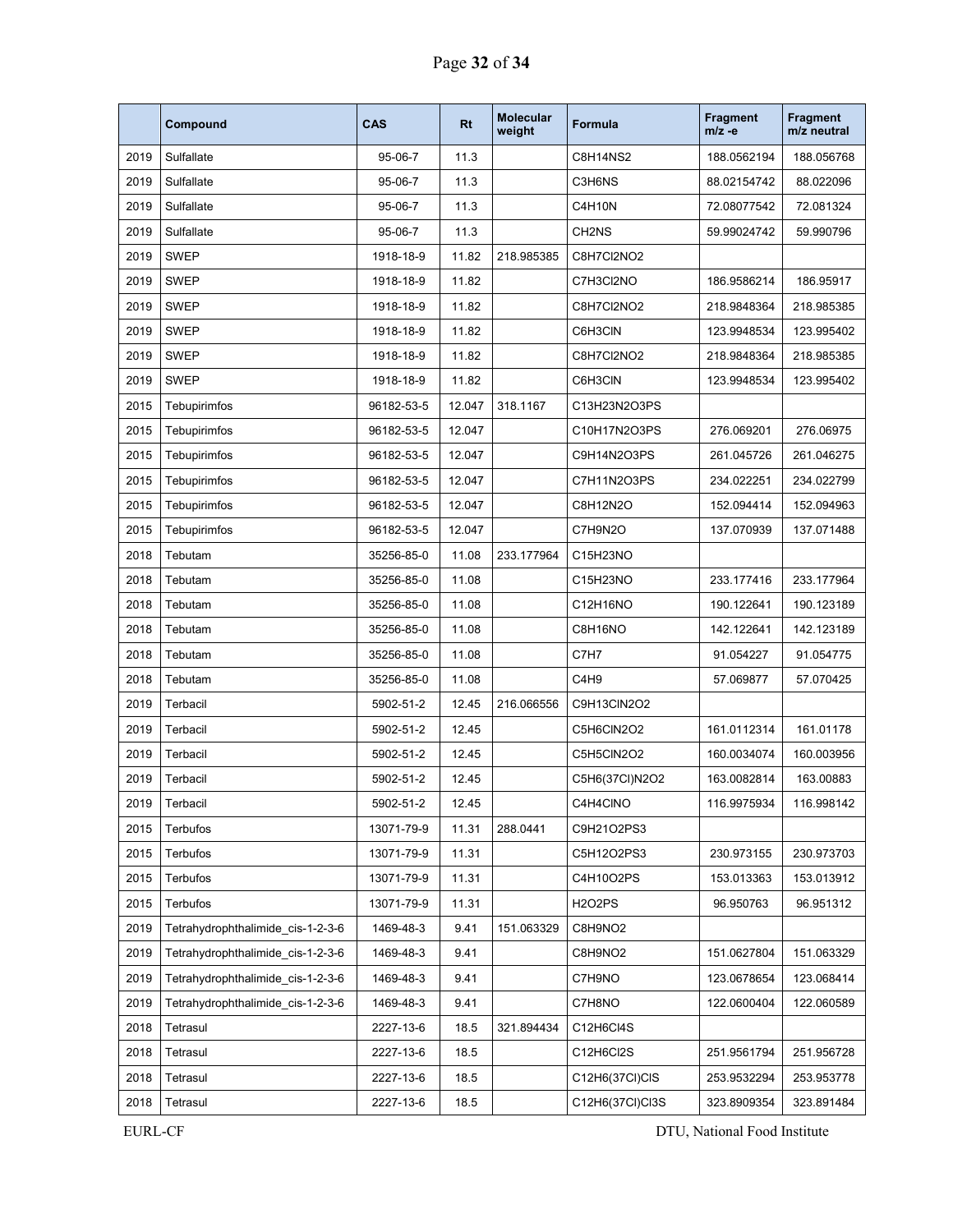|      | Compound                    | <b>CAS</b> | <b>Rt</b> | <b>Molecular</b><br>weight | Formula                          | <b>Fragment</b><br>$m/z -e$ | <b>Fragment</b><br>m/z neutral |
|------|-----------------------------|------------|-----------|----------------------------|----------------------------------|-----------------------------|--------------------------------|
| 2014 | Thenylchlor                 | 96491-05-3 | 19.961    | 323.0747                   | C16H18NO2SCI                     |                             |                                |
| 2014 | Thenylchlor                 | 96491-05-3 | 19.961    |                            | C16H18NO2S                       | 288.105276                  | 288.105825                     |
| 2014 | Thenylchlor                 | 96491-05-3 | 19.961    |                            | C7H6NO2S                         | 168.011376                  | 168.011924                     |
| 2014 | Thenylchlor                 | 96491-05-3 | 19.961    |                            | C7H9OS                           | 141.036862                  | 141.037411                     |
| 2014 | Thenylchlor                 | 96491-05-3 | 19.961    |                            | C9H10N                           | 132.080776                  | 132.081324                     |
| 2014 | Thenylchlor                 | 96491-05-3 | 19.961    |                            | C6H7OS                           | 127.021212                  | 127.021761                     |
| 2019 | Thiocyclam-hydrogen-oxalate | 31895-22-4 | 9.57      | 271.000675                 | C7H13NO4S3                       |                             |                                |
| 2019 | Thiocyclam-hydrogen-oxalate | 31895-22-4 | 9.57      |                            | C4H9NS2                          | 135.0170944                 | 135.017643                     |
| 2019 | Thiocyclam-hydrogen-oxalate | 31895-22-4 | 9.57      |                            | C3H6N                            | 56.04947542                 | 56.050024                      |
| 2019 | Thiocyclam-hydrogen-oxalate | 31895-22-4 | 9.57      |                            | C4H9N                            | 71.07295042                 | 71.073499                      |
| 2014 | Tiocarbazil                 | 36756-79-3 | 14.25     | 279.1657                   | C16H25NOS                        |                             |                                |
| 2014 | Tiocarbazil                 | 36756-79-3 | 14.25     |                            | C9H18NO                          | 156.138291                  | 156.138839                     |
| 2014 | Tiocarbazil                 | 36756-79-3 | 14.25     |                            | C5H10NO                          | 100.07569                   | 100.076239                     |
| 2014 | Tiocarbazil                 | 36756-79-3 | 14.25     |                            | C7H7                             | 91.054227                   | 91.054775                      |
| 2018 | Tralkoxydim                 | 87820-88-0 | 22.8      | 329.199094                 | C20H27NO3                        |                             |                                |
| 2018 | Tralkoxydim                 | 87820-88-0 | 22.8      |                            | C7H7NO2                          | 137.0471304                 | 137.047679                     |
| 2018 | Tralkoxydim                 | 87820-88-0 | 22.8      |                            | C6H7NO                           | 109.0522154                 | 109.052764                     |
| 2018 | Tralkoxydim                 | 87820-88-0 | 22.8      |                            | C18H21NO2                        | 283.1566804                 | 283.157229                     |
| 2018 | Tralomethrin                | 66841-25-6 | 29        | 660.809838                 | C22H19Br4NO3                     |                             |                                |
| 2018 | Tralomethrin                | 66841-25-6 | 29        |                            | C13H9O                           | 181.0647914                 | 181.06534                      |
| 2018 | Tralomethrin                | 66841-25-6 | 29        |                            | C7H9Br2                          | 250.9065484                 | 250.907097                     |
| 2018 | Tralomethrin                | 66841-25-6 | 29        |                            | C6H9Br2O                         | 254.9014624                 | 254.902011                     |
| 2018 | Triadimenol                 | 55219-65-3 | 16.35     | 295.108755                 | C14H18CIN3O2                     |                             |                                |
| 2018 | Triadimenol                 | 55219-65-3 | 16.35     |                            | C8H14N3O                         | 168.113139                  | 168.113687                     |
| 2018 | Triadimenol                 | 55219-65-3 | 16.35     |                            | C8H12N3                          | 150.102573                  | 150.103121                     |
| 2018 | Triadimenol                 | 55219-65-3 | 16.35     |                            | C6H5CIO                          | 128.002345                  | 128.002893                     |
| 2018 | Triadimenol                 | 55219-65-3 | 16.35     |                            | C4H6N3O                          | 112.050539                  | 112.051087                     |
| 2018 | Triallate                   | 2303-17-5  | 12.63     | 303.00182                  | C10H16Cl3NOS                     |                             |                                |
| 2018 | Triallate                   | 2303-17-5  | 12.63     |                            | C10H16(37CI)2NOS                 | 268.032419                  | 268.032967                     |
| 2018 | Triallate                   | 2303-17-5  | 12.63     |                            | C10H16Cl2NOS                     | 268.032419                  | 268.032967                     |
| 2018 | Triallate                   | 2303-17-5  | 12.63     |                            | C3H <sub>2</sub> C <sub>13</sub> | 142.921661                  | 142.922209                     |
| 2018 | Triallate                   | 2303-17-5  | 12.63     |                            | C7H14NO                          | 128.106991                  | 128.107539                     |
| 2018 | Triallate                   | 2303-17-5  | 12.63     |                            | C4H8NO                           | 86.060041                   | 86.060589                      |
| 2019 | Trietazine                  | 1912-26-1  | 12.04     | 229.109423                 | C9H16CIN5                        |                             |                                |
| 2019 | Trietazine                  | 1912-26-1  | 12.04     |                            | C7H11CIN5                        | 200.0697494                 | 200.070298                     |
| 2019 | Trietazine                  | 1912-26-1  | 12.04     |                            | C6H9CIN5                         | 186.0540994                 | 186.054648                     |
| 2019 | Trietazine                  | 1912-26-1  | 12.04     |                            | C8H13CIN5                        | 214.0853994                 | 214.085948                     |
| 2019 | Trietazine                  | 1912-26-1  | 12.04     |                            | C9H16CIN5                        | 229.1088744                 | 229.109423                     |
| 2015 | Tribufos                    | 78-48-8    | 16.82     | 314.0962                   | C12H27OPS3                       |                             |                                |